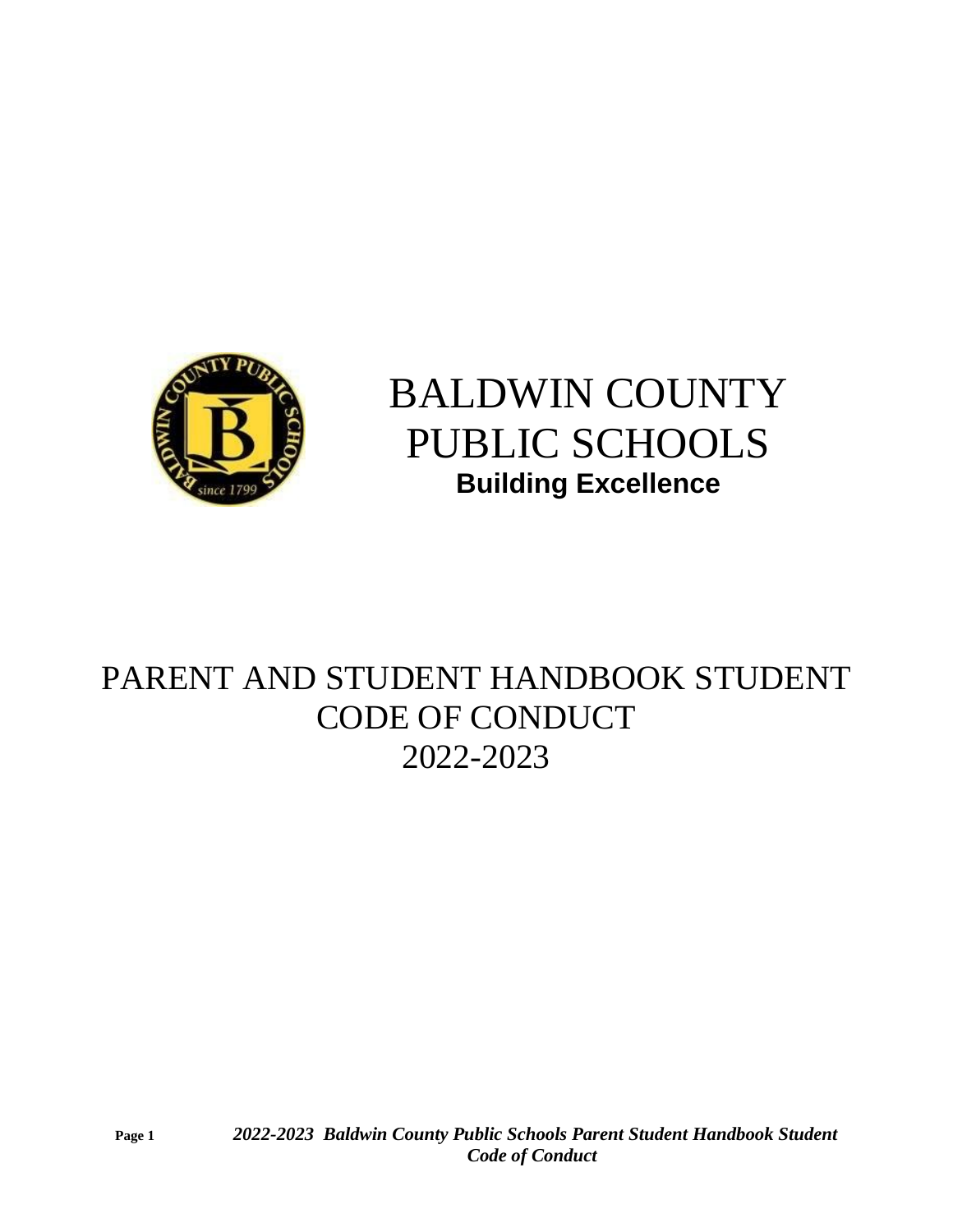### **DISCLAIMER**

This Handbook and Student Code of Conduct is not intended to nor does it contain all rules, policies, procedures, and/or regulations that relate to students. Every effort has been made to provide parents and students with complete and accurate information. However, the Baldwin County Board of Education (Board) reserves the right to change program requirements, and to modify, amend, or revoke any rules, regulations, and schedules both academic and financial.

*For students or parents having difficulty reading and understanding information in this document, consider one of the following options: Contact your student's school office for help or contact your school counselor and schedule an appointment time for guidance.*

### **MISSION STATEMENT**

In partnership with the community, the mission of the Baldwin County Board of Education ("Board") is to provide a quality education that fosters learning. It is the mission of the Baldwin County Board of Education to strengthen our community by educating our students to become productive citizens.

### **VISION STATEMENT**

Our vision is to create a world class learning environment.

### **STRATEGIC DESIGN OBJECTIVES**

**Leadership Objective:** To engage, challenge and support every student in relevant, impactful instruction and strategies that equips students with the knowledge and skills necessary to successfully enter college, career and workforce.

**Culture Objective:** To provide safe environments that support the physical, mental, emotional, social and cognitive development of all students.

**Academics Objective**: To increase student achievement in all academic areas with a focus on reading and math.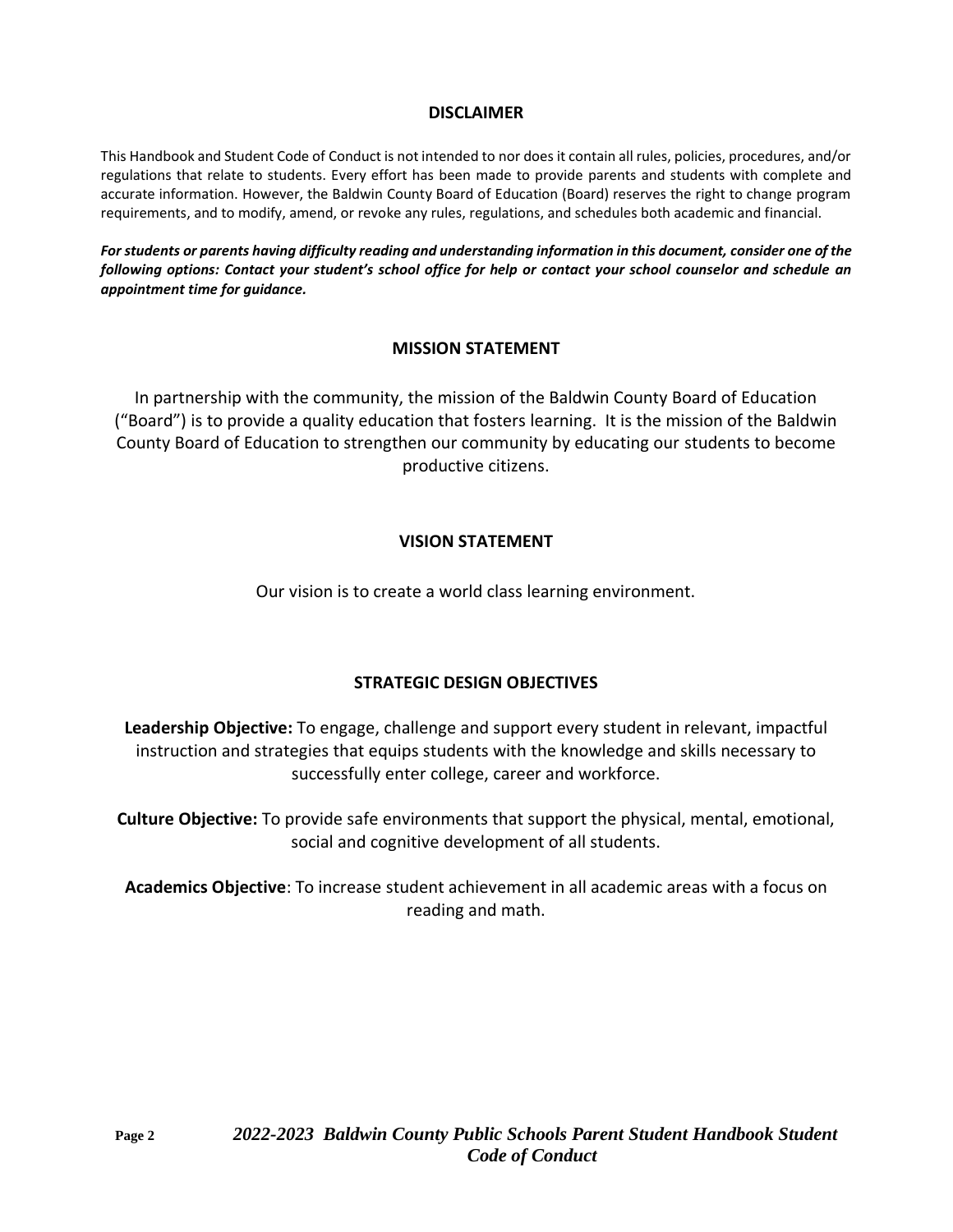### **INTRODUCTION**

The information presented in this manual including *The Student Code of Conduct* is deemed an extension of Board policy and will have the force and effect thereof. The Baldwin County Board of Education (Board) requires Baldwin County Public School System (BCPSS) administrators, faculty members, students, and parents/guardians to adhere to and to comply with all Board-approved policy.

Each school maintains a copy of the Board Policy Manual, which is available for public review. The Board Policy Manual is also available online at [www.bcbe.org.](http://www.bcbe.org/) Copies of particular policies will also be made available upon request.

### *BALDWIN COUNTY BOARD OF EDUCATION*

Ms. Shannon Cauley, President Ms. Andrea Lindsey, Vice-President Mr. Mike Johnson Mr. Tony Myrick Ms. Janay Dawson Mr. Cecil Christenberry Mr. Jason Woerner

Mr. Eddie Tyler, Superintendent

*The Baldwin County Board of Education typically meets the third Thursday of each month for the regular scheduled Board meeting at 5:30 p.m. Regular Board Meetings are open to the public and are held in the Tharp Building Board Room in Bay Minette, Alabama unless otherwise noted.*

### **EQUAL EMPLOYMENT OPPORTUNITY**

The Board is an equal opportunity employer. Personnel actions and decisions will be made without regard to factors or considerations prohibited by federal or state law (as such laws may from time to time be amended) including but not limited to race, gender, age, disability, national origin, citizenship and religious preference. Subject to the limitations set forth in the Board Policy, the Complaints and Grievances Policy 4.5 may be used to present any complaint alleging unlawful discrimination or harassment/bullying. Inquiries regarding personnel compliance and complaint procedures can be directed to:

> Dr. Tiffany Wilson Director of Human Resources 251-580-1831 tawilson@bcbe.org

### **EQUAL EDUCATIONAL OPPORTUNITIES**

It shall be the policy of the Board that no student shall be denied the benefit of any education program or educational activity on the basis of race, color, national origin, age, sex, disability, limited English proficiency, immigrant status, migrant status or homeless status. A free and appropriate public education is available to all students with disabilities. It shall be the policy of the Board that barriers to enrolling and retaining students with limited English proficiency, homeless status, migrant status and immigrant status shall be removed, including but not limited to, the denial or delay

**Page 3** *2022-2023 Baldwin County Public Schools Parent Student Handbook Student Code of Conduct*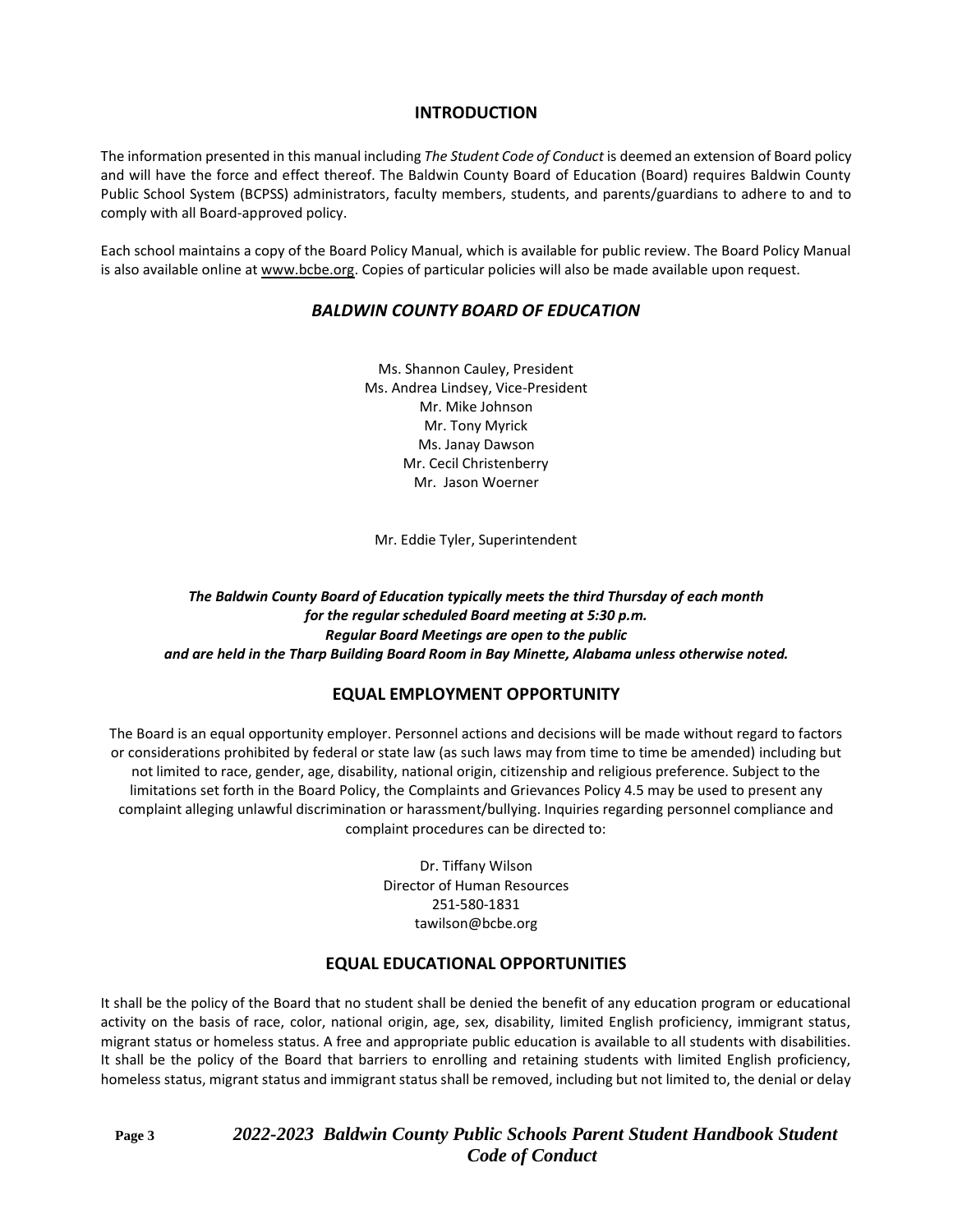of enrollment of such students due to lack of birth certificate, lack of school records or transcripts, lack of immunization or health records, lack of proof of residency, lack of transportation or guardianship or custody requirements. Notwithstanding the foregoing, the Board recognizes and confirms the importance and necessity of requiring certain enrollment related documentation. In the event students are enrolled without all required documentation, the Superintendent shall develop and implement administrative procedures to ensure and facilitate the supplemental provision of such documentation. All programs offered by schools within the school district shall be open to all students in compliance with statutory and judicial requirements.

#### **Title IX**

The Board does not discriminate on the basis of sex in the admission to, or employment in, its education programs or activities it operates. All inquiries, questions, or comments regarding Title IX concerns should be sent to: Mr. Marty McRae, Secondary Assistant Superintendent, Title IX Coordinator, Loxley Central Office Satellite, 1091 B Avenue, Loxley, Alabama 36551 or 251-937-0308, or mmcrae@bcbe.org. In accordance with Board Policy #6.10, all complaints regarding *sexual harassment* should be filed and reviewed under the Board's student sexual harassment policy and procedures. Any person may report sex discrimination, including sexual harassment (whether or not the person reporting is the person alleged to be the victim of conduct that could constitute sex discrimination or sexual harassment), in person, by mail, by telephone, or by electronic mail, using the contact information listed for the Title IX Coordinator as identified in this Code of Conduct, or by any other means that results in the Title IX Coordinator receiving the person's verbal or written report. All other complaints under Title IX should be filed with the Title IX Coordinator and will be reviewed according to the Board's general complaint and grievance policy and procedures.

#### **Title VI and VII**

The Board does not discriminate on the basis of race, color, disability, creed, religion, sex, age, or national origin in its education programs or activities it operates. All student inquiries, questions, comments, concerns, or complaints regarding non-discrimination policies and noncompliance with Title VI and VII of the Civil Rights Act of 1964 should be registered with the appropriate Assistant Superintendent based on the student's grade level in accordance with the Board's general complaint and grievance policy and procedures. Forms to register a specific complaint are located on the Board's website, with school principals, and with the system contacts listed below:

Ms. Hope Zeanah Mr. Marty McRae Elementary Assistant Superintendent Secondary Assistant Superintendent Loxley Central Office Satellite, 1091 B Avenue Loxley Central Office Satellite, 1091 B Avenue Loxley AL 36551 Loxley AL 36551 251-972-6862 251-937-0308

Any person having inquiries concerning the board's compliance with regulations implementing Title VI of the Civil Rights Act of 1964, the Americans with Disabilities Act, Section 504 of the Rehabilitation Act of 1973 and to identify children with disabilities may also contact:

> Mr. Anthony Sampson Director of Student Support Services 251-937-0310 asampson@bcbe.org

### **FREE APPROPRIATE PUBLIC EDUCATION**

The Board guarantees the right to a free appropriate education for all school age persons regardless of disability. The school system will arrange and provide for free evaluation services for any student who is suspected of having a disability and of needing personalized educational accommodations and/or related services. Parents may contact the office of Special Services, 251-972-6860 or contact the local campus Section 504 Coordinator for additional information and/or to request that their child be referred for an evaluation.

**Page 4** *2022-2023 Baldwin County Public Schools Parent Student Handbook Student Code of Conduct*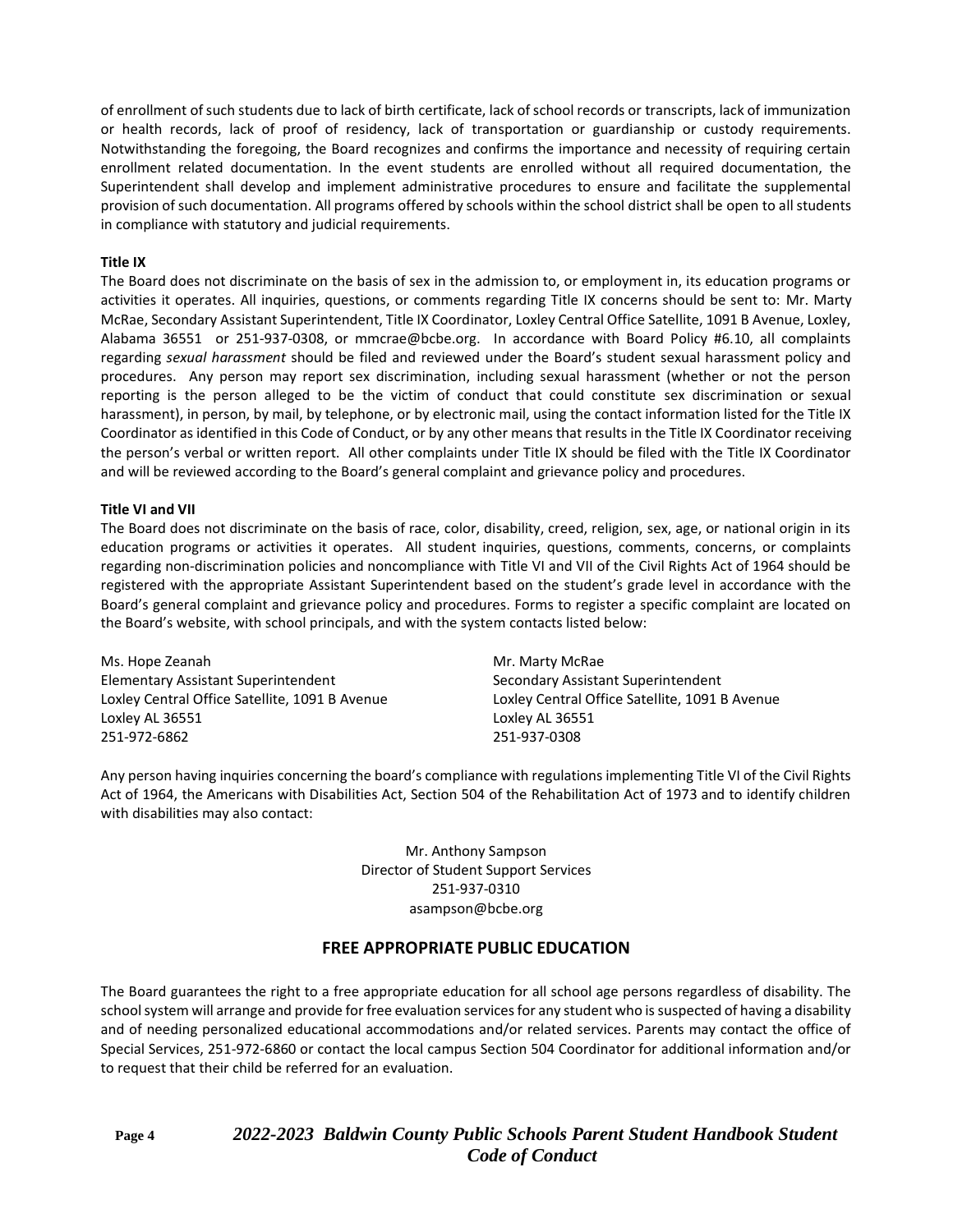Any person having inquiries concerning the Board's compliance with regulations concerning students or individuals with disabilities under the IDEA, Section 504 and/or the ADA should direct their concerns to the following individuals:

#### **IDEA concerns:**

Ms. Dawn Frenette Office of Special Services Special Services Coordinator 251-972-6860

#### **Section 504 concerns:**

Ms. Patrice Davis Office of Prevention and Support Intervention Supervisor/Section 504 Coordinator 251-972-8550

#### **ADA concerns:**

Mr. Anthony Sampson Director of Student Support Services 251-937-0310 asampson@bcbe.org

### **PARENT RESPONSIBILITIES**

Parents/legal custodians and guardians are responsible for the child's attendance and conduct in school.

- Under Alabama Law, parents/guardians who fail to compel their child to regularly attend school or fail to compel their child to properly conduct himself or herself as a student in accordance with the written policy on school behavior, adopted by the Board of Education, shall be guilty of a misdemeanor, and upon conviction shall be fined no more than \$100, and may be sentenced to hard labor for the county for no more than 90 days (Code of Alabama, §16-28-12).
- Parents/legal custodians and guardians are required to read and share with their child the *Baldwin County Public School System's Parent and Student Handbook*. The parent/legal custodian and guardian confirms that they have read the handbook during the online registration process.

### **PARENTAL EXPECTATIONS**

As the parent is a child's first teacher, the parent should obey local, state, and national laws and should hold him/herself to high ethical and moral standards. They should be supportive of the local Board of Education and its employees who act in the public trust. This support should involve participation in the provision and maintenance of a high-quality instructional atmosphere in each of the BCPSS' schools.

Recognizing the significance of parental support to quality education, the parent should constantly strive to maintain communication and cooperation between him/her and the personnel of the school system in all matters that affect the student. By these actions, a parent will show a respectful attitude and appreciation toward the need for education in today's society.

### **ENROLLMENT AND ATTENDANCE**

Student and parent/guardian responsibilities include, but are not limited to the following:

a. To abide by laws and local board of education and individual school rules and policies regarding attendance:

**Page 5** *2022-2023 Baldwin County Public Schools Parent Student Handbook Student Code of Conduct*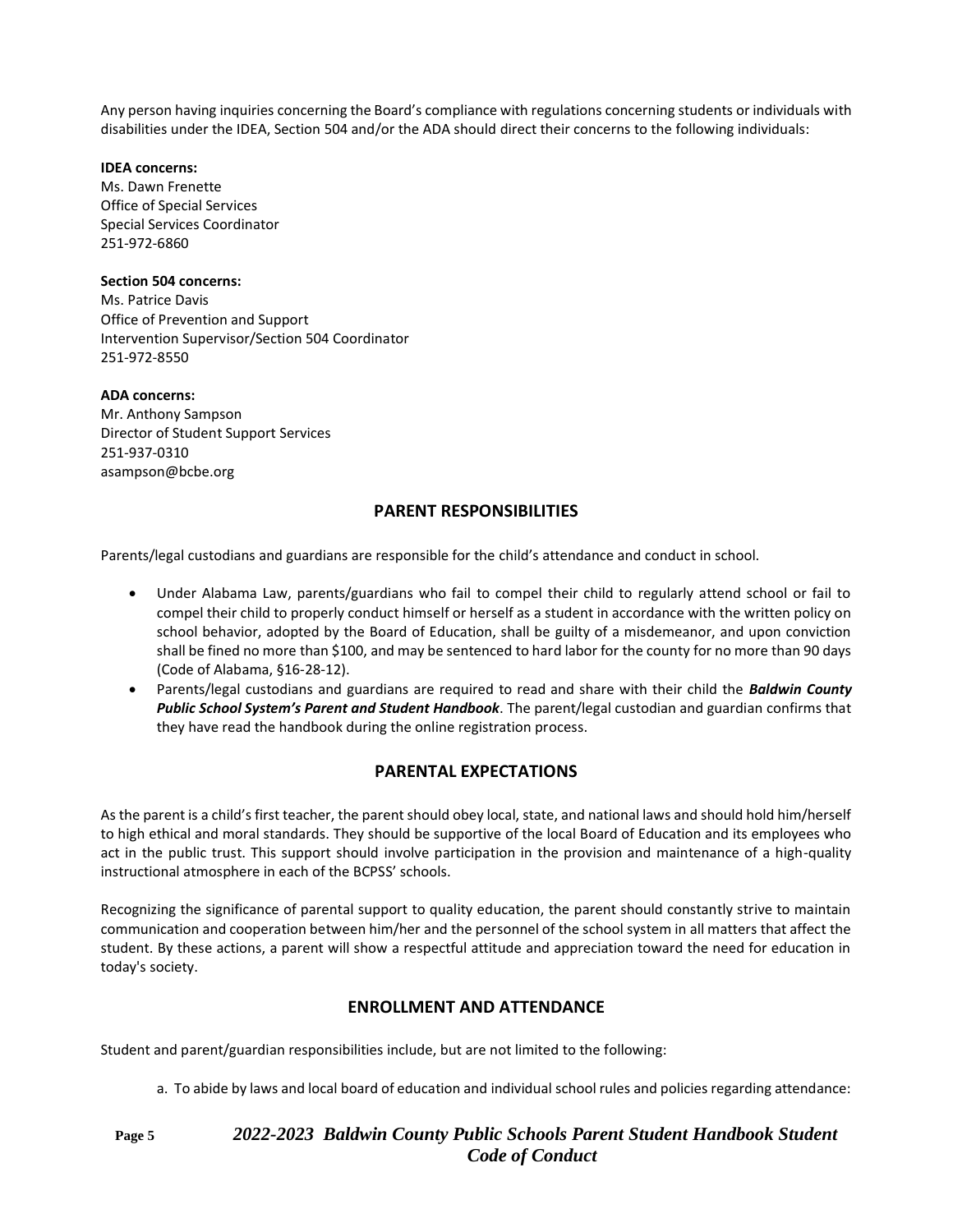Compulsory Attendance (BOE Policy 6.1.1); Entrance Age (BOE Policy 6.1.1); and Attendance Policy (BOE Policy 6.1.4). Truancy (BOE Policy 6.1.5)

- b. To comply with enrollment documentation and residency requirements:
	- (BOE Policy 6.1.2 for Resident Students);.
	- (BOE Policy 6.2.2 Admission into Schools);
	- (BOE Policy 6.16 for Non-Resident students).
- c. To be aware and enroll in the student's assigned attendance zone. (BOE Policy 6.1.3).
- d. To promptly request and complete make-up assignments for excused absences and tardies. (BOED Policy 6.1.4).

Student and parent/guardian rights are:

a. To be informed of local board of education and individual school rules and policies regarding eligibility for enrollment, school attendance, including policies and rules regarding absences, tardies, truancies, and related programs, checkouts, make-up work, and school sponsored activities:

Admission into Schools (BOE Policy 6.2.2);

Attendance Zones (BOE Policy 6.1.3);

Truancy (BOED Policy 6.1.5);

School Redistricting Policy (BOE Policy 6.2.4);

- Absences and Excuses (BOE Policy 6.1.4); and
- Dispute Resolution Policy Regarding the Enrollment of Homeless Children and Youth (BOE Policy 6.1.2).
- b. To be provided with make-up assignments for excused absences or tardies. Absences and Excuses (BOE Policy 6.1.4)

#### **COMPULSORY ATTENDANCE**

Alabama State Law requires that all persons between the age of six (6) and seventeen (17) years of age are to attend school for the minimum number of scholastic days prescribed by the State Board of Education unless the person holds a certificate of exemption issued by the Superintendent or is otherwise exempt under state law. *Board Policy 6.1.1.*

Persons, who are seventeen years old or older, and are requesting new enrollment to BCPSS, will be subject to a review of specific criteria established by the Superintendent or their designee. This review will determine their acceptance for enrollment in BCPSS.

#### **ENTRANCE AGE FOR KINDERGARTEN AND FIRST GRADE**

It is the policy of the Board of Education that a child must be five (5) years old on or before September 1, the date set by State guidelines, to be admitted for kindergarten enrollment for the current year. A child must be six (6) years old on or before December 31, the date set by State guidelines, to be admitted to first grade for the current school year. A valid source of age is required (ex: birth certificate, passport, etc).

An underage child who has completed a qualified out-of state public kindergarten program during the past year and is not six (6) years old by December 31st, may attend first grade in our schools with the approval of the local board of education. A child who attended first grade in another state, according to that state's entrance code, and is not six years old by December 31st, is considered a transfer and may be admitted to our schools to continue in first grade. Appropriate documents must be presented.

#### **ONLINE REGISTRATION PROCESS**

BCPSS utilizes an online registration process for all students wishing to enroll or to continue enrollment with BCPSS. See the BCPSS website www.BCBE.org for details.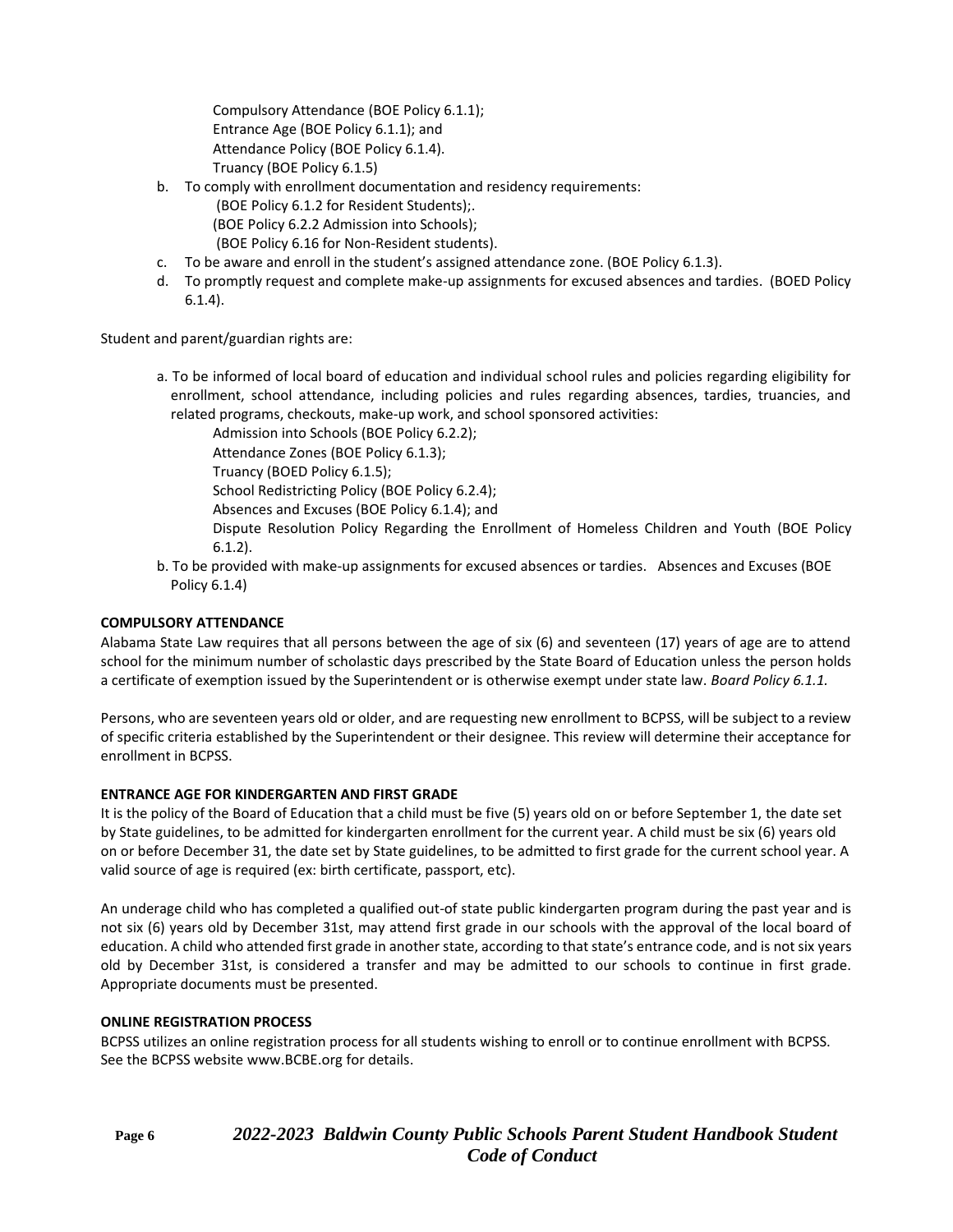The Enrolling Adult must meet all residency and custodial requirements outlined in BCPSS Residency policy. Students will be enrolled by the schools after a successful review and approval of all registration documents and information submitted for the student. End of Year registration for the new school year is reviewed over the summer months prior to the new school year start date.

#### **WHO MAY REGISTER A STUDENT FOR ENROLLMENT?**

To register a student, the Enrolling Adult:

- 1. must currently reside full time in the BCPSS attendance zones and
- 2. must be the custodial parent with whom the child resides full time or;
- 3. must be the person/parent with adjudicated/court ordered sole legal and physical custody or;
- 4. must be the person/parent with adjudicated/court ordered joint legal custody and primary physical custody of the child with a custodial exchange schedule that meets BCPSS requirements or
- 5. must be the person with adjudicated/court ordered permanent guardianship as established by Alabama statute, case law or a judge's Order with whom the child resides full time.

Note: A **parent** who is a full-time resident of Baldwin County, BCPSS attendance zones, and who was **not granted physical custodial rights to their child at birth** by Alabama statute or case law must be adjudicated/court ordered as a custodial parent by a judge's Order in order to register and enroll the child in BCPSS.

#### **ENROLLMENT DOCUMENTATION**

Students seeking to enroll in BCPSS must comply with all annual registration and enrollment requirements listed below and outlined in this document:

- Submitting current proofs of residence in the name of the enrolling adult who lives within the Baldwin County Board of Education school zone area.
- Submitting prompt receipt of records from previous school, if applicable;
- Submitting a birth certificate or valid document that will verify age for student entering Kindergarten, new first grade students and new students to the system.
- Submitting a social security card or a copy of a valid social security card (requested but not required). *ALSDE Administrative Code 290-3-1-.02(4)(b)(2)*
- Submitting local emergency telephone numbers; (two (2) numbers are required for students in grades K-6).
- Submitting an original and up to date *Certificate of Immunization*, *Certificate of Medical Exemption* or *Certificate of Religious Exemption*. (can be obtained from the Baldwin County Health Department or your physician) *Code of Ala §16-30-3 & 4*
- Completing and submitting the *Alabama State Department of Education Health Assessment Record.*
- Completing and returning all student information as requested.

*Note: Failure to provide complete and accurate information on all forms as required may result in the student's withdrawal from BCPSS.*

#### **ENROLLMENT TRANSFERS FROM OTHER EDUCATIONAL SETTINGS**

### NON-ACCREDITED EDUCATIONAL SETTINGS

Students requesting enrollment to BCPSS from any school or school setting not accredited by an accrediting agency recognized by the Alabama State Board of Education, such as "homeschool," church umbrella or online schools, etc. will be enrolled and placed according to procedures outlined in the *ALSDE Administrative Code of Alabama 290-3-1-.02(7)(k).*

#### STUDENTS WITH DISCIPLINE ISSUES FROM TRANSFERRING SCHOOL

A student transferring from any educational setting, public or private, will not be permitted to enroll until they have satisfied the terms of a suspension or an expulsion set by the suspending or expelling board of authority, which would allow the student to be readmitted to the original authority. Additional admission prerequisite requirements may be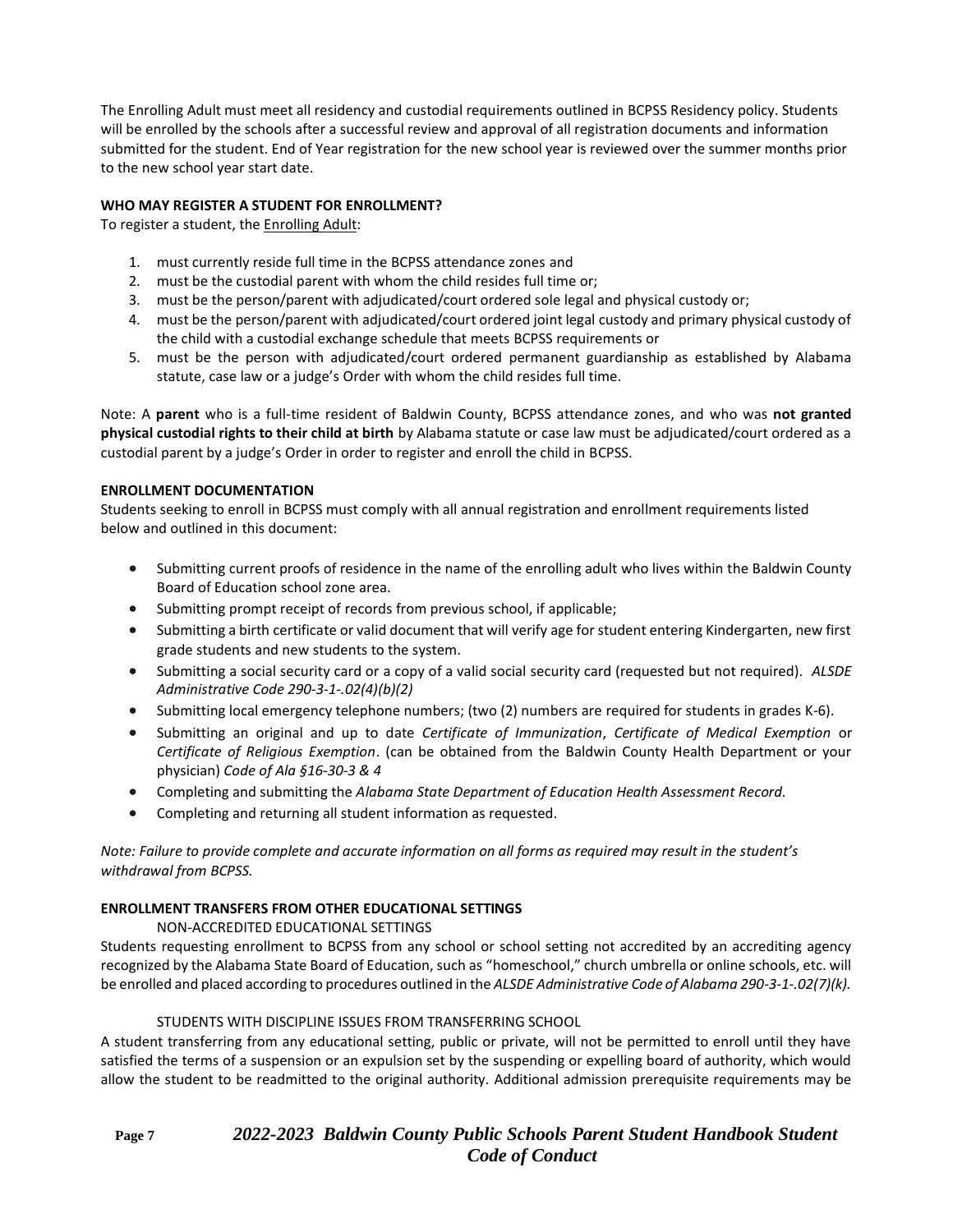established by the Board or administrative designee that may include temporary attendance in an alternative placement, counseling and/or psychological evaluation and services.

#### STUDENTS WITH BCPSS CODE OF CONDUCT VIOLATIONS

If the student requesting enrollment is found to have violated the Baldwin County Board of Education's policy concerning drugs, alcohol, weapons, physical harm to a person, or threatened physical harm to a person, the student may not be admitted or readmitted as a student to Baldwin County Public Schools until criminal charges or offenses arising from the conduct, if any, have been disposed of by appropriate authorities; and only upon such conditions as the Superintendent shall prescribe for the preservation of the safety and security of students and employees of the Baldwin County Public Schools, which may include, but is not limited to, psychiatric or psychological evaluation and counseling.

#### STUDENTS WITH PENDING LEGAL CONCERNS

A student requesting enrollment, who has been indicted on charges of committing a criminal offense, may not enroll or attend BCPSS until such time as their case has been settled in court (additional regulations may apply for students who qualify for special education services or 504 services).

#### EXCLUSIVE ENROLLMENT

No student will be enrolled in BCPSS while currently enrolled in another K-12 public or private school in or outside the USA. Documentation of withdrawal will be required.

#### **TRANSCRIPTS**

#### TRANSFER STUDENT TRANSCRIPTS

An official transcript and other student records will be requested from a student's former school during the enrollment process. Student records will be expected to have an official seal from the sending academic institution and should be complete and inclusive of all schooling. For students in Grades 9-12, the transcripts will be evaluated in a timely manner by the enrolling school and Carnegie Units will be applied and calculated to assure proper placement.

#### FOREIGN SCHOOL TRANSCRIPTS

If a student transfers from outside the United States, the parents and/or former schools are expected to provide all school/ academic records upon request for enrollment. Certified English translations are most helpful.

#### **ENROLLMENT AND DRIVER'S LICENSES**

The Board of Education is required to report, upon request, documentation of enrollment status of any student 15 years of age and older who is properly enrolled in a school under the jurisdiction of the Board. Such information is provided to the Department of Public Safety on a student in this category on application for, renewal of, or reinstatement of, a driver's license or a learner's permit to operate a motor vehicle. The *Proof of Enrollment/Exclusion Form* is available by request.

For students seventeen (17) years of age or older who withdraw from school, the Supervisor of Attendance notifies the Department of Public Safety of the withdrawal. Withdrawal is defined by the Code of Alabama as more than ten (10) consecutive or (15) days total unexcused absences during a single semester. The Department of Public Safety shall deny or revoke a driver's license or learner's permit for the operation of a motor vehicle to any person under the age of (19) who has obtained the withdrawn status.

#### **ENROLLMENT EXPECTATIONS**

It is the expectation of Baldwin County Public Schools that all students complete an academic year (180 days) or at a minimum complete the remainder of the current academic year at each age-appropriate grade (K-12). Due to varied academic calendars, a student may complete more than an academic year but no less.

It is the expectation that all students enrolled in Grades K-6 are appropriately progressing and pursuing academic achievement for grade promotion. Students enrolled in Grades  $7<sup>th</sup> - 12<sup>th</sup>$  must be pursuing the achievement of their exclusive high school diploma.

### **Page 8** *2022-2023 Baldwin County Public Schools Parent Student Handbook Student Code of Conduct*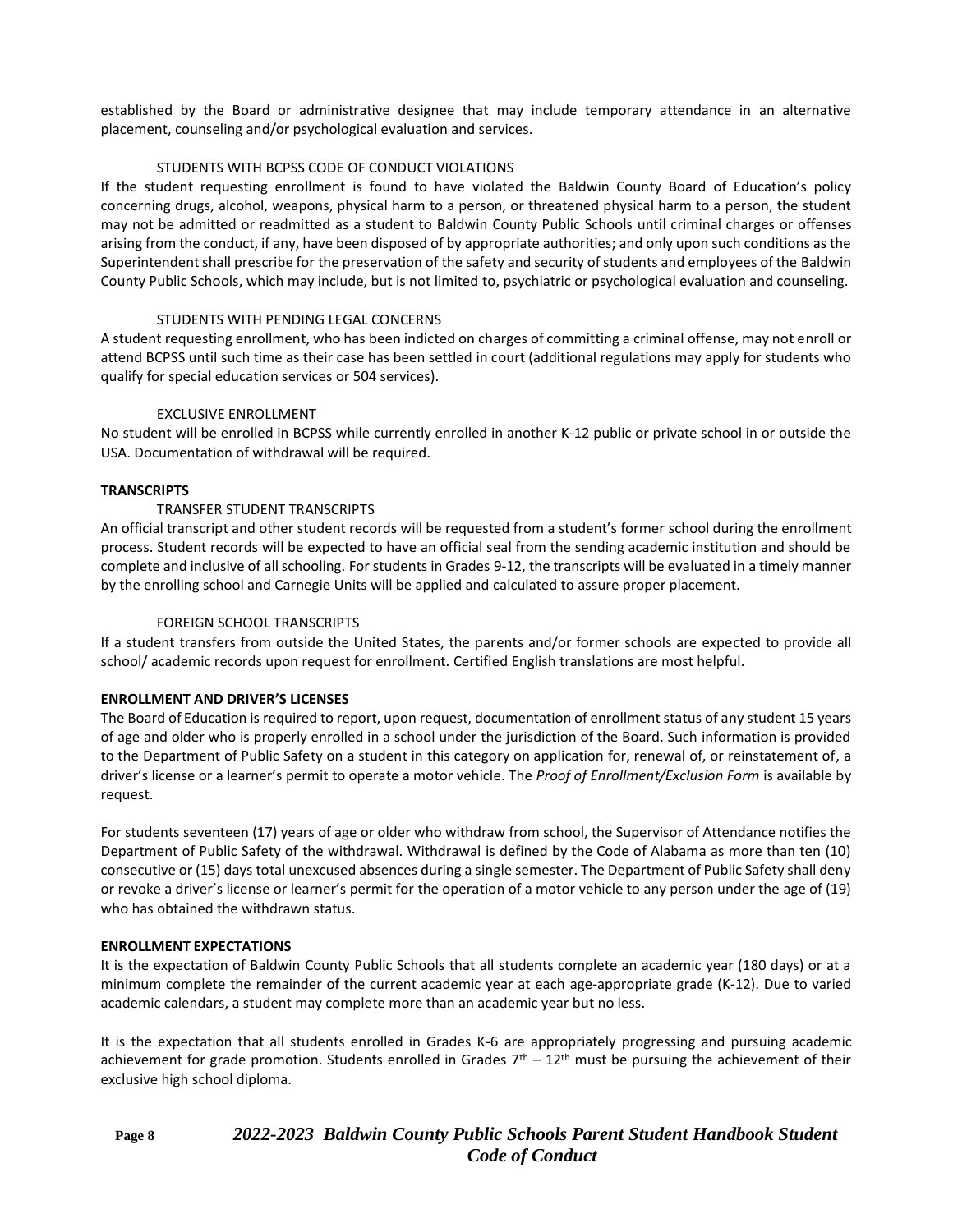#### **VISAS AND PUBLIC SCHOOL ENROLLMENT**

It is the intent of Baldwin County Public Schools to welcome all students for enrollment as dictated by the laws and regulations established by the appropriate laws for immigrant and non-immigrant students assigned Visas attending public schools. The *United States Code Section 625* outlines visa status requirements and references specific sources as related to procedural practice.

Any question of enrollment in Baldwin County Public Schools by a student holding a particular VISA should be addressed prior to the student/parent or guardian's request to begin the registration/ enrollment process. All inquiries should be addressed to the BCPSS Student Services Department.

#### **STUDENT EXCHANGE STUDENTS**

The Baldwin County Board of Education is pleased to welcome foreign exchange students as members of our school community. The Board only accepts students with a J-1 Visa as our schools are not authorized to accept students participating in F-1 programs. Interested students or host families should contact Mr. Tom Hartner, Secondary Curriculum Coordinator and District Exchange Program Coordinator, at thartner@bcbe.org for more information and the guidelines for sponsoring exchange programs within the school district.

#### **CUSTODY AND GUARDIANSHIP**

To enroll a child in BCPSS the Enrolling Adult must be the custodial parent, the parent/person who is the adjudicated/court ordered sole legal and physical custodian, the adjudicated/court ordered joint legal and physical custodian or the adjudicated/court ordered legal guardian of child as established by Alabama statute, case law or a judge's Order. All custodial relationships must be adjudicated/court ordered by a judge's order and those documents must be provided each year to be placed in the student's file. It is the responsibility of the enrolling adult to ensure that a current custodial document is on file in the student's school office.

A parent who was not granted physical custodial rights to their child at birth by Alabama statute or by case law must be adjudicated/court ordered as a custodial parent by a judge's Order in order to serve as the enrolling parent. The enrolling parent of any child whose custodial relationship has been adjudicated/court ordered by a judge's Order must provide custodial documents, which meet BCPSS custody requirements outlined in the *Custody and Guardianship*  section of this handbook. **The adjudicated/court ordered documents are to be submitted during the process of online registration, to each school office prior to the first day of attendance or as requested by the school.**

AS a matter of protocol, parents who live in separate residences may be asked to provide custodial documentation for the enrolling parent.

A child's enrollment, when enrolled under false custodial circumstances, will be subject to review and possible withdrawal from BCPSS.

#### **DEFINITIONS**

Definitions for the following terms used in this handbook:

#### ENROLLING ADULT

The adult completing the registration process for a child. This adult must meet all custodial and residential requirements as dictated by BCPSS Policy.

#### LEGAL CUSTODY:

A custodial relationship created by an order of a court of proper jurisdiction, which vests the legal care, custody and control of the minor child in the custodian.

PHYSICAL/ RESIDENTIAL CUSTODY

### **Page 9** *2022-2023 Baldwin County Public Schools Parent Student Handbook Student Code of Conduct*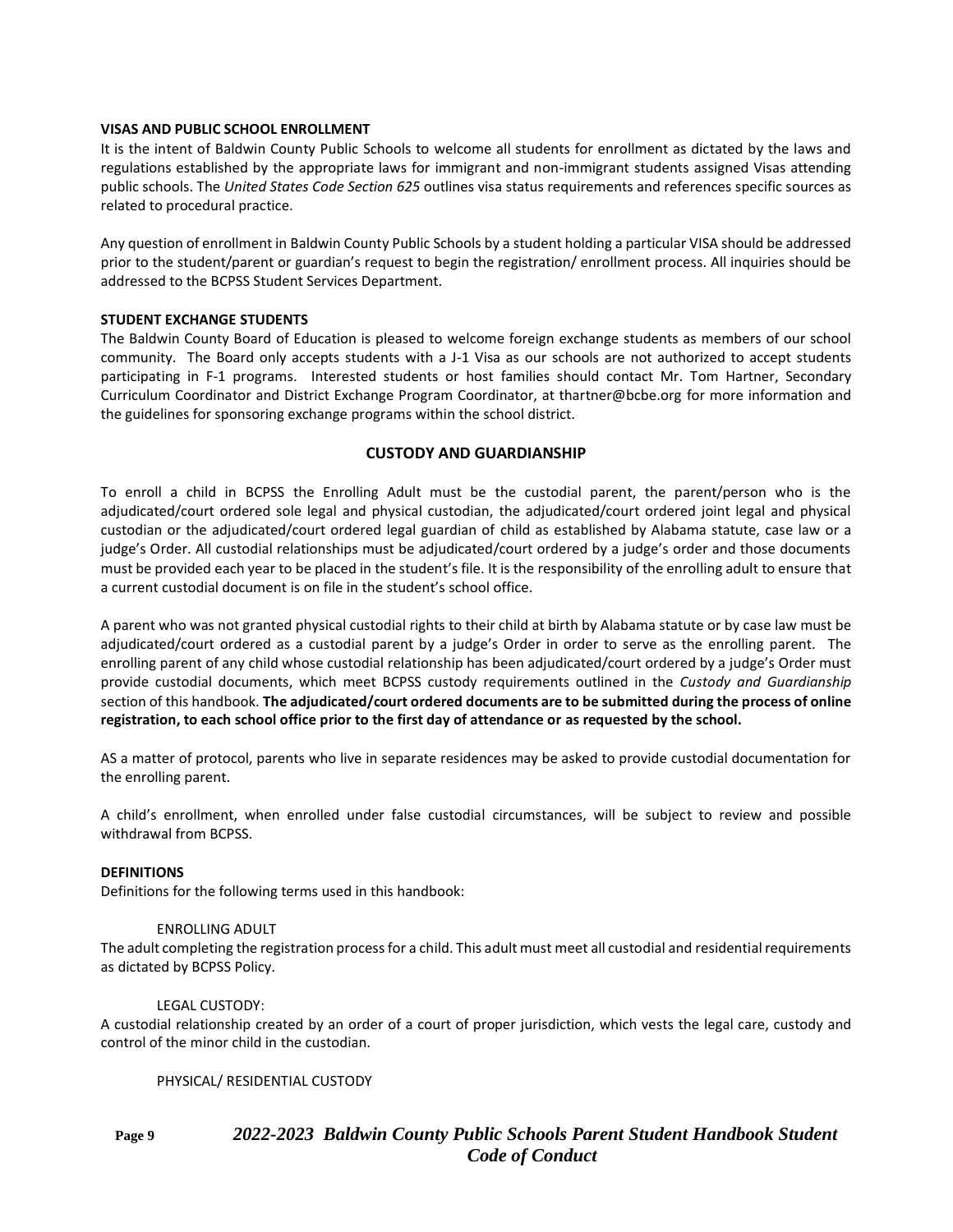A custodial relationship created by an order of a court of proper jurisdiction, which vests the custody, control and physical possession of the minor child in the custodian.

#### LEGAL GUARDIANSHIP:

A person appointed by a court of proper jurisdiction, as guardian of a minor child whose powers and duties are listed in the Code of Alabama § 26-2A-78.

ACCEPTED LEGAL CUSTODY/LEGAL GUARDIANSHIP DOCUMENTATION FOR SCHOOL ENROLLMENT CUSTODIAL/GUARDIANSHIP COURT ADJUDICATED/COURT ORDERED PROCESS

A court order, or judgment, signed by a judge and filed with the clerk of proper jurisdiction, granting the required custody is sufficient to establish and confer the necessary custodial relationship for the purpose of school enrollment.

When requested or prior to the first day of school attendance, the student's custody or guardianship Order/judgment signed by a judge and filed with the clerk of proper jurisdiction, must be delivered to the system designee or to the school principal for approval or at any time the student's custodial relationship is amended.

The mere filing of a Dependent Complaint, or Custody Affidavit Petition with a court of proper jurisdiction, or any other document seeking custody or guardianship, does not create the necessary custodial relationship required by BCPSS to establish residence for the purpose of school enrollment.

#### MILITARY POWER OF ATTORNEY

BCPSS will accept a Military Power of Attorney properly executed by the appropriate military authority, in the event a parent/legal guardian receives military activation orders for active deployment, for the duration of the active deployment. Official records must be presented for documentation.

#### FOSTER PARENTS

Foster parents should contact the BCPSS attendance supervisor at the Board of Education for guidance in student enrollment prior to completing the online registration process.

#### CUSTODIAL/GUARDIANSHIP DOCUMENTATION NOT ACCEPTED FOR SCHOOL ENROLLMENT A DELEGATION OF PARENTAL AUTHORITY

A Delegation of Parental Authority *Code of Ala. § 26-2A-7*, does not establish residency and or guardianship for the purpose of school enrollment. This is sometimes referred to as a "notarized power of attorney."

#### CONSERVATORSHIP OF THE ESTATE

Conservatorship of an estate awarding guardianship of a child will not be used to determine school enrollment or the school attendance zone assignment. Guardianship of and enrollment of the child shall only be accepted when all residential and guardianship requirements as described above are met.

#### **ENROLLMENT RESIDENCY REQUIREMENTS**

#### **CRITERIA FOR ESTABLISHING RESIDENCY**

Regardless of the Instructional Plan chosen, it is the expectation of BCPSS that our students reside full time in Baldwin County with the enrolling adult. Additional enrollment requirements have been developed to facilitate custodial and visitation exchange designations.

The residence for purposes of enrollment in BCPSS is the primary domicile of the parent, the parent with sole legal physical custody, the joint legal and physical custodian or the court appointed legal guardian. The residence, as used herein, shall mean the true, fixed, and permanent home and principal establishment to which whenever absent, the parent, parent with sole legal physical custody, the joint legal and physical custodian or the court appointed legal guardian of the student intends to return to each evening. The residence, as used herein, is distinguished from a temporary or secondary place of residence established for some specific purpose but is not the fixed permanent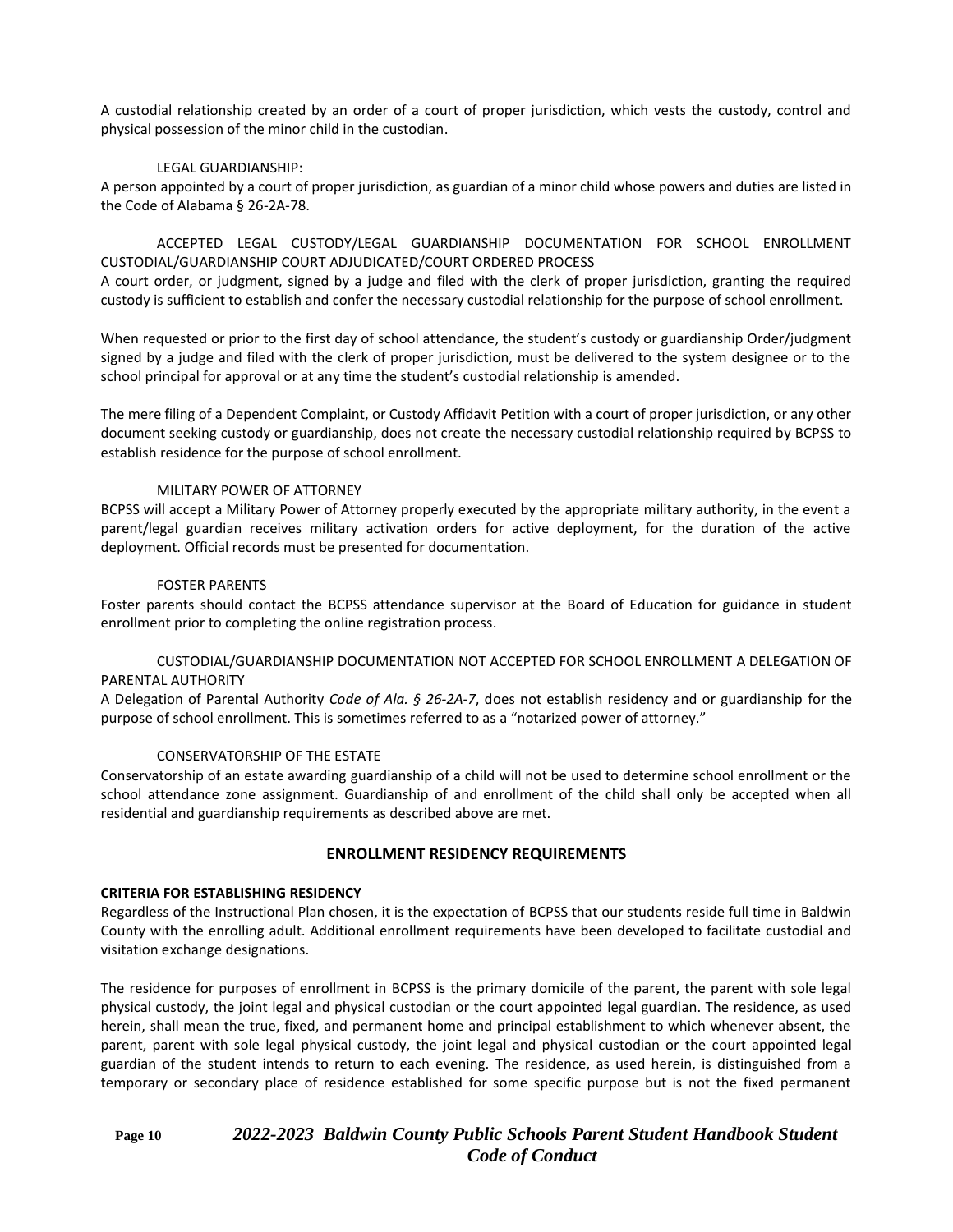residence of the parent, parent with sole legal physical custody, the joint legal and physical custodian or the court appointed legal guardian.

Biological or Designated custodial parents who live in separate residences will be asked to provide custodial documentation for the enrolling parent.

#### **EMANCIPATION**

A student must be (19) years old or older to legally establish a residence without a parent/adjudicated/court ordered guardian in order to enroll in Baldwin County Public Schools. Emancipation documents will be required.

#### **PROOF OF RESIDENCY**

All Baldwin County Public Schools students must domicile within the Baldwin County Public School limits with their custodial parent, a parent with sole legal physical custody, a parent with joint legal and physical custody and with a custodial exchange schedule that meets BCPSS requirements or with their court appointed guardian.

It is the intent and desire of BCPSS that all students who live within Baldwin County are registered and enrolled in a timely manner.

Except for those out of district application and waiver processes outlined in Board policy, BCPSS does not accept for enrollment students who reside outside of the Baldwin County Public School System attendance zones.

A student whose residency is not fixed could be eligible for special residency designations that may allow for other registration options. Contact the Counseling and Social Services Coordinator for guidance and see the *Homeless Student Designation* section in the *Parent and Student Handbook.*

#### Custodial Relationship Documents and Residency:

The enrolling parent/legal custodian or guardian of a child whose custodial relationship has been adjudicated/court ordered by a judge's Order must provide custodial documents that meet BCPSS custody and exchange schedule residency requirements outlined in the *Custody and Guardianship* section of this handbook. These adjudicated/court ordered documents are to be submitted at the time of the on-line registration and will be held in the student's file.

#### **PROOF OF RESIDENCY (POR)**

By requirement of Baldwin County Public Schools, it is the responsibility of the Enrolling Adult (parent/legal custodian or guardian) each and every year to provide and maintain current proofs of residency for their student(s). **The burden of proof in providing current residency documentation is the responsibility of the parent/legal custodian or guardian**. Failure to provide the required proofs may prohibit the returning or new student from being enrolled for the requested school term/year.

The residency documentation may be uploaded by the enrolling adult at the time of the student's on-line registration. All uploads must be clear and concise. Submitted documents must be in the name of the Enrolling Adult with the primary residence listed for the address. The proofs (originals and uploaded forms) must be clear, legible, signed if applicable, not altered, dated, show residence address and parent/legal guardian's name. Additional documentation may be required at any time that residency or the residency documentation provided is thought to be in question or not adequate.

All Proof of Residency (POR) documents are subject to review and approval by the school administration and will not be forwarded to the child's enrollment file until that approval is given. Fall enrollment verification is completed over the course of the summer and may not be complete until the new school year begins. Room assignments or schedules may not be assigned until POR documents have been approved. The Enrolling Adult (parent/legal custodian and guardian) must provide for each student at each school one (1) of the following combinations of residency proofs all in the enrolling adult's name:

### **Page 11** *2022-2023 Baldwin County Public Schools Parent Student Handbook Student Code of Conduct*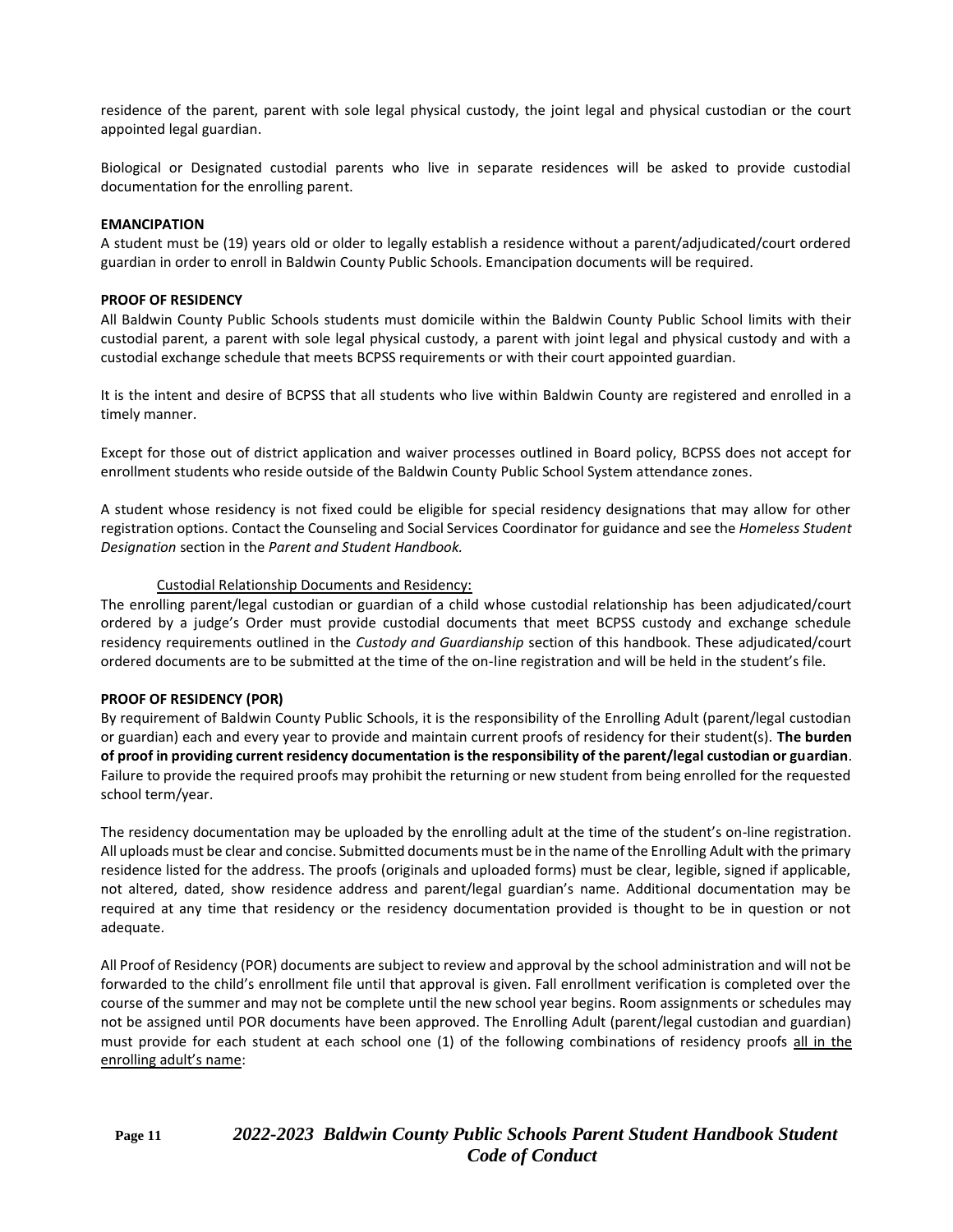#### **Home Ownership:**

- Baldwin County property tax paid receipt (not the appraisal) for the most current tax year **AND** a current month's utility billing (power/water/gas).
- Warranty deed (physical and legal address noted, recorded/filed/signed) **AND** current month's utility billing (power/water/gas).
- Recent Purchase Warranty Deed (Signed/dated) with Real Estate Sales Validation Form (signed/dated) **AND**  utility statement of service or current month's utility billing for owner and property (power/water/gas)
- Current Mortgage Statement specifically indicating the mortgaged property address and specifically identifying the mortgagor (borrower) and the mortgagee (lender**) AND** utility statement of service or current month's utility billing for owner and property (power/water/gas)

#### **Rental Property:**

- Current lease/rental agreement \* **AND** Lessee's current month's utility billing or utility statement of service (power/water/gas)
	- Lease must be official, signed, notarized if applicable, unaltered with active begin/end dates.
	- **■** If lease expires during the school year, a renewed active lease/extension must be provided to each child's school at the time of expiration and renewal.
	- Leases on or extended to a month-to-month basis require a *Residency Affidavit* to be filed to include each child.

#### **Mobile Home Ownership or Rental**

- Mobile home rental contract or ownership document **AND** Lot lease\* or Lot Lessee statement of occupancy (on letterhead, dated, occupants listed) **AND** Current month's utility billing or utility statement of service for owner and property (power/water/gas)
- Mobile home rental contract/Lot lease\* or Lot Lessee statement of occupancy (on letterhead, dated, occupants listed) **AND** Current month's utility billing or utility statement of service for owner and property (power/water/gas)

#### **RESIDENCY AFFIDAVIT**

If the Enrolling Adult (parent/legal custodian or guardian) lives in Baldwin County and is **unable to provide** for any reason **the required proofs of residency listed above,** and they wish to register a new student(s) or to continue the enrollment of a current BCPSS student(s), they may complete and submit a *Residency Affidavit* for approval with the Registrar and Baldwin County Attendance Supervisor **PRIOR** to registration/enrollment or continued attendance.

Some situations that automatically require a Residency Affidavit: lease is expired and/or renting is on a month-to-month basis:

- currently living, whether temporarily or permanently, in another person's residence
- current living arrangement does not allow for the submission of the required proofs

Contact your campus Registrar's Office for the *Residency Affidavit* form or with questions regarding this procedure. The *Residency Affidavit* **is not** provided online.

### *Proof for Residency Affidavit*

The enrolling parent/legal custodian or guardian must provide the following POR for the affidavit:

- 1. Primary Documentation: The homeowner's current document proofs held in their name as outlined above for proof of residency.
- 2. The homeowner will be asked to sign the affidavit confirming the submitted proofs if the homeowner lives in the residence presented and/or if the proofs are not adequate as presented. *Residency Affidavit*  signatures must be notarized.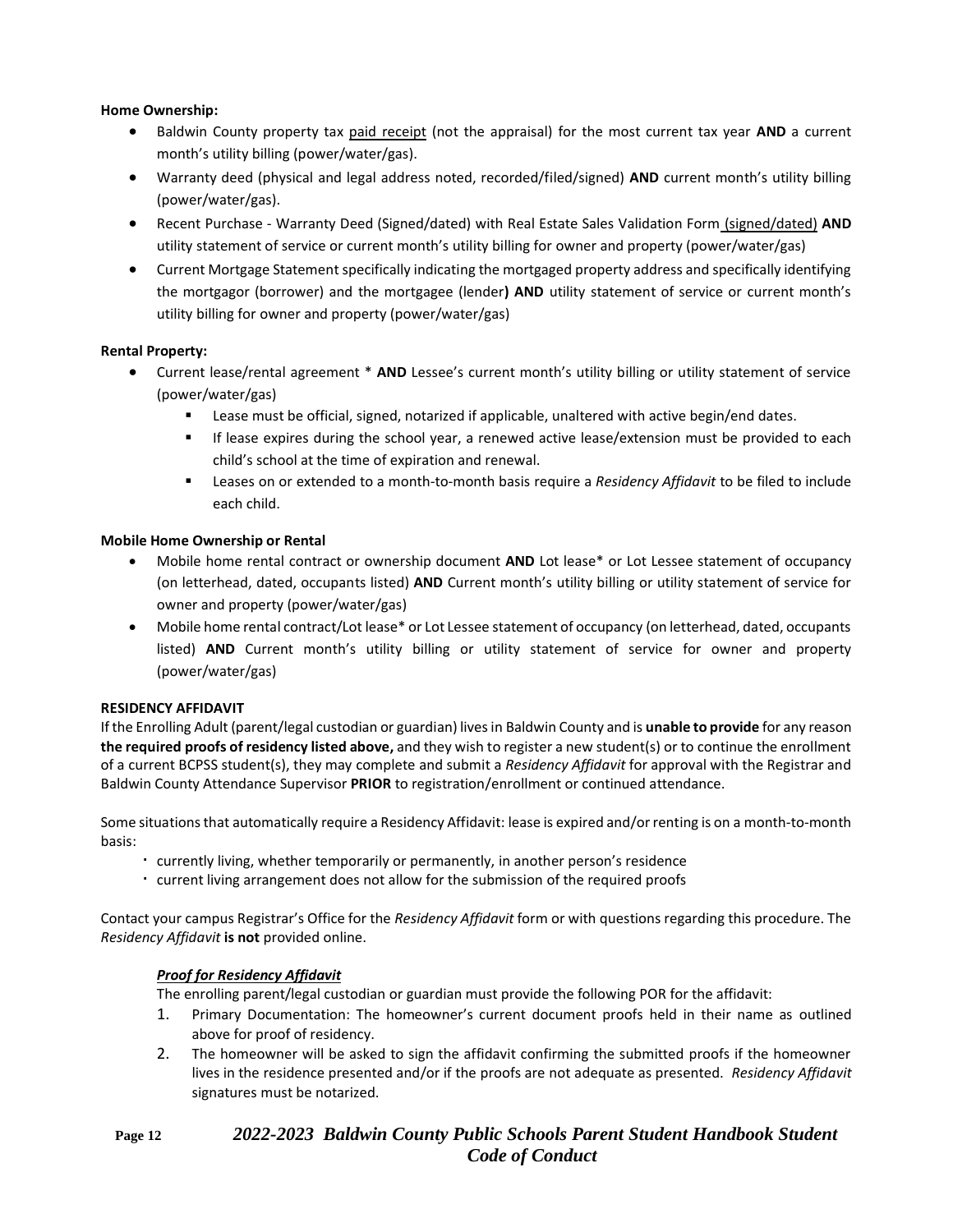3. Secondary Documentation: The Enrolling parent/legal custodian or guardian must submit an additional two (2) current proofs of residency which establishes a commercial connection between their name and current address, this may include commercial mailings, electronic account printed statements, bills, driver's license, car tag receipt, or other approved documents as determined by student services. A waiver of four (4) weeks may be given to new residents for the secondary proofs to be submitted. However, the child's enrollment status will not be considered final until the secondary proofs are received and approved by the Residency Office. Failure to provide both secondary proofs could subject the child's pending affidavit to be voided and the child's enrollment to be rescinded.

### **CHANGE OF ADDRESS OR CONTACT INFORMATION**

It is the responsibility of the parent/legal custodian or guardian to notify **each** respective school in which their child attends when there is a change in address of the child, a change in residency status, a change of contact phone numbers and or e-mail addresses previously provided as their child's contact information. This information is to be presented to the school(s) no more than five school days after taking occupancy at the new address or the date of this information change.

### **HOME VISIT RESIDENCY CHECK**

If an employee of the Baldwin County Public Schools receives one (1) of the following notifications listed below, an unannounced home visit to verify residency will be conducted by the BCPSS Attendance Supervisor or Investigator and/or a uniformed police officer as part of the residency confirming process:

- Students entering or continuing their enrollment to Baldwin County Public Schools on a Residency Affidavit;
- Student does not reside with the parent/legal guardian and/or at the given enrollment address;
- Custodial/Guardianship documents have not been properly executed;
- Parent, custodial adult, or legal guardian does not reside every day within the Baldwin County Public Schools' limits;

If the custodial parent/legal guardian of an enrolled student has been found to live outside of the county limits, but has recently established residence within the county limits, the following criteria must be met prior to the approval for students to remain enrolled with Baldwin County Public Schools:

- o Complete documentation of residence.
- o A home visit to the residence by the Attendance Officer

### **If the parent/legal custodian or guardian fails to cooperate with the attendance officers and supervisors, the school principal will be informed that confirmation was not possible and termination of enrollment from the school system will be required.**

Parents are responsible for providing accurate and up-to-date information including, but not limited to, their residential address (temporary or permanent) to school officials.

*To report residential school enrollment fraud contact Ms. Denita Hill, Prevention and Support Supervisor, at 251-580- 1661. All reports will be kept confidential. Giving false information to a public official in the performance of his/her duty is a violation of the Code of Alabama § 13A-10-109 (a) and is punishable by a fine of \$500.00 and up to (90) days in jail.*

### **ATTENDANCE ZONE**

Students will be assigned to the school serving the attendance zone in which their Enrolling Adult (parent/legal custodian/ guardian) is domiciled. A student whose Enrolling Adult (parent/legal custodian or guardian) moves from one BCPSS attendance zone to another BCPSS attendance zone during the school year will be transferred to the school attendance zone in which the new residence is located.

## **Page 13** *2022-2023 Baldwin County Public Schools Parent Student Handbook Student Code of Conduct*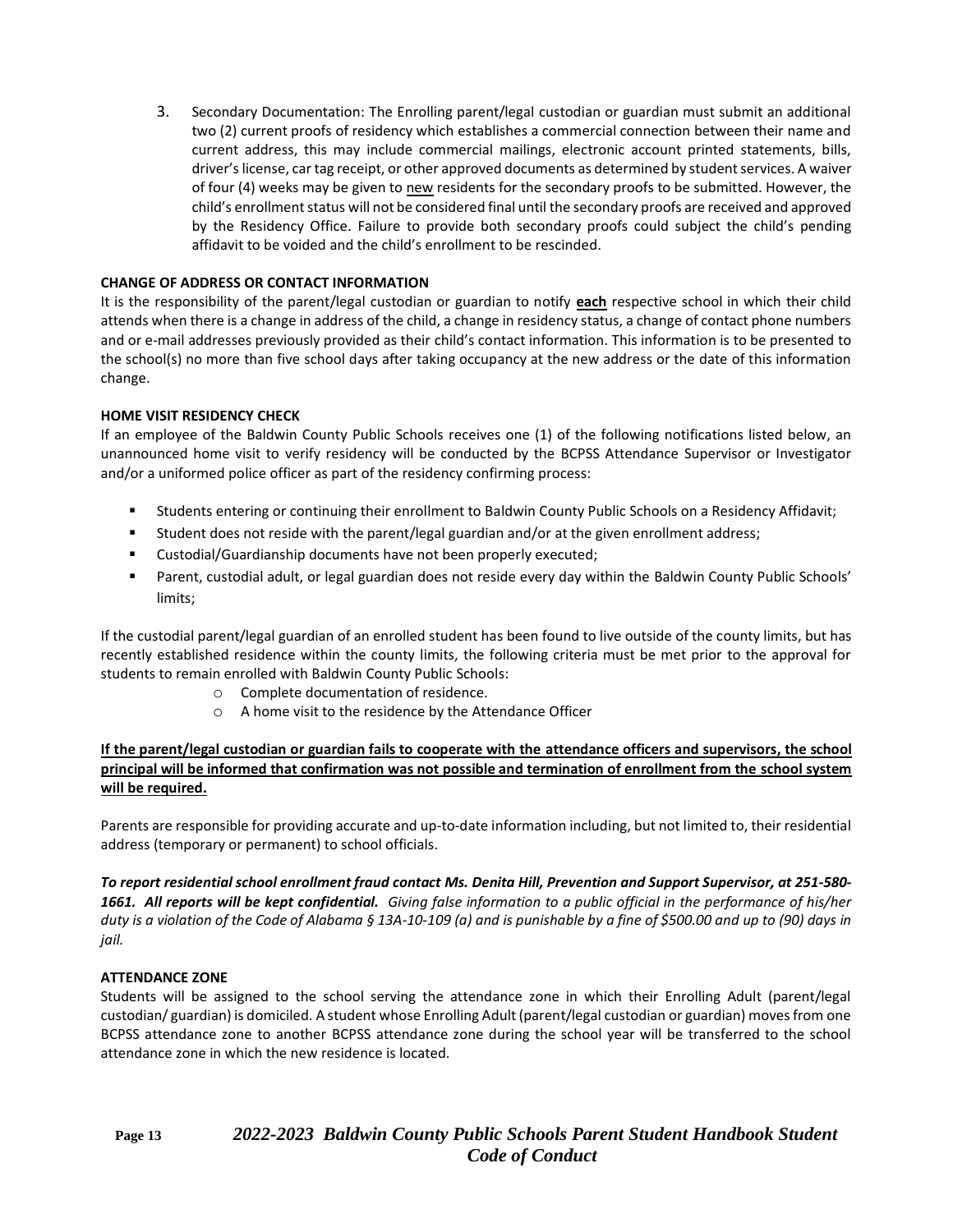#### **ATTENDANCE**

#### **MANDATORY ATTENDANCE LEGISLATION**

*Code of Alabama (1975) §16-28-3* requires all children between the age of six (6) and seventeen (17) years of age to attend school for the minimum number of scholastic days prescribed by the Alabama State Board of Education. All laws regarding school attendance shall be strictly enforced by the Baldwin County Public Schools.

#### **ARRIVALS / DISMISSALS**

Students are to arrive on time for the beginning of the school day and leave the school campus immediately upon dismissal for the day and/or from other school related activities. Parents/guardians should refer to each school's handbook for the designated time and protocol for each school.

#### **TARDINESS**

Tardies are considered excused for the same reason(s) as excused student absences. Refer to each school's handbook for tardy information. The principal or his/her designee may impose disciplinary measures for excessive tardies. Communication will be made to parents/guardians by the school or the Attendance Officer if the number of tardies becomes excessive. Excessive tardies may result in a home visit by the BCPSS Attendance Supervisor.

#### **CHECK-INS / CHECK-OUTS**

Necessary check-ins or checkouts must be processed by the parent through the school's office by procedures outlined in each school's handbook. The Board encourages that appointments not of a critical nature be scheduled for times and days when school is not in session. Check-ins/outs are considered excused for the same reasons as excused absences. An unexcused check-in/out will be considered a tardy. Excessive check-ins and /or checkouts may result in a home visit by the BCPSS Attendance Supervisor.

#### **ABSENCES**

#### **ABSENCE MONITORING BY PARENTS**

Parents of students in grades k-12 can routinely monitor absences by accessing their student's information on the Parent Portal on the BCPSS web site. If a parent has a question or concern about an absence, the parent should contact the school as soon as possible.

#### **EXCUSED ABSENCES**

State law allows for absences to be excused for the following reasons:

- Illness of the student
- Death in the immediate family
- Inclement weather which would be dangerous to the life and health of the student as determined by the principal
- Legal quarantine
- Emergency conditions or extenuating circumstances as determined by the principal
- Religious holidays, upon receiving prior approval from the student's principal (the Superintendent's designee)

#### **UNEXCUSED ABSENCES**

Any absence that does not fall under the category of excused absence is recorded as an unexcused absence. Any student with five (5) unexcused absences during the school year may be referred to Early Warning Intervention with the Attendance Supervisor.

In addition, absences are unexcused if the student and parent fail to provide the excused absence written statement with required information to the school officials within three (3) days (including the return date) of the student's return to school.

#### **WRITTEN EXCUSE**

**Page 14** *2022-2023 Baldwin County Public Schools Parent Student Handbook Student Code of Conduct*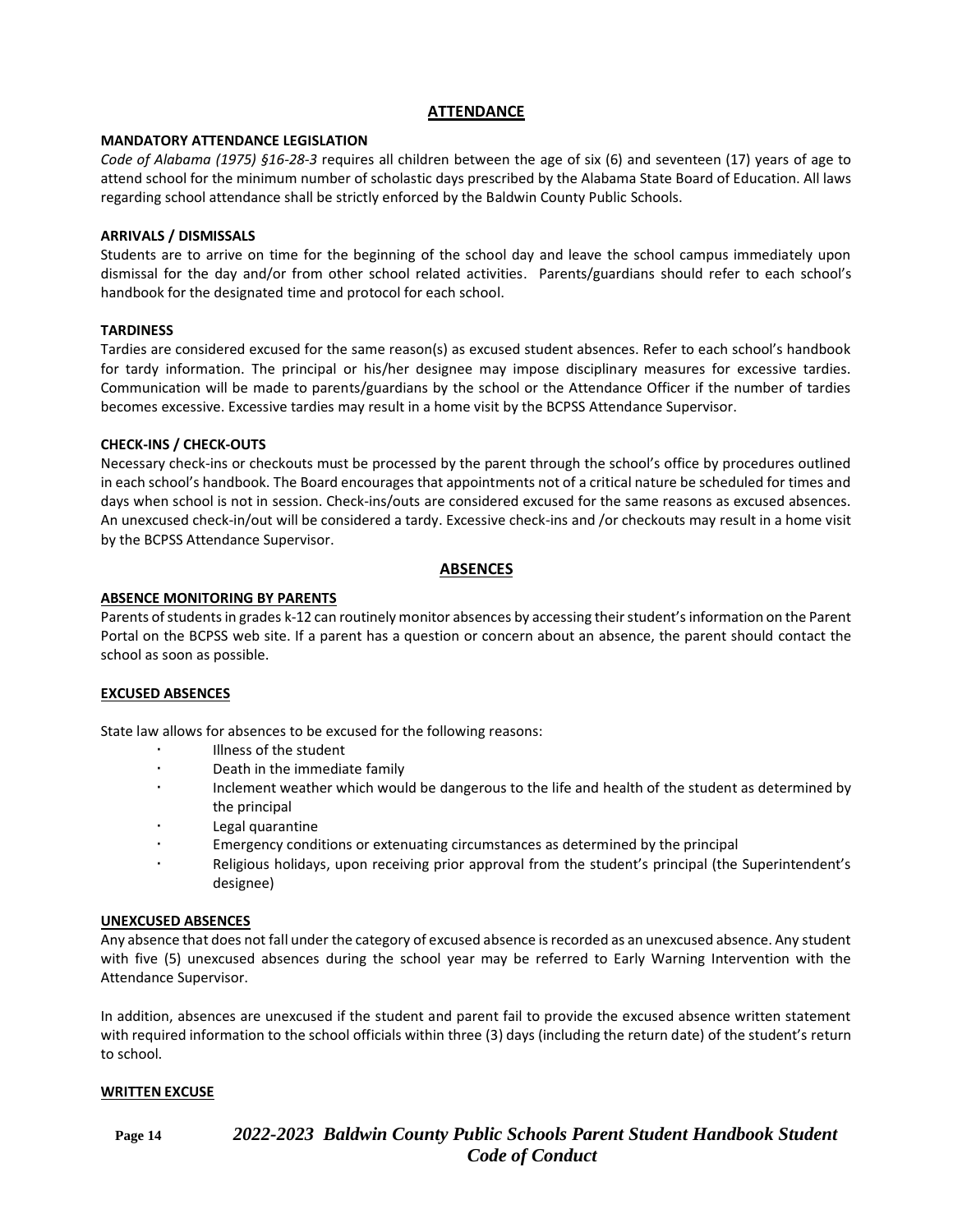The parent/legal custodian or guardian must provide a written explanation (excuse) to the school principal for each student's absence within three (3) days of the student's return to school.

For a student's consecutive days of absence, a parent/legal custodian or guardian may submit one written excuse. The number of days absent covered in that written excuse will be counted as individual written excuses toward the allowed maximum nine (9) parent written excuses per calendar year.

The written excuse must include the following:

- 1. Written statement from the parent stating the reason for the absence
- 2. The date of absence(s)
- 3. The parent's signature

Parents of students in grades K-12 may submit up to nine (9) parent written excuses per calendar year, and may be required to submit an excuse for late check-ins and early checkouts. After nine (9) absences have accrued in a year, a doctor's or legal excuse may be required for additional absences to be excused.

Parents are encouraged to provide medical documentation to the school principal **at the beginning of the school year**  if their child has been diagnosed by a physician with a chronic medical condition that impedes regular school attendance.

Refer to your student's school's handbook for additional guidelines for submitting excuses. If a student fails to attend school without submitting a timely parent, medical or legal excuse, the student and parents/guardians are subject to court intervention.

#### **STUDENT WITHDRAWAL DUE TO ABSENCES**

The Code of Alabama § 16-28-40 defines withdrawals as "more than ten (10) consecutive days or fifteen (15) days of total unexcused absences during a single semester." A student meeting these criteria (without acceptable parent, doctor, or legal excuses) is subject to withdrawal from school.

For students seventeen (17) years of age or older who are withdrawn from school due to attendance issues, the Attendance Officer notifies the Department of Public Safety of the withdrawal. The Department of Public Safety shall deny or revoke a driver's license or learner's permit for the operation of a motor vehicle to any person under the age of nineteen (19) who has obtained the withdrawn status.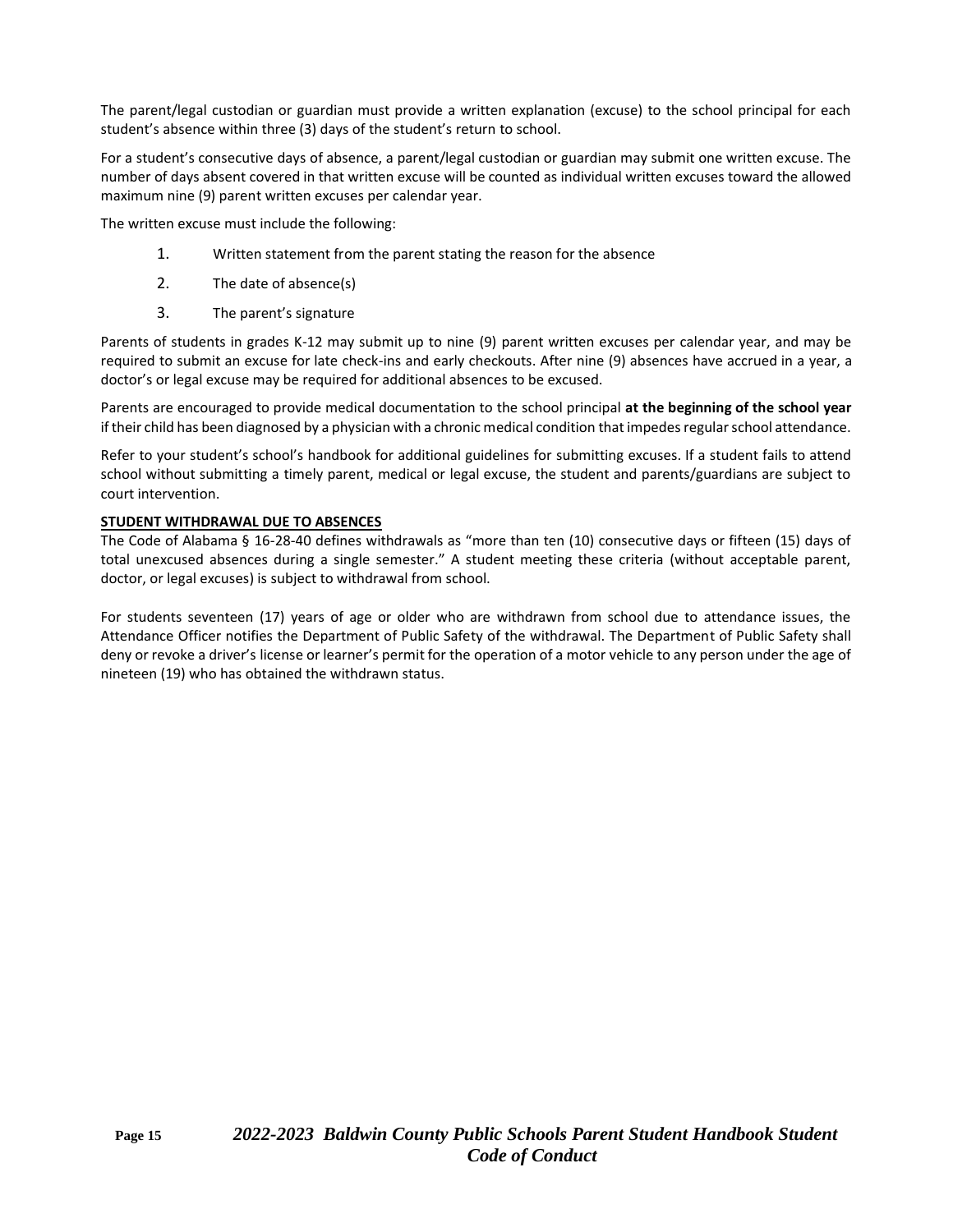### **EARLY WARNING TRUANCY NOTICE**

Daily attendance is vitally important to the acquisition of knowledge. Students gain considerably as the result of being in class each day. It is the purpose of this program to do everything possible to encourage good attendance by involving as many supportive groups as necessary and by developing a uniform method of addressing this important issue.

Students deserve every opportunity for academic success and prompt, regular, daily attendance not only teaches life supporting skills but, also, increases the likelihood of school being a positive experience. A uniform attendance emphasis must then define the responsibilities of the groups of people directly related to the program. These groups will be: students, parents, teachers, administrators, and courts.

#### **Responsibilities of the Student**

A. Arriving at school prior to the opening time.

- B. Being seated and ready for instruction in each class before the tardy bell rings.
- C. Bringing to each class those books and materials necessary to make attendance meaningful.
- D. Remaining in class for the entire class period.

#### **Responsibilities of the Parents**

A. Encouraging their child to be present daily and on time.

B. Discouraging their child from absences related to family trips and/or vacations during the school year, and appointments that could be better scheduled so as to not interfere with the school day.

C. Refraining from asking the school to violate the checkout procedure approved by the Baldwin County Board of Education.

D. Scheduling necessary appointments for their child outside the school day when possible.

E. Cooperating with the school in providing valid excuses for their child's absence.

F. Attending conferences arranged by the principal.

#### **Responsibilities of the Teacher**

A. Developing class incentives related to improved attendance.

- B. Establishing contact with parents concerning their child's attendance patterns.
- C. Working with the guidance counselor in scheduling students in programs that meet their individual needs.
- D. Recognizing the importance of each class period and scheduling teacher request for students accordingly.
- E. Demonstrating to the student that planned learning experiences will take place each day.

#### **Responsibilities of the Administration**

- A. Designing local school plans for improving attendance.
- B. Enforcing a checkout system consistent with administrative policy.
- C. Considering many alternatives in an effort to reduce the number of suspensions and, thereby, absent days.
- D. Attempting to keep parents aware of each absence daily.

## **PARENTAL NOTIFICATION EARLY WARNING TRUANCY PREVENTION PROGRAM**

#### **1. ATTENDANCE**

The Alabama Compulsory School Attendance Law (Sec. 16-28-3) requires children between the ages of six (6) and seventeen (17) to enroll and attend school. Additionally, Section 16-28-12 of the Code of Alabama, as amended May 17, 1993, requires that any parent/guardian who enrolls a student in school will be responsible for the child's regular attendance and proper conduct. Parents and/or guardians must provide to the child's teacher an explanation of each absence within three days after the child returns to school. If the parent or guardian fails to provide this information to the teacher, each child's absence will be recorded as unexcused or truant. Except in emergency situations, out of town trips must have the principal's approval prior to taking the trip, if the absence is to be coded excused.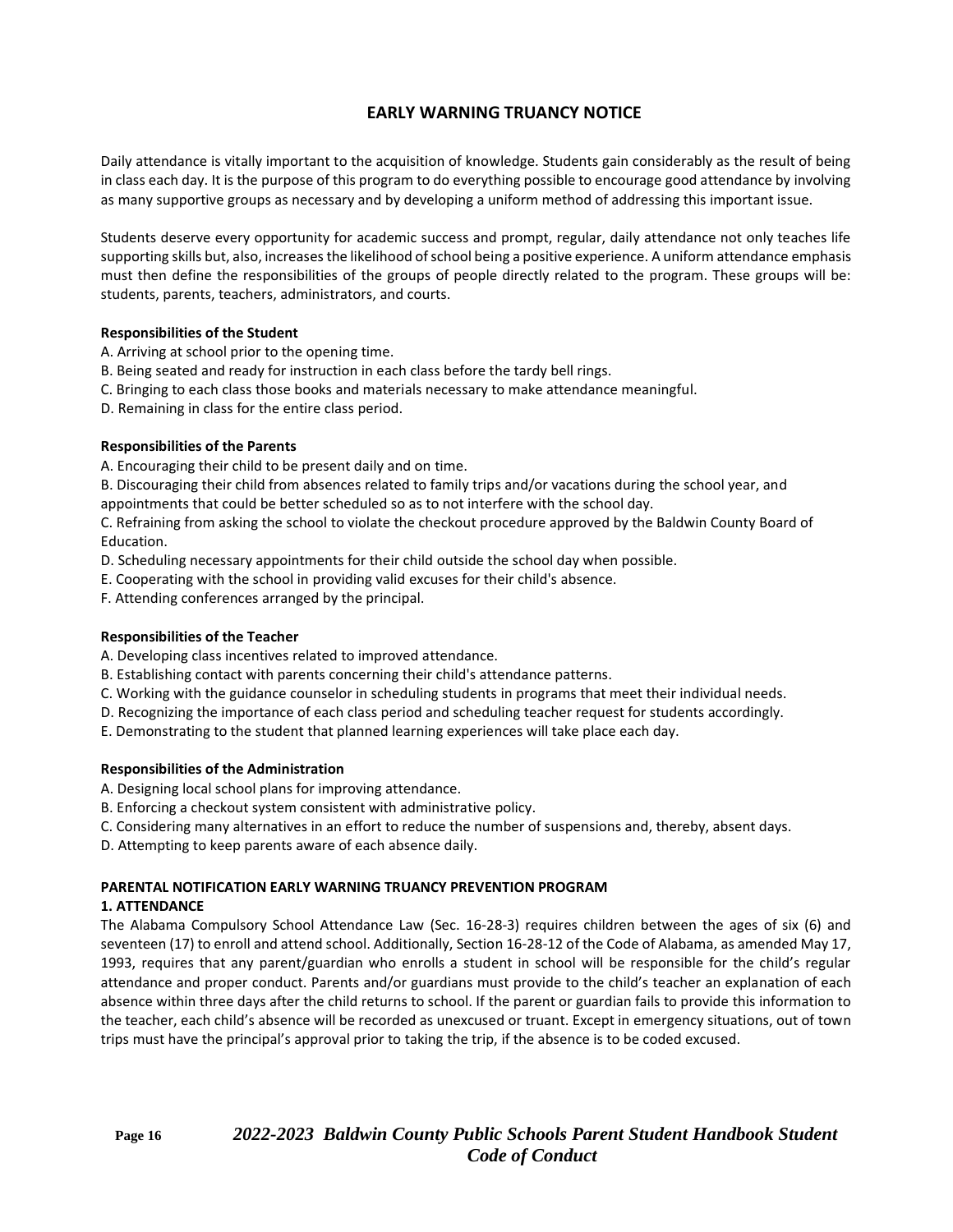**Please be advised of the attendance requirements as set forth in the Early Warning Truancy Prevention Program, which has been implemented in Baldwin County schools since the 1989-90 school year. The program was recommended by the State Department of Education and the Administrative Office of the Courts and has been approved by the Baldwin County Board of Education and the Juvenile Court. Pursuant to Section 16- 28-12 of the Code of Alabama, all students - grades Pre-K--12 are subject to the provisions of this program.**

Schools shall follow the following protocol when absences occur:

#### **1. First Truancy/unexcused absence (warning)**

Parent/guardian shall be notified by the school principal or designee that the student was truant and the date of the truancy.

#### **2. Second Truancy/unexcused absence (written notification)**

Parents will be sent a letter from the school notifying them of next steps should truancies continue.

#### **3. Third Truancy/unexcused absence (school conference)**

Parents will participate in a truancy intervention conference at the school, via teleconference, and/or via telephone with the school principal and/or designee (assistant principal, counselor, social worker, lead teacher, etc..) to discuss next steps if truancies continue.

#### **4. Fifth Truancy/unexcused absence –** (referral to Early Warning Truancy Prevention Program)

(i) The parent, guardian, or person having control of the child shall attend the Early Warning Program provided by the district level attendance office in conjunction with partnering agencies.

(ii) Attendance shall be mandatory except where prior arrangements have been made or an emergency exists. (iii) Failure to appear at the Early Warning Program may result in the filing of a complaint/petition against the parent under Code of Ala. 1975, §16-28-12(c) (failure to cooperate), or a truancy against the child, whichever is appropriate.

#### **5. Additional Truancy/unexcused absence (district level intervention)**

The District Attendance Office will notify parents or legal guardians of imminent legal actions related to truancy.

#### **6. No earlier than seventh unexcused absence. (Juvenile Court Intervention)**

The District will take steps to file a complaint/petition against the child and/or parent/guardian, if appropriate.

#### **Early Warning Program**

**1. Purpose:** The Early Warning Program is a school /community-based program to assist public school personnel, parents, and law enforcement personnel in providing for early intervention for children and youth who are truant or in danger of becoming truant. A child is truant if no explanation is provided for absences or the child is absent for reasons other than those recognized as excusable.

**2. Description:** The Early Warning Program is a cooperative effort involving the Baldwin County Board of Education; Juvenile Court Services; and Community Agencies.

**3. Procedure:** Parents will be notified in writing of the date they are scheduled to attend the Early Warning Program. Per State Department guidelines, participation in the Early Warning Program is required.

**4. Truancies after Referral to Early Warning:** Non-attendance of the Early Warning Program and/or subsequent truancies may result in a truancy petition (against student) or a contributing to truancy petition (against parent/guardian) to be filed with the Baldwin County Juvenile Court.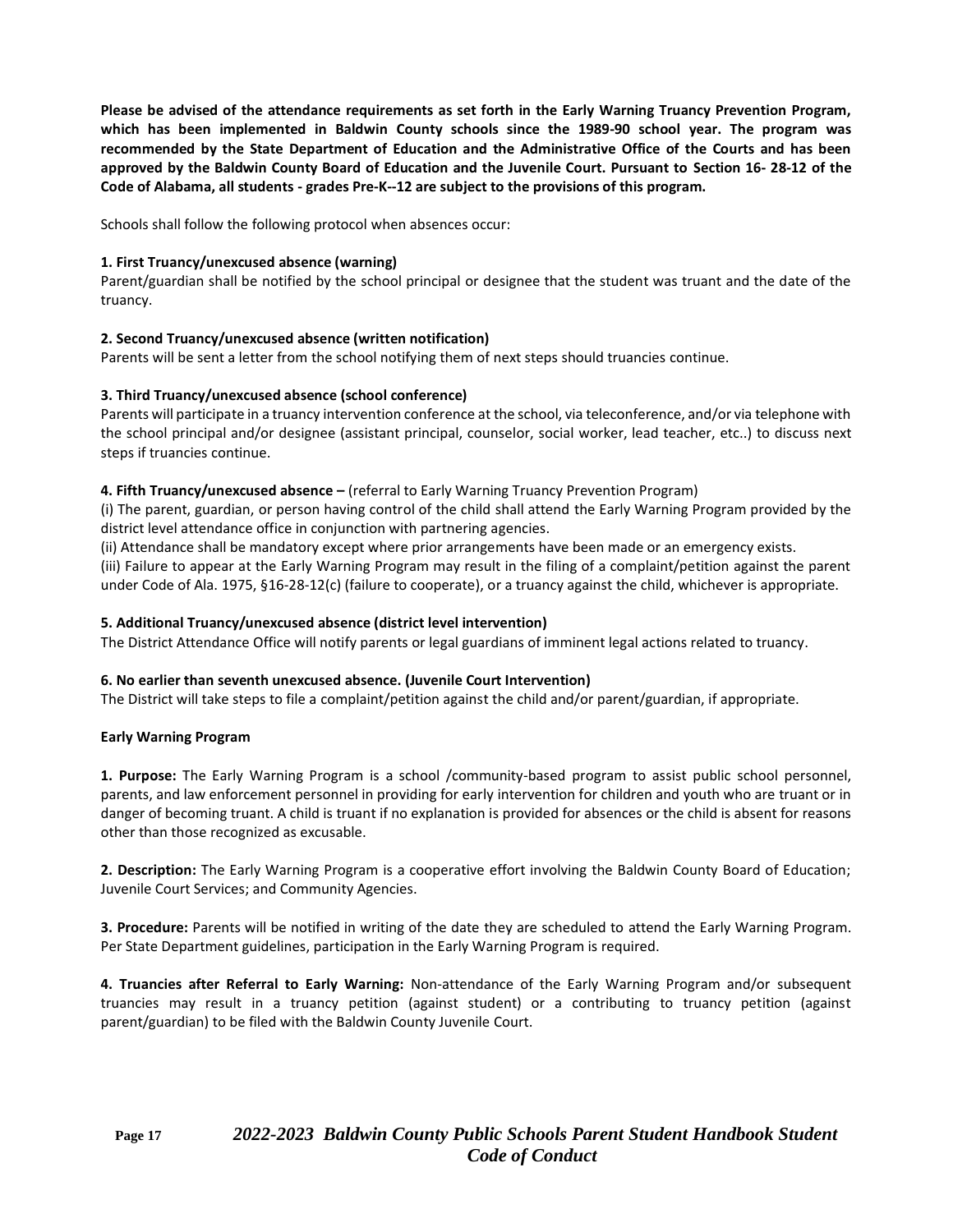### **DRIVER'S LICENSE AND LEARNER'S PERMIT NOTICE**

Students and parents, by presentation of this written policy, are hereby notified of the provisions of Legislative Act 94- 820 as enacted by the Alabama Legislature.

#### **Purpose of Act**

The purpose of the Act is:

1. to provide consequences for certain persons over 14 years of age convicted of possession of a pistol on the premises of a public school, school bus, or both, and 2. *to require school attendance by persons 16-19 years of age as a prerequisite for obtaining a driver's license/learner's permit by the state of Alabama for the operation of a motor vehicle.* School attendance standards may be met by enrollment in a school or General Educational Development (GED) program or job-training program approved by the State Superintendent of Education.

#### **Suspension of Current Driver's License/Learner's Permits**

When a student 16 years or older who has a driver's license/learner's permit and is not enrolled or who is absent from school for 10 consecutive days or 15 days total for unexcused reasons during a semester shall be reported by the school authorities to the Department of Public Safety. Unexcused absences due to suspension days for conduct violations are counted toward the 15-day total. The Department of Public Safety shall notify persons that their Driver's Licenses/Learner's Permits will be suspended on the 30th day following notification unless re-enrollment occurs or one of the above conditions is documented.

#### **Enrollment, Schooling, Employment Provisions**

Section I of the Act also states the Department of Public safety shall deny the issuance of a driver's license/learner's permit or the renewal of a driver's license to any person under the age of 19 who does not, at the time of application, present a diploma or other certificate of graduation from a high school or documentation that the person:

1. is enrolled in a secondary school, or

2. is enrolled and making satisfactory progress toward the GED certificate, or is participating in an approved job training program approved by the State Superintendent of Education, or

4. is gainfully and substantially employed, or

5. is a parent with care and custody of a minor or unborn child, or

6. has a physician's statement that the parents of the person depend on him/her as their sole source of transportation, or

7. is exempt from these requirements based on Section 16-28-40 of the Code of Alabama.

#### **Operational Procedures**

#### Principal's Responsibilities

1. Principals or designees shall provide students with information relative to the Act and procedures for compliance.

2. Principals or designees shall complete Part 1, Section 1 of the "Student Enrollment/Exclusion Status Form" at the request of students enrolled in their schools. Principals or designees should provide students with information relative to completing Part 1, Section 2, and Part 2 sections of the form; however, it is the responsibility of the student/parent/guardian to secure signatures, documentation statements, etc. for the GED and Exclusion Status Sections.

3. Principals or designees shall submit to the Department of Public Safety "A Student Enrollment/Exclusion Status Form" on each student who is not enrolled or who is absent from school for 10 consecutive days or 15 days total for unexcused reasons during a semester. Copies of said form will be sent to the attendance supervisor.

4. Principals or designees shall refer to the attendance supervisor the names of students who wish to be exempt for reasons beyond their control, under the provisions of this Act.

#### Student's Responsibilities

1. Students, who are eligible to apply for a driver's license/learner's permit should obtain a "Student Enrollment/Exclusion Status Form" at the office of their school before to going to the Department of Public Safety for a permit or license. The information included in this form must be completed and signed by the designated school official.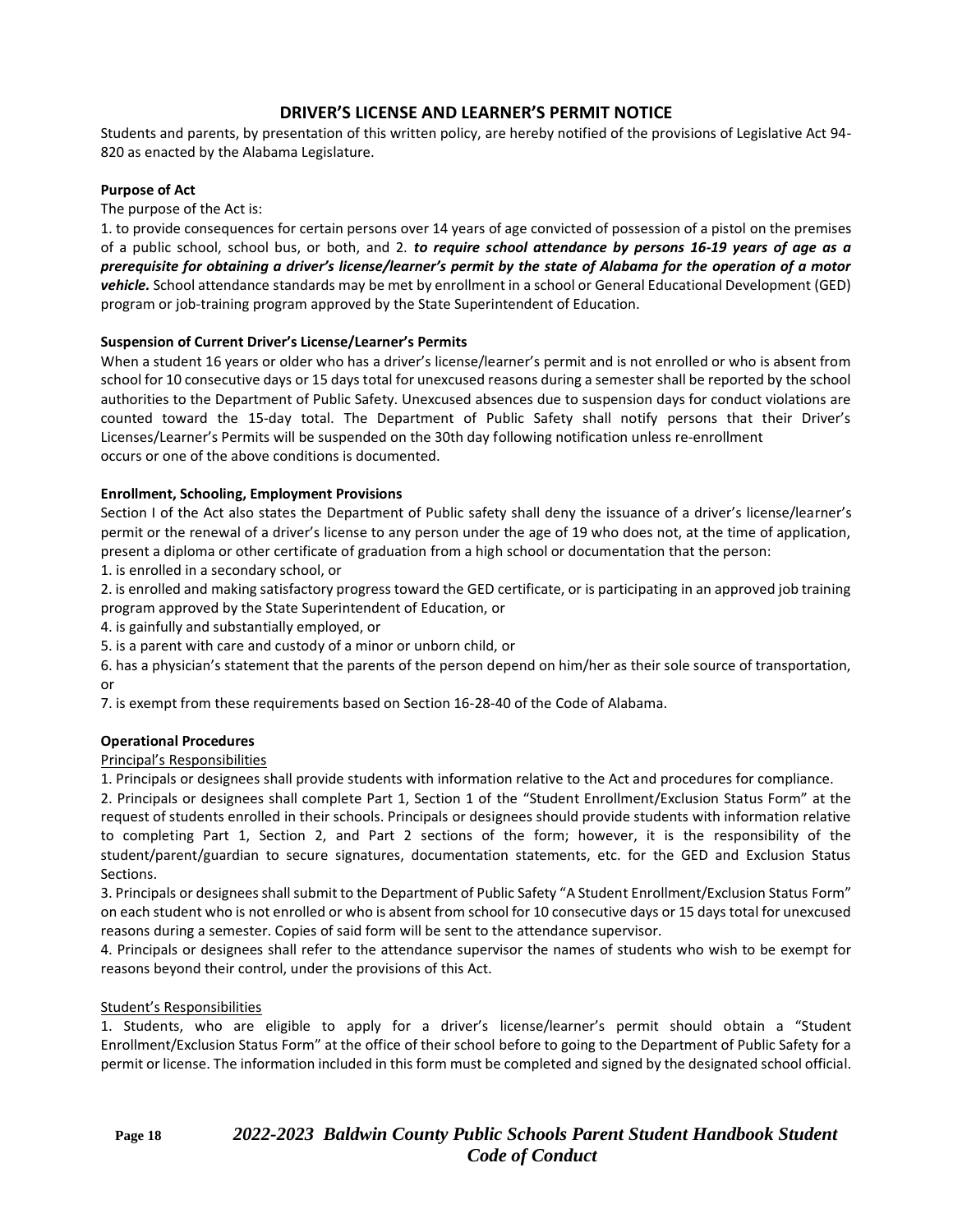2. Persons, 15-19 years of age, who are not enrolled in a school of the School System and desire to get their driver's license/learner's permit should obtain a "Student Enrollment/Exclusion Status Form" at the office of the school they previously attended or at the Central Office of the Board of Education prior to going to the Department of Public Safety. The information included in said form should be completed and signed by the designated school official.

#### **Right to an Appeal**

Students and/or parents/guardians have the right to appeal decisions regarding school attendance standards as they relate to compliance with the Act. The process for an appeal will follow the grievance procedures as outlined in the Student Code of Conduct and Attendance issued to all students at the beginning of each school year. A copy of the Act shall be available for review through the principal's office and at the Central Office of the Board of Education.

### **STUDENT ENROLLMENT/EXCLUSION STATUS INSTRUCTIONS** *(BOE Policy # 6.22)*

Part I: Enrollment Status should be completed and submitted to the area Driver License Examiner, Department of Public Safety, by any person under the age of 19 who is applying for or renewing or requesting reinstatement of a driver's license or learner's permit to operate a motor vehicle. Designated school personnel should submit this form to the Department of Public Safety, Driver Improvement, P. O. Box 1471, Montgomery, AL 36102-1471, if a student is not enrolled or has accumulated more than 10 consecutive or 15 days total unexcused absences during a single semester. Individuals claiming an exclusion should complete Part II of this form (see back).

**Part II.** The appropriate personnel for individuals claiming an exclusion from this Act should complete exclusion Status. The applicant is responsible for securing proper documentation for presentation to the Department of Public Safety.

### **FEDERAL PROGRAM SERVICES FOR HOMELESS STUDENTS**

For information on services for Homeless students, please call the Federal Programs Coordinator at 251-972-6863. The Baldwin County Board of Education shall be committed to providing students an environment for learning. This includes the establishment of an atmosphere conducive to purposeful instruction. Regulations and due process procedures shall be designed to protect all members of the educational community in the exercise of their rights and responsibilities and to provide uniformity to assist in understanding the practices and procedures used in the schools.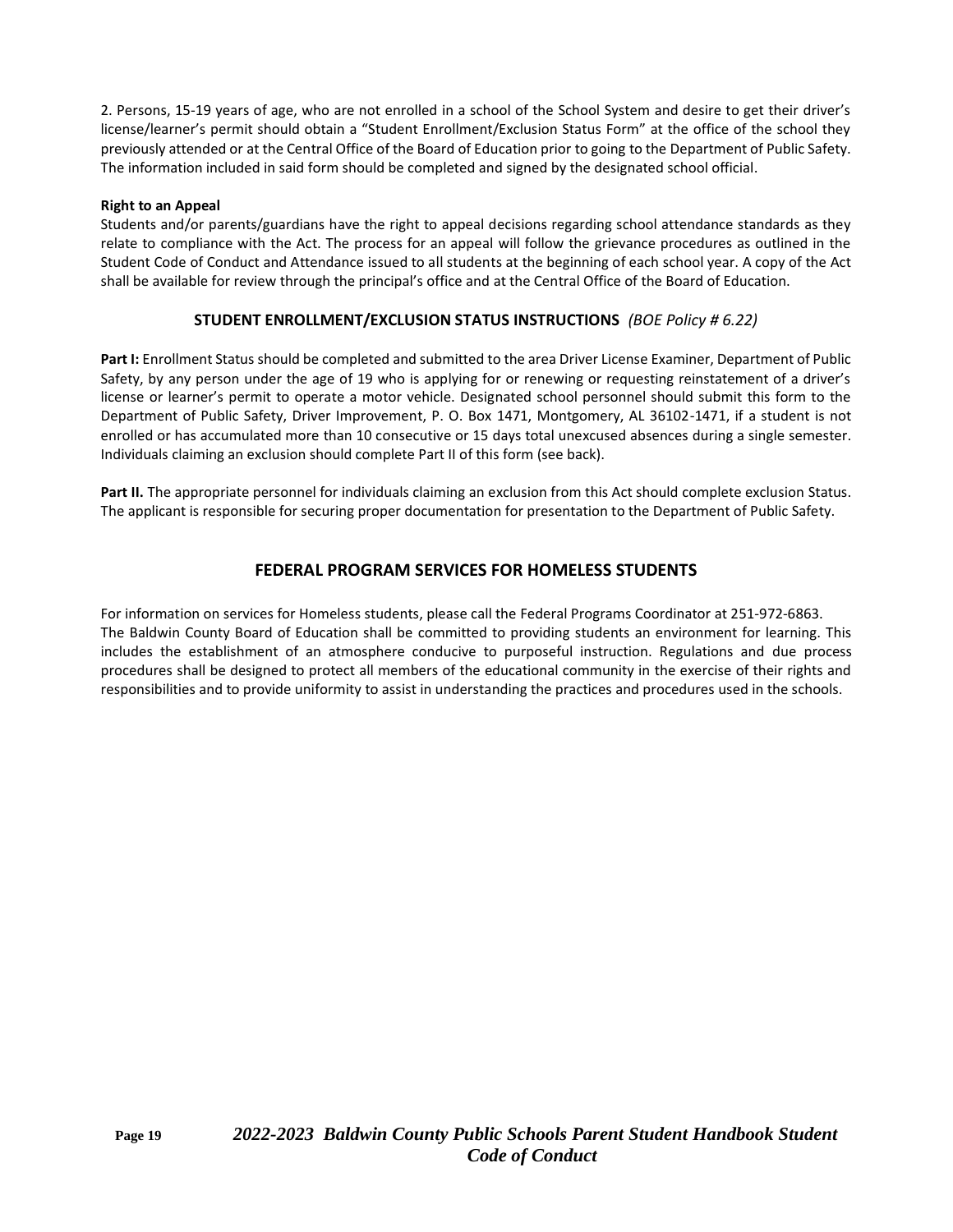### **STUDENT/PARENT GENERAL GRIEVANCE PROCEDURES**

#### **In accordance with Board Policy #4.5 regarding general student complaints and grievances, the following procedures shall be followed:**

In the event that a parent or student is involved in a situation that has not been resolved to their understanding, the parent/student must first address their concerns with the school administrator in order to facilitate a solution early and quickly. This administrator may elect to seek resolution or may refer the concern to the system's designated administrator or coordinator for resolution. If the parent/student cannot discuss the issue(s) with their school administrator(s) they may contact the appropriate Assistant Superintendent for help in reaching a resolution or clarification of the situation.

#### **Formal Grievance Procedures:**

After the reviews provided above, if the situation has not been resolved and the parent/student wishes to present their concerns in a manner to request a formal review and response, the following procedure is to be followed.

#### *Step One:*

The parent/student should submit a *Parent/Student Grievance Form* to the Assistant Superintendent of either Elementary or Secondary Schools to initiate the review process. Contact the relevant Assistant Superintendent's office for the *Parent /Student Grievance Form*.

#### *Step Two:*

The administrator and staff designated by the Superintendent will investigate the complaint using various procedures, and investigating techniques, including but not limited to interviews, phone contact, data reviews, and witness reports. After the review, the administrator will report back to the Superintendent and/or their designee with the suggested action to be taken by BCPSS. To the extent possible, the reporting parent/student will be informed of the remedial action being suggested and/or taken.

*A verbal or written response will be provided to the parent/student within ten (10) school days of the receipt of the grievance form by the BCPSS designated administrator. If a parent/student wishes to move to the next step of the process, written notice must be given within three (3) days of receiving a response for the current step.* 

#### *Step Three:*

If the issue is still unresolved after the suggested resolution by the district administrator assigned to review grievances, the parent/student may present in written form (no email), subject to the limitations set forth in Board Policy #4.5, their unresolved concern(s) to the BCPSS Superintendent.

#### *Step Four*

If the issue is still unresolved after the resolution suggested by the Superintendent, the parent/student may present in written form (no email or verbal hearing), subject to the limitations set forth in BCPSS Policy #4.5, their unresolved concern(s) to the Board of Education. The decision of the Baldwin County Board of Education is final in the grievance process.

DISCLAIMER: In accordance with Board Policy # 4.5, the general complaint and grievance policy, and any procedures herein referenced, do not apply to specific complaint or grievance policies and procedures that are established by Board policy or law for application to special factual or legal circumstances. In such instances, the specific statutory, regulatory, or policy-based process is the applicable procedure.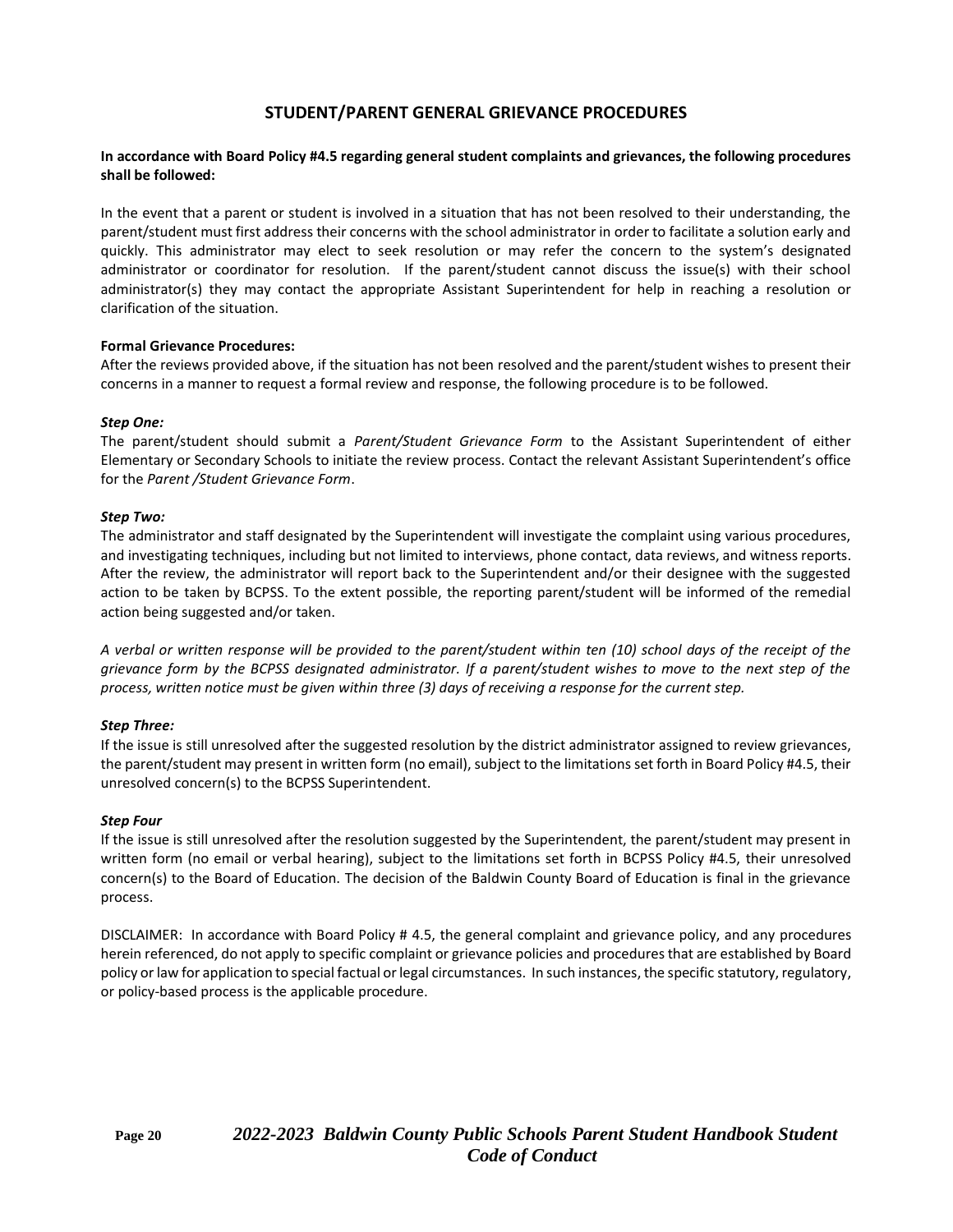### **STUDENT CODE OF CONDUCT STUDENT BEHAVIOR AND DISCIPLINE**

#### **OVERVIEW**

It is the belief of the Baldwin County Public Board of Education that effective, quality education requires orderly procedures and discipline. The intent of this handbook, as well as the enforcement of its rules, is to ensure the presence of a safe, friendly, and academically conducive atmosphere in which students and school personnel work cooperatively toward mutually recognized and accepted goals. Acting in the best interest of this community, the policy of the Baldwin County Board of Education is to require the principals, faculties, staffs, students, parents and guardians to adhere to and to comply with this Board of Education approved *Code of Student Conduct* (CSC).

As students progress in our school system, it is reasonable to assume that an increase in age and maturity will result in the students assuming greater responsibility for their actions. It is recognized that differences in age and maturity

require different types of disciplinary action; however, the procedures described for violations of established standards shall apply to students in Grades K-12.

\*Wherever the "principal" is referred to in this *Code of Student Conduct*, it shall be understood "his/her designee" also applies. Whenever the "Superintendent" is referred to in this *Code of Student Conduct*, it shall be understood "his/her designee" may also apply.

#### **SCHOOLS' CODE OF STUDENT CONDUCT**

Each school has a code of student conduct that specifically defines additional behavior expectations for students at their school. The school plans are consistent with BCPSS Policy, the *BCPSS PARENT AND STUDENT HANDBOOK*, and the *Code of Student Conduct*'s definitions of student violations and administrative responses and the *Code of Alabama*.

#### **RESPECT FOR PERSON, PRIVACY, AND PROPERTY**

Student responsibilities include, but are not limited to the following:

- a. To abide by laws and local board of education and individual school rules and policies regarding respect for person, privacy, and property.
- b. To respect the recognized privacy rights of others.
- c. To attend school and related activities without bringing items prohibited by law or local board of education policy or which detract from the educational process.
- d. To respect the property rights of those at school and the general public.

#### Student rights are:

- a. To be informed of local board of education and individual school rules and policies regarding respect of person, privacy and property.
- b. To retain privacy of personal possession on his/her person, in lockers, or vehicles, unless school personnel have reasonable suspicion to believe the student possesses an item which is prohibited by law or local board of education policy.

#### **KNOWLEDGE AND OBSERVATION OF RULES OF CONDUCT**

Student and parent/guardian responsibilities include, but are not limited to the following:

a. To abide by laws and local board of education and individual school rules and policies regarding rules of conduct:

Equal Educational Opportunities (BOE Policy 6.9);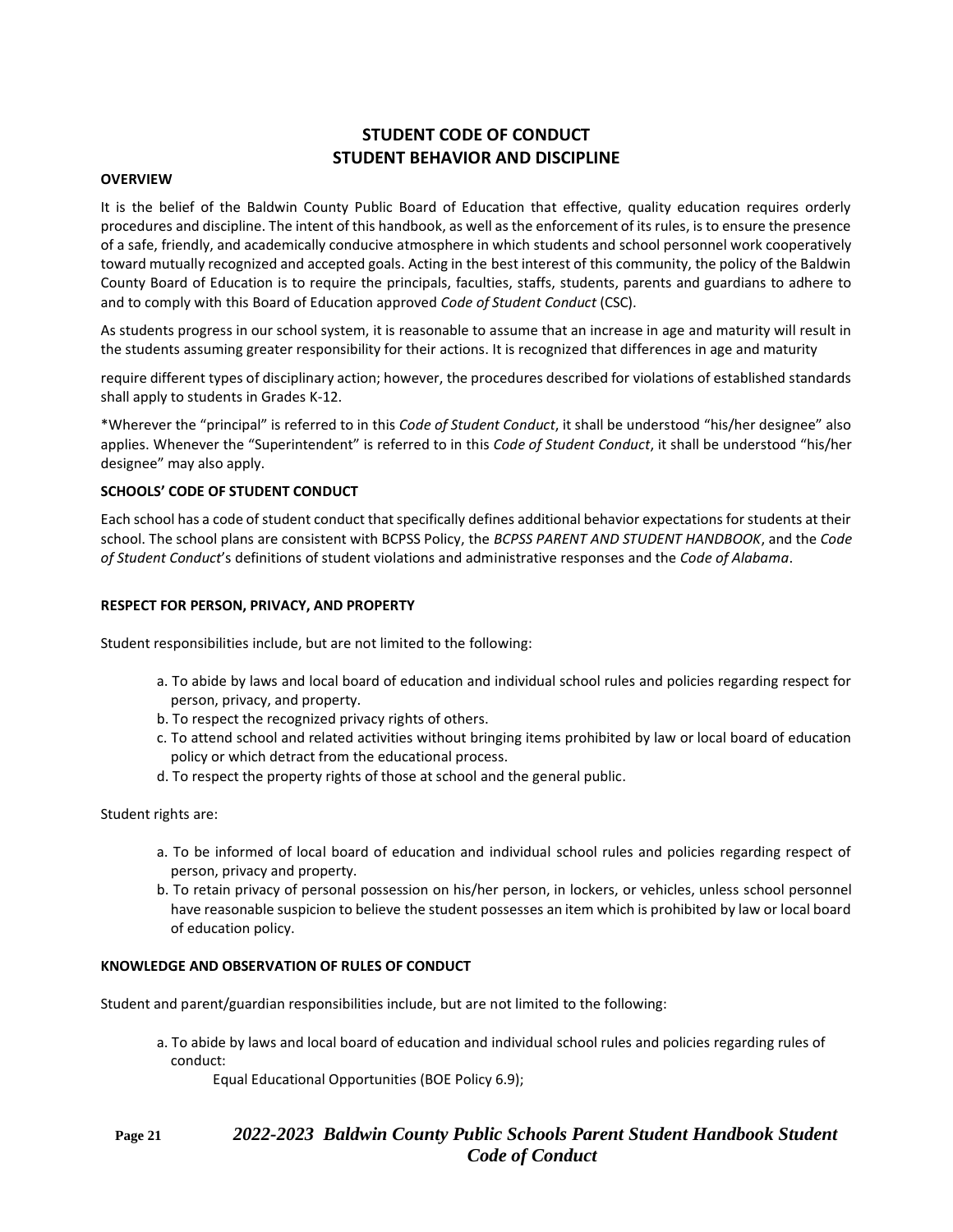Title IX Prohibition of Discrimination on basis of sex or gender (BOE Policy 6.10); Prohibition of Sexual Harassment (BOE Policy 6.12); Pupil Conduct (BOE Policy 6.16 and 6.17); Prohibition of Bullying, Harassment, Violence, and Threats of Violence (BOE Policy 6.25); Prohibition of Firearms, Weapons and Illegal Drugs and Alcohol (BOE Policy 4.2); Drug/Alcohol Free School Policy (BOE Policy 4.2.6); Tobacco and Electronic Smoking Devices Policy (BOE Policy 4.2.4); Search of Property and Individual (BOE Policy 4.2.5 & 6.17); Access and Acceptable Use of Technology (BOE Policy 4.8.1 & 4.8.4); Inspection of School Property (BOE Policy 4.2.5 & 4.8.3); and School Attendance: (BOE Policy 6.1 and Early Warning Truancy prevention Program and Driver's License and Learner's Permit Notice (included herein)). b. To document receipt of the code of conduct with his/her signature.

c. To abide by the Mandatory Uniform Dress Code (BOE Policy 6.16 and included herein).

#### Student Rights Are:

a. To be informed of laws and local board of education and individual school rules and policies regarding rules of conduct. b. To be informed as to the specific grounds of the violation(s) of the local board of education's code of student conduct.

#### **UNIFORM DRESS CODE POLICY**

#### **I. Overview**

All Students are expected to be clean and appropriately dressed for school. Dress and appearance must not present health or safety problems or cause disruption and should encourage a serious approach to school. The Board prohibits any clothing or grooming that in the principal's judgment may reasonably be expected to cause a substantial disruption of, or interference with, normal school operations. The local school principal will be the final authority for determining appropriate dress within the framework of the policies below.

Elementary schools, K – 6<sup>th</sup> grade, will utilize a uniform policy and all secondary level schools, 7 – 12<sup>th</sup> grades, will utilize a dress code. The Board wants to provide secondary students the opportunity to make mature decisions concerning school attire. The dress code will consist of guidelines that students must follow to ensure appropriate attire. For both the Uniform and Dress Code Policy, the development of acceptable standards of personal appearance is considered to be a goal of the Board. Appropriate dress and grooming in the school atmosphere can be determined by neatness, cleanliness, safety, appropriate selection of attire, and freedom from distraction of other students and/or the learning process. Any article of clothing or grooming that the principal can reasonably expect to cause a material or substantial disruption of, or interference with, normal school operations can be prohibited.

#### **II. Elementary Schools:**

All elementary schools in the Baldwin County Public Schools System shall implement, within the parameters set forth below, the mandatory *uniform* dress code policy.

#### A. Dissemination for Elementary Schools

- 1. It is the responsibility of district and school support staffs to adequately communicate to parents, information common to all elementary schools, including general guidelines for enforcement of the uniform policy.
- 2. Each elementary school shall communicate the following information to parents:

### **Page 22** *2022-2023 Baldwin County Public Schools Parent Student Handbook Student Code of Conduct*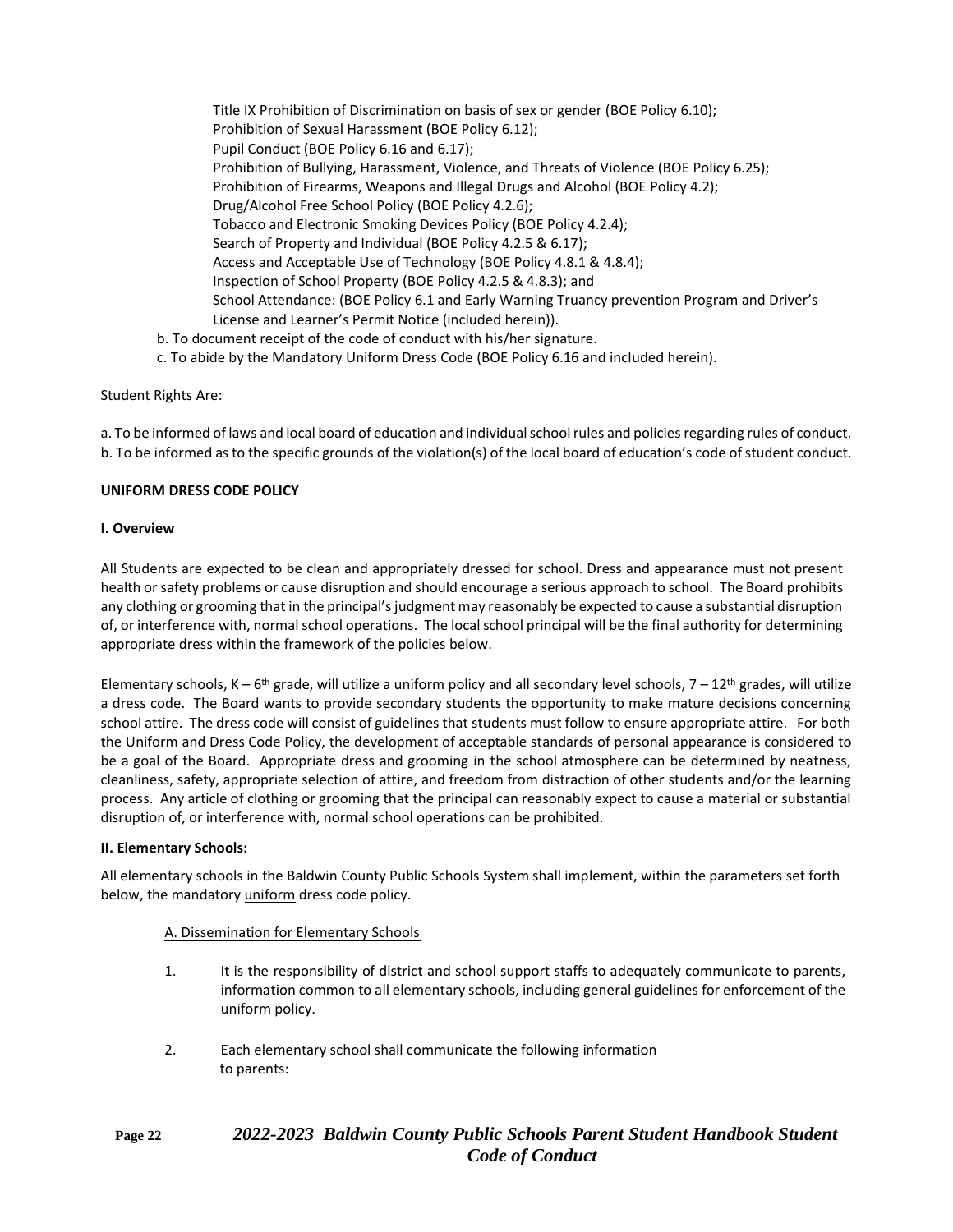- a. types and colors of uniforms (see Addendum A)
- b. requirements for jackets/outer garments/safety accessories;
- c. optional articles of attire, if any;
- d. compliance measures to be employed;
- e. the availability of any financial support;
- f. methods to facilitate recycling of uniforms within the school community;
- 3. The means by which this information is communicated shall include one or more of the following:
	- a. County/School website
	- b. Social media: Facebook, Twitter, etc.
	- c. School newsletters;
	- d. Parent meetings;
	- e. Rapid notification system
	- f. PTA meetings and newsletters;
	- g. Parent advisory meetings;
	- h. Television, radio and/or newspaper announcements;
	- i. Posters displayed at school and in the community;
	- j. Registration materials.
- B. Compliance Guidelines for Elementary Schools
	- 1. Upon the first infraction of the Uniform or Dress Code, the student will be warned and the parent notified.
	- 2. Upon the second infraction of the Uniform or Dress Code, the student will be referred to the office and the parent notified.
	- 3. Upon the third infraction of the Uniform or Dress Code, the student will receive detention.
	- 4. Upon the fourth and subsequent infraction(s) of the Uniform or Dress Code, the student will receive a one-day suspension and the parent will be notified.

#### C. Uniform Code for Elementary Schools

- 1. School attire should cover those portions of the body that American standards of modesty decree are covered; fashions which simulate or suggest nudity are to be avoided. Clothing so skintight or revealing as to provoke or to distract others is disruptive and therefore, unacceptable.
- 2. Footwear must be worn at all times and have a fully enclosed toe.
- 3. Clothing must be of appropriate length and fit. Excessively baggy or excessively tightfitting clothing is prohibited. This includes, but is not limited to "yoga" pants, "tights"\* and "jeggings"\*.

To be acceptable, short pants and skirts must extend beyond either the finger tips when the student extends arms downward along the sides or reach the mid-thigh, whichever is longer. Pants must completely cover underwear. Low cut pants, sagging pants, etc. are prohibited. Pants must be free of rips, holes or attached symbols. Pants made of "blue denim" are acceptable.

\*(Jeggings, leggings, or tights may be worn under shorts, skirts, or dresses, but they are not acceptable alone as bottom attire). Jeggings, leggings, or tights should be solid in color.

### **Page 23** *2022-2023 Baldwin County Public Schools Parent Student Handbook Student Code of Conduct*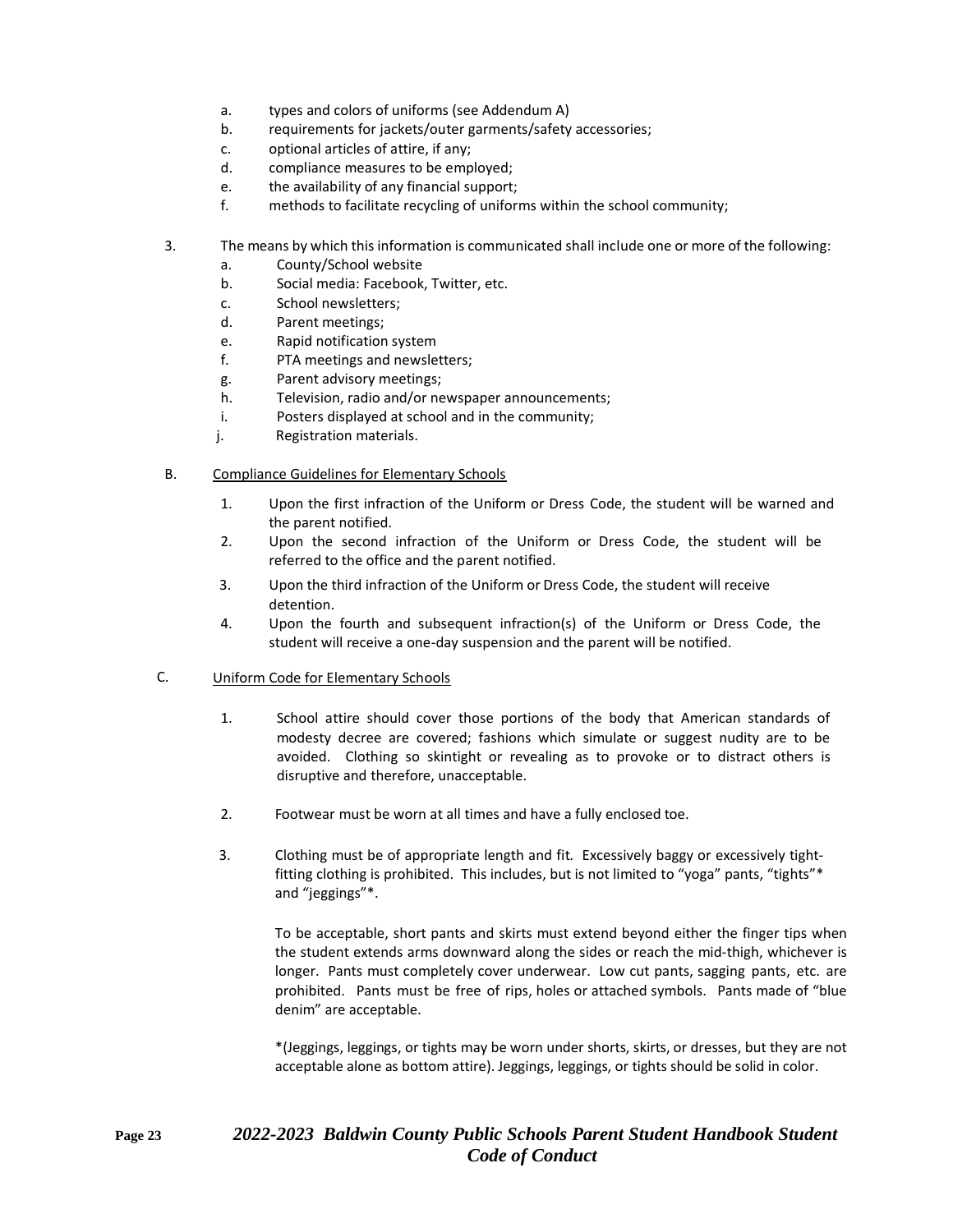- 4. Shirts must completely cover the midriff area when sitting and standing and expose no cleavage.
- 5. Jackets, coats, sweaters, and sweatshirts may not have lettering; logo(s) of alcohol, tobacco, and/or controlled substance; nor pictures, symbols, or artwork that might be offensive in nature and cause a disruption to the educational process. They are considered outerwear and must be worn with a uniform shirt.
- 6. Adornments that could reasonably be perceived as weapons or used to inflict harm (i.e. chains, spikes, etc.) are prohibited.
- 7. Gang related apparel is prohibited at all times at any school function orschool sponsored activity. Items deemed inappropriate under this category are at the discretion of the principal.
- 8. Heads must remain un-covered in the building.
- 9. Students who transfer from other school districts will be given five (5) days to come into compliance with the uniform dress code.
- 10. Schools may use t-shirts on field trips as approved by the principal.
- 11. Students are prohibited from wearing any clothing items and/or accessories that:
	- o Are lewd, offensive, vulgar or obscene,
	- o Advertises or depicts tobacco products, alcoholic beverages, drugs or any other illegal substance, or
	- o Contains fighting words or incites criminal activity; or
	- o Can reasonably be expected to cause a material or substantial disruption of, or interference with, normal school operations.

#### E. Exemptions for Elementary School Students

All elementary students enrolled in the Baldwin County Public Schools shall be required to dress in accordance with the adopted uniform of their school. The school principal must approve any deviation and/or exemption from the school uniform. Those deviations and/or exemptions, may include, but are not limited to:

- (1) School dress-up days;
- (2) Students wearing nationally recognized youth organization uniforms on organization meeting days;
- (3) Any modifications to, or exemption from the uniform requirements originating from a financial hardship;
- (4) Any modifications to, or exemption from the uniform requirements originating from a student's particular disability or health condition; or
- (5) Religious exceptions based on a student's sincerely held religious belief.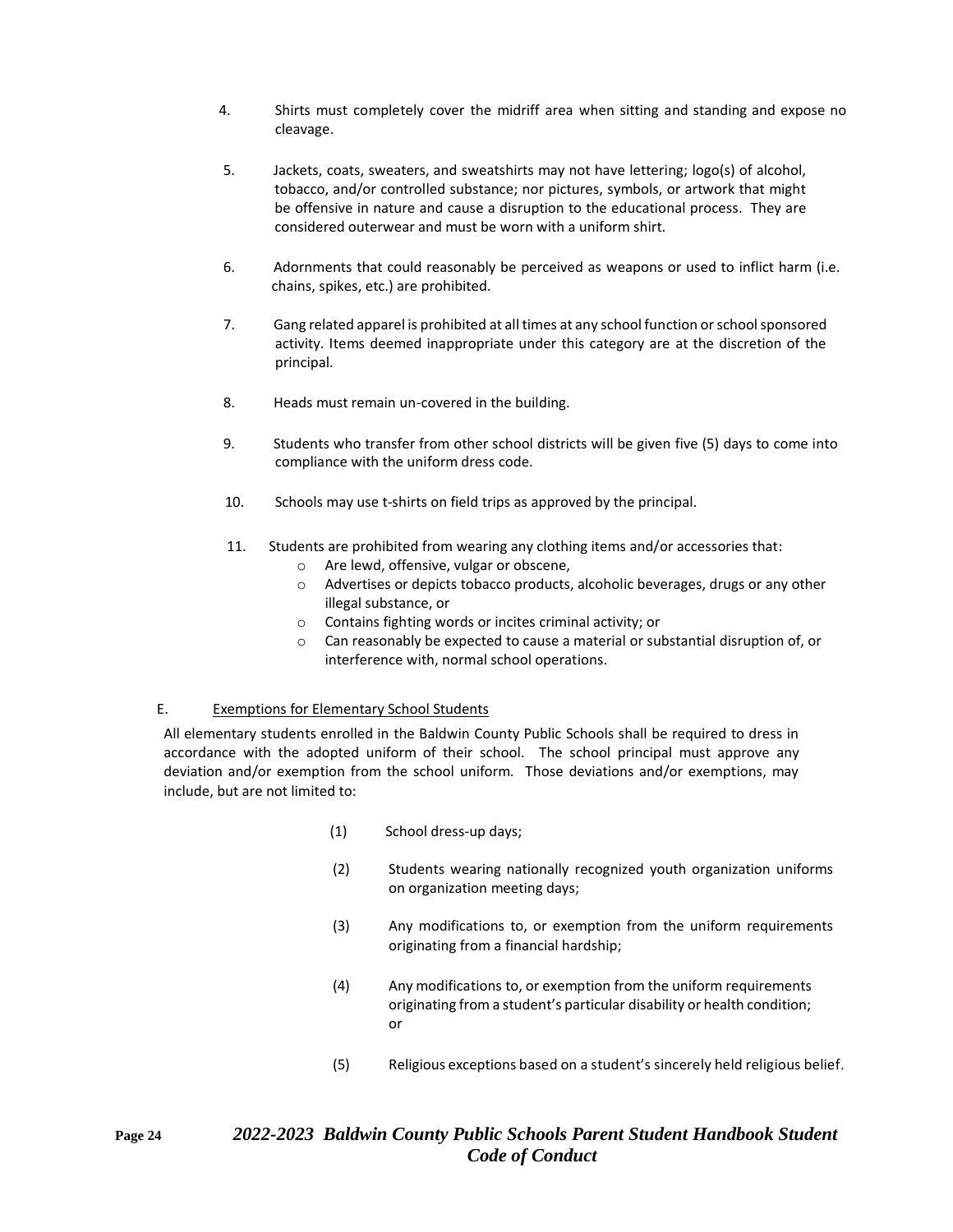If the parents or guardians desire not to have their child comply with any portion of the uniform or dress code policy for the reasons stated in items (3) through (5) above, or due to special extenuating circumstances related to an item listed in items (3)-(5), the students' parents or guardians must supply a written explanation to the campus principal as to why the deviation or exemption should be granted. If the outcome of the principal's determination is not to the parent or guardian's liking, the parent or guardian may submit a written deviation or exemption request to the Superintendent, or his or her designee.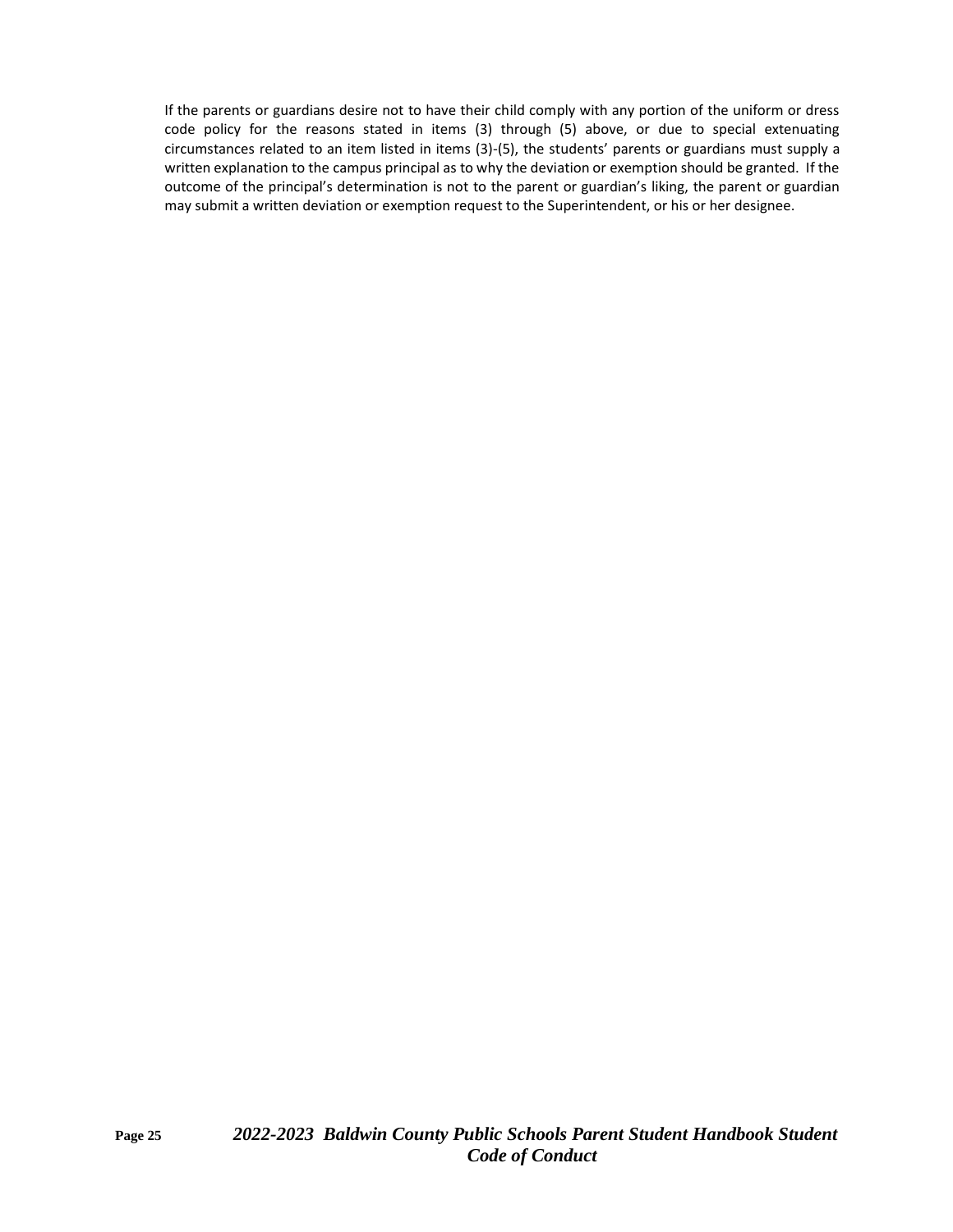| <b>Elementary Grades K - 6</b>                                                                                                                                                                                                                                                                                             | <b>Compliance Code</b>                                                                                                                                                     |  |
|----------------------------------------------------------------------------------------------------------------------------------------------------------------------------------------------------------------------------------------------------------------------------------------------------------------------------|----------------------------------------------------------------------------------------------------------------------------------------------------------------------------|--|
|                                                                                                                                                                                                                                                                                                                            | 1 <sup>st</sup> infraction: Warning and parent notified                                                                                                                    |  |
|                                                                                                                                                                                                                                                                                                                            | 2 <sup>nd</sup> infraction: Referral to office and parent notified                                                                                                         |  |
|                                                                                                                                                                                                                                                                                                                            | 3 <sup>rd</sup> infraction: Detention                                                                                                                                      |  |
|                                                                                                                                                                                                                                                                                                                            | $4th$ infraction & subsesquent: One day suspension and parent notified                                                                                                     |  |
| <b>TOP</b>                                                                                                                                                                                                                                                                                                                 | <b>BOTTOM</b>                                                                                                                                                              |  |
| <b>White or Navy</b><br>Collared shirt with sleeves or turtleneck. School color<br>polo as approved by the principal. Small unobtrusive logo<br>is permitted                                                                                                                                                               | <b>Khaki or Navy Blue</b><br>Pants, shorts, skirts, capris, skorts, jumpers or Dresses (corduroy fabric<br>and "blue" denim also permitted)                                |  |
|                                                                                                                                                                                                                                                                                                                            | Jeggings, leggings, or tights are permitted under shorts, skirts, or dresses<br>but not alone as bottom attire. Jeggings, leggings and tights should be<br>solid in color. |  |
| <b>Undergarments</b>                                                                                                                                                                                                                                                                                                       | Footwear                                                                                                                                                                   |  |
| Undergarments, excluding the neckline of an undershirt, must<br>not be visible at any time. Pajamas are prohibited.                                                                                                                                                                                                        | Footwear must be worn at all times and have a fully enclosed toe.                                                                                                          |  |
| <b>Outerwear- Jackets, Sweatshirts, Coats and Sweaters</b>                                                                                                                                                                                                                                                                 |                                                                                                                                                                            |  |
| Jackets, coats, sweaters, and sweatshirts may not have lettering; logo(s) of alcohol, tobacco, and/or controlled substance; nor pictures, symbols, or artwork<br>that might be offensive in nature and cause a disruption to the educational process. They are considered outerwear and must be worn with a uniform shirt. |                                                                                                                                                                            |  |
|                                                                                                                                                                                                                                                                                                                            | ITEMS NOT ALLOWED Wind Pants/Sweatpants, velour pants, tights, yoga pants, over-sized clothing, overalls, bellbottoms, un-                                                 |  |
| hemmed clothing, clothing with cuts, slits, holes or slashes, sleeveless shirts, overcoats, or trench coats.                                                                                                                                                                                                               |                                                                                                                                                                            |  |

#### **Addendum A** ADDITIONAL INFORMATION

•Clothing and general appearance may not cause a disturbance with the instructional program and must not alth hazard.

ist be of appropriate length and fit. To be rt pants and skirts must extend beyond either the en the student extends arms downward along the the mid -thigh whichever is longer.

completely cover underwear. Low cut pants, etc. are prohibited. Excessively baggy or ht-fitting clothing is prohibited.

ompletely cover the midriff area when sitting and spose no cleavage.

hat could reasonably be perceived as weapons or narm (i.e. chains, spikes, etc.) are prohibited.

apparel is prohibited at all times at any school school sponsored activity. Items deemed inder this category are at the discretion of the

main un-covered in the building.

transfer from other school districts will be given b come into compliance with the dress code.

use t-shirts on field trips or spirit day as approved by the principal.

rohibited from wearing any clothing items and/or cluding accessories) that:

d, offensive, vulgar or obscene,

ertises or depicts tobacco products, alcoholic gs or any other illegal substance, or

fighting words or incites criminal activity; or

easonably be expected to cause a material or ruption of, or interference with, normal school devised May 2022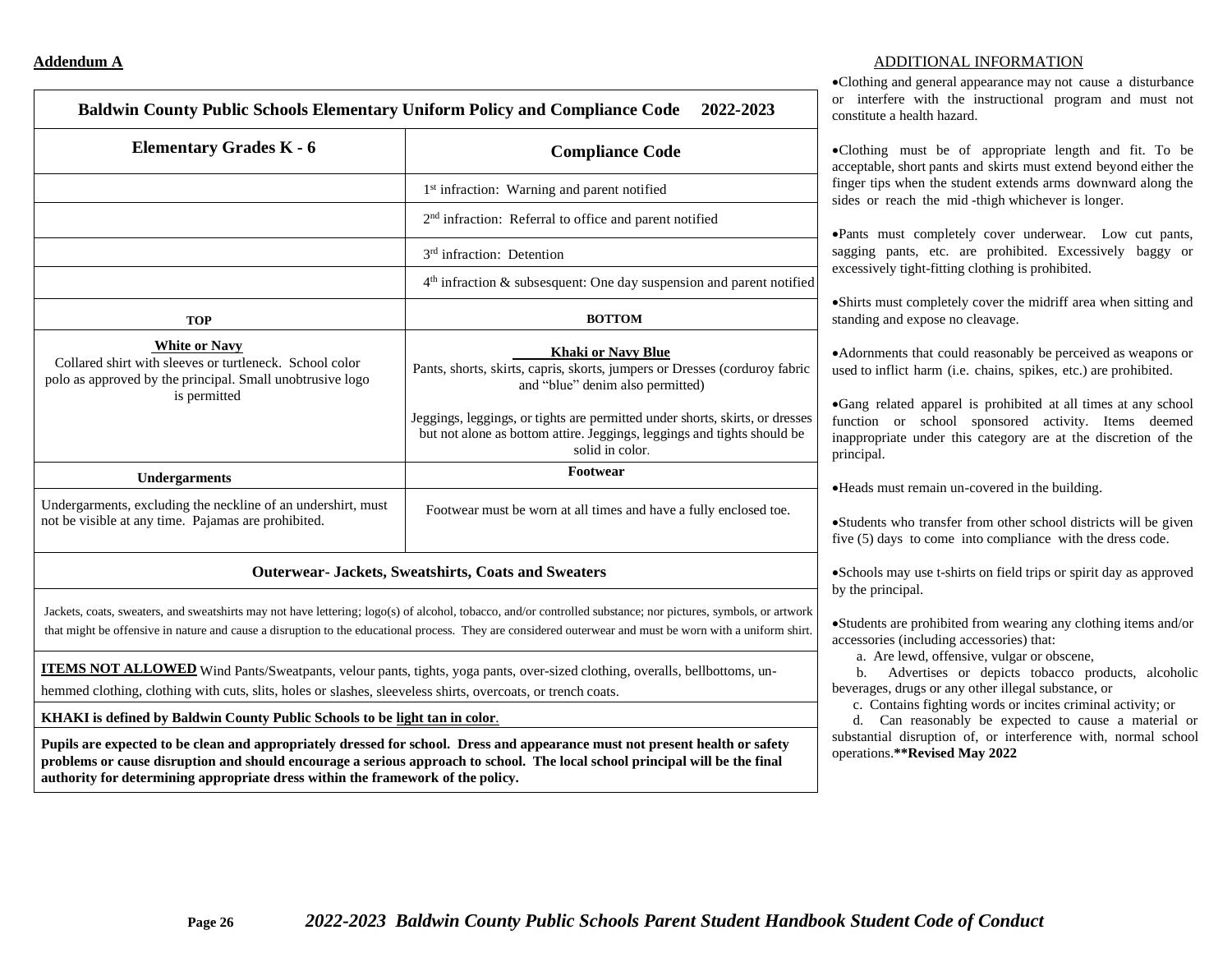#### **III. Secondary Schools Dress Code**

 All secondary schools in the Baldwin County Public Schools System shall implement, within the parameters set forth below, the mandatory dress code policy. Pupils are expected to be clean and appropriately dressed for school. Dress and appearance must not present health or safety problems or cause a disruption to the school educational environment. The local school principal will be the final authority for determining appropriate dress within the framework of this dress code.

#### A. Information Dissemination for Secondary Schools

1. It is the responsibility of district and school support staffs to adequately communicate to parents, information common to all secondary schools including general guidelines for enforcement of the dress code policy.

- 2. Each secondary school shall communicate the dress code information to parents:
- 3. The means by which this information is communicated shall include one or more of the following:
	- a. County/School website
	- b. Social media: Facebook, Twitter, etc.
	- c. School newsletters;
	- d. Parent meetings;
	- e. Rapid notification system
	- f. PTA meetings and newsletters;
	- g. Parent advisory meetings;
	- h. Television, radio and/or newspaper announcements;
	- i. Posters displayed at school and in the community;
	- j. Registration materials.

#### B. Compliance Guidelines for Secondary

- 1. Upon the first infraction of the Dress Code, the student will be warned and the parent notified.
- 2. Upon the second infraction of the Dress Code, the student will receive one-half day Saturday School or one full day of On Campus Suspension (OCS).
- 3. Upon the third infraction of the Dress Code, the student will receive a full-day of Saturday School or one full day of On Campus Suspension (OCS).
- 4. Upon the fourth infraction of the Dress Code, the student will receive a one-day suspension.
- 5. Upon the fifth infraction of the Dress code, the student will receive a two-day suspension.
- 6. Upon the sixth and subsequent infraction(s) of the Dress Code, the student will receive a three-day suspension, subject to expulsion.
- C. Secondary School Dress Code

All attire:

- No pictures, emblems, or writings on clothing that:
	- o Are lewd, offensive, vulgar or obscene,
	- o Advertises or depicts tobacco products, alcoholic beverages, drugs or any other illegal substance, or
	- o Contains fighting words or incites criminal activity; or
	- $\circ$  Can reasonably be expected to cause a material or substantial disruption of, or interference with, normal school operations.

Tops:

- Tops that reveal the body in an inappropriate manner are not permitted. This includes but is not limited to mid- driffs, bare at the sides, sundresses, "spaghetti strap" type tops, Racer backs, off-the-shoulder tops, low-cut front or low-cut tops
- No cut off tops. (No midriff can be showing)
- No sleeveless garments.

### Page 27 **2022-2023** *Baldwin County Board of Education Student and Parent Handbook Student Code of Conduct*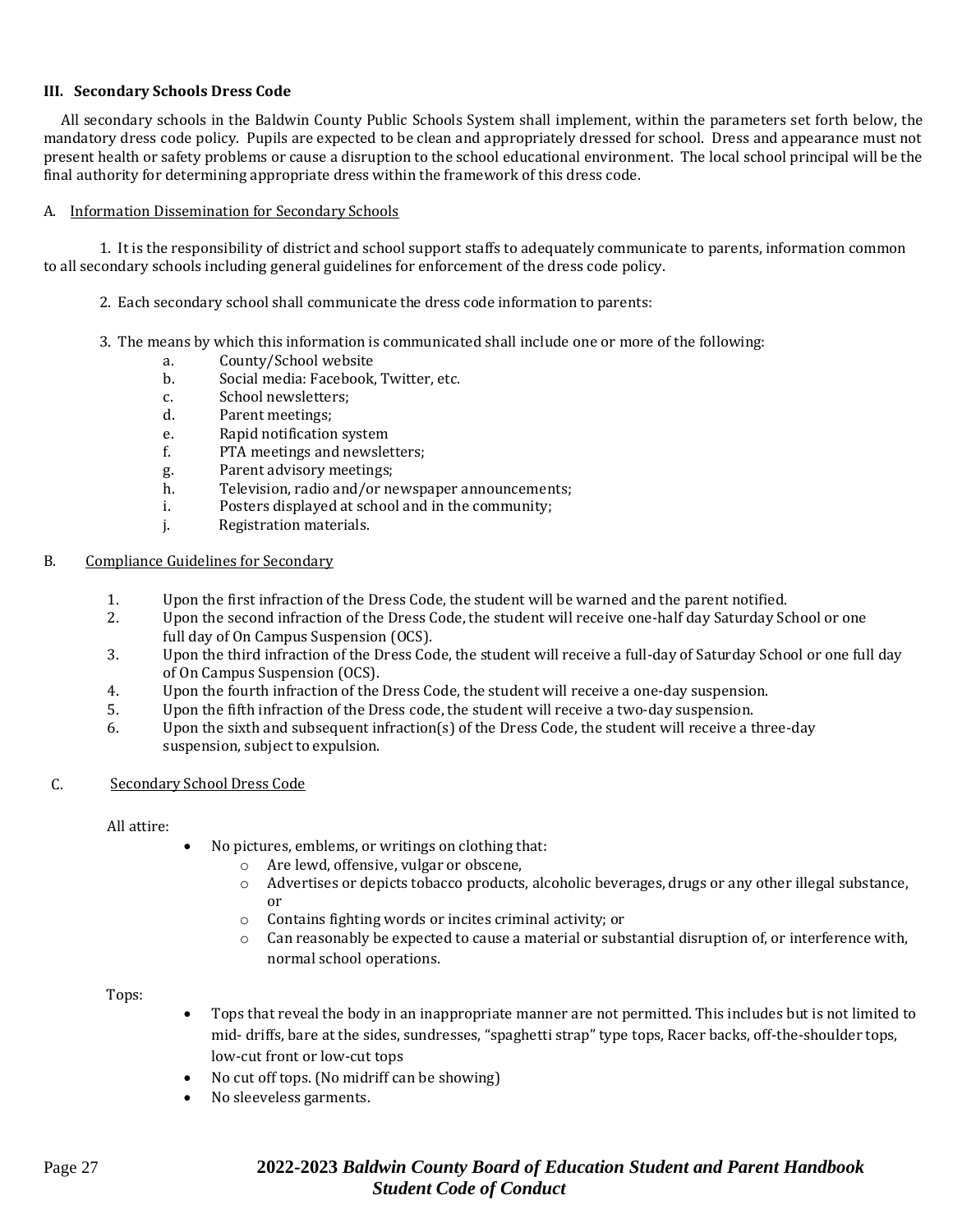- No see-through garments.
- Designed so that the neckline does not reveal cleavage.
- Designed to cover all undergarments.
- Fit properly- no oversized or overly tight tops.
- No tank top/undershirt can be worn as a shirt.

#### Shorts:

- Length should be at fingertip/hand or mid-thigh, whichever is longer.
- Fit properly- no oversized or tight shorts.
- No spandex, biker, or see-through shorts.
- Must be hemmed and not rolled up

#### Dresses:

- Length should be at fingertip or mid-thigh, whichever is longer.
- Splits may not exceed (3) inches above the top of the knee.

#### Pants:

- Proper fit- no sagging or baggy fit: worn at the waist.
- No see through or spandex legging pants.
- Pants that are too tight or allow for exposure of undergarments are not permitted.
- Leggings, yoga pants, and other tight fitting, spandex or lycra-based pants must be worn with an acceptable top that covers the private areas of the body.
- Leggings/tights may be worn only under shirts and dresses of appropriate length.
- No Oversized or tight pants.
- No holes in jeans in inappropriate areas (length rule); Pants or Jeans may only have holes at the knee or below. Pants or Jeans that have holes above the knee are not allowed, unless there is material beneath the holes
- Sweat pants and warm-up suits will be allowed.

#### Shoes:

- Must be worn at all times, fastened properly.
- \*Classes may require certain shoes. Ex. P.E., Chemistry.
- No bedroom slippers.

#### Accessories:

- Students may not wear hats or head coverings in school buildings or on school premises. This includes but is not limited to bandanas, athletic headbands, headscarves/hair wraps, and other forms of headgear or hair covering.
- Exceptions include:
- Head gear used as part of a uniform such as the JROTC cap, band uniform hats, and athletic headgear worn with a uniform on the playing and practice fields are allowed.
- Religious purposes, which have been approved prior to wearing.
- During extreme cold weather, students will be allowed to wear toboggans outdoors on campus.
- Other than safety-related accessories for safety related purposes, accessories such as masks, hats, caps, sweatbands, or other head covering will not be worn in building;
- No gang related clothing/items will be allowed.

#### D. Exemptions for Secondary Schools

All secondary students enrolled in the Baldwin County Public Schools shall be required to dress in accordance with the adopted dress code policy. A student may be exempted from complying with the policy in the following instances:

- (1) When noncompliance derives from financial hardship;
- (2) When noncompliance derives from the student's particular disability or health condition that requires a departure from the dress code; or

### Page 28 **2022-2023** *Baldwin County Board of Education Student and Parent Handbook Student Code of Conduct*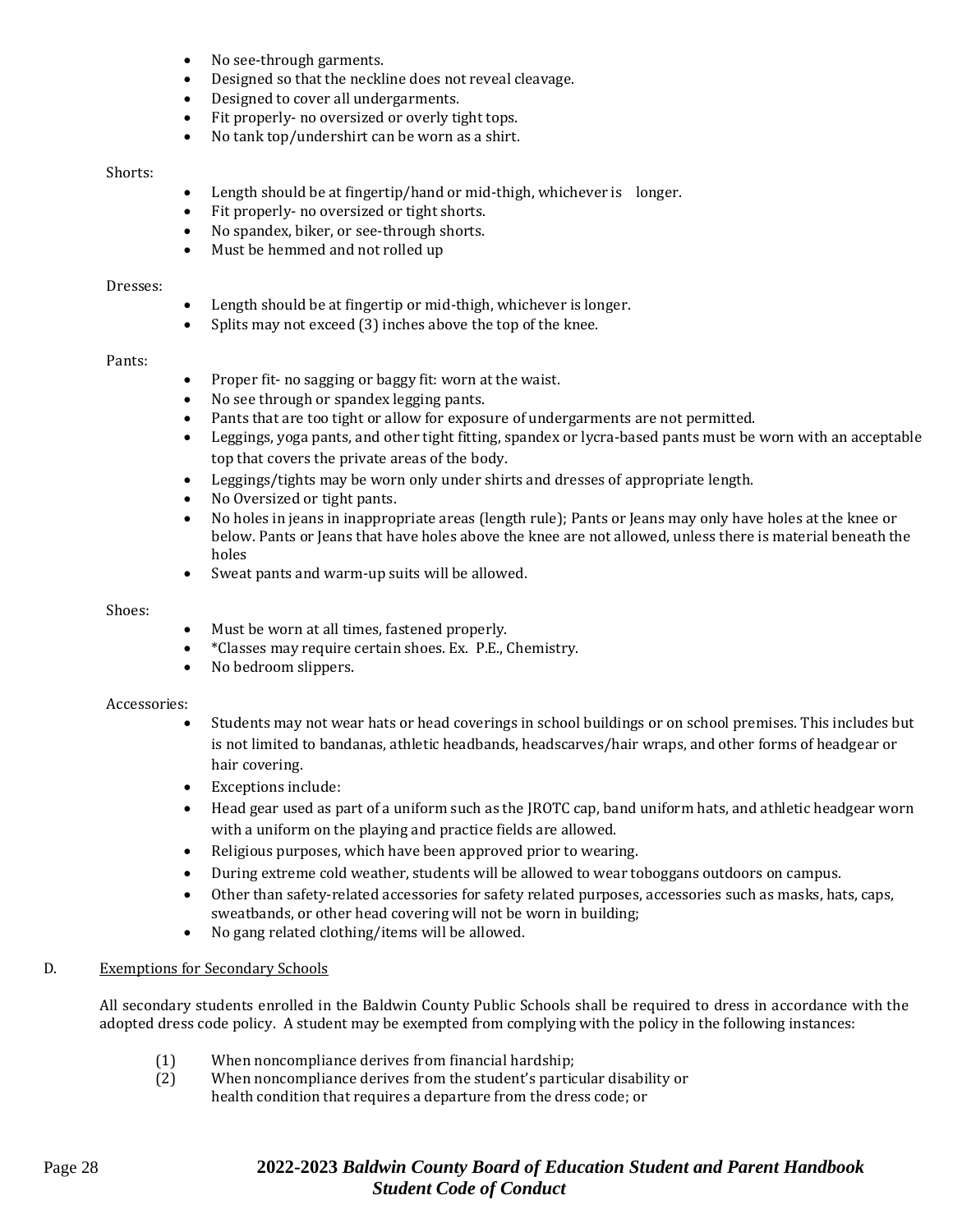(3) When noncompliance derives from a student's sincerely held religious belief. –

If the parents or guardians desire not to have their child comply with any portion of the Baldwin County Board of Education dress code policy for the reasons stated above, or due to special extenuating circumstances related to an item listed above, the students' parents or guardians must secure an exemption from their child's school principal. Parents or guardians should supply a written explanation to the school principal as to why an exemption should be granted. If the outcome of the principal's determination is not to the parent or guardian's liking, the parent or guardian may submit a written exemption request to the Superintendent, or his or her designee. Additional grounds for an exemption may be allowed at the principal's discretion.

#### **PROHIBITION OF TOBACCO AND ELECTRONIC SMOKING DEVICES (SEE BOE POLICY 4.2.4) AND STUDENT INFRACTIONS BELOW**

#### **PROHIBITION OF ALCOHOL/DRUG. (SEE BOE POLICY 4.2) AND STUDENT INFRACTIONS BELOW**

Students shall not use, possess, distribute, and/or sale drugs or alcohol in a school building, on school grounds, on Board property, on school buses, or at a school-sponsored function. Drugs shall include those listed in the State and/or Federal Controlled Substances Laws, prescription drugs (except in accordance with Board policies and procedures on prescription medications), and drug or alcohol paraphernalia.

Self-administration of medications by students shall be permitted for chronic conditions subject to compliance with the State Department of Education and Alabama Board of Nursing Medication Curriculum. Upon obtaining permission to self-administer approved medications in accordance with the preceding sentence, a student shall be permitted to possess and self-administer approved medications, according to the orders of the prescriber, at any time while on school property or while attending a school-sponsored event. With regard to all other uses of prescription and/or over-the-counter medication by students, parents/guardians shall be required: (1) to personally deliver the medication to the school office; and (2) to complete all necessary forms for the dispensing of medication during the school day. Violations of Board policy and/or procedures concerning over-the-counter medication are excluded from the list of mandatory consequences set forth below. Notwithstanding the foregoing, students shall be subject to discipline, as deemed appropriate by the school principal, in the event they fail to comply with Board policy and procedures concerning over-the-counter medication.

Alcohol, drugs, and alcohol/drug paraphernalia, or other related substances or items confiscated shall be released to appropriate law enforcement officials. A student with a disability who violates this policy shall have the policy applied within the guidelines defined for the discipline of students with disabilities in compliance with applicable laws.

#### Applicable Discipline and Procedures related to Drug and Alcohol

In compliance with *Code of Alabama §* 16-1-24.1, as amended, the following policies, practices, and procedures have been set forth to deal with all students or other persons who bring illegal drugs, alcohol, or weapons on the school campus.

- 1. The principal of the school shall notify appropriate law enforcement officials when any person violates the system's policies concerning drugs, alcohol, weapons, physical harm to a person, or threatened physical harm to a person.
- 2. The student involved shall immediately be suspended from attending regular classes.
- 3. If the student is found to have violated the Board's policy concerning drugs, alcohol, weapons, physical harm to a person, or threatened physical harm to a person, the student may not be admitted as a transfer student or readmitted to Baldwin County Public Schools until:
	- a. Criminal charges or offenses arising from the conduct, if any, have been disposed of by appropriateauthorities; and
	- b. Only upon such conditions as the Superintendent shall prescribe for the preservation of the safety and security of students and employees of the Baldwin County Public Schools, which may include, but is not limited to, psychiatric or psychological evaluation and counseling.
- I. **Possession, Use, Consume or Under the Influence.** Students who are found to possess, obtain, use, consume, or be under the influence of alcoholic beverages, illegal drugs, prescription drugs (unless in accordance with Board policies and procedures), and/or drug/alcohol paraphernalia on Board property as described above shall be in violation of the Board's policy on Drug and Alcohol Free Environments. Further, the following additional and specific procedures and measures will apply:
	- a. For the first violation of this policy, the school principal or designee shall: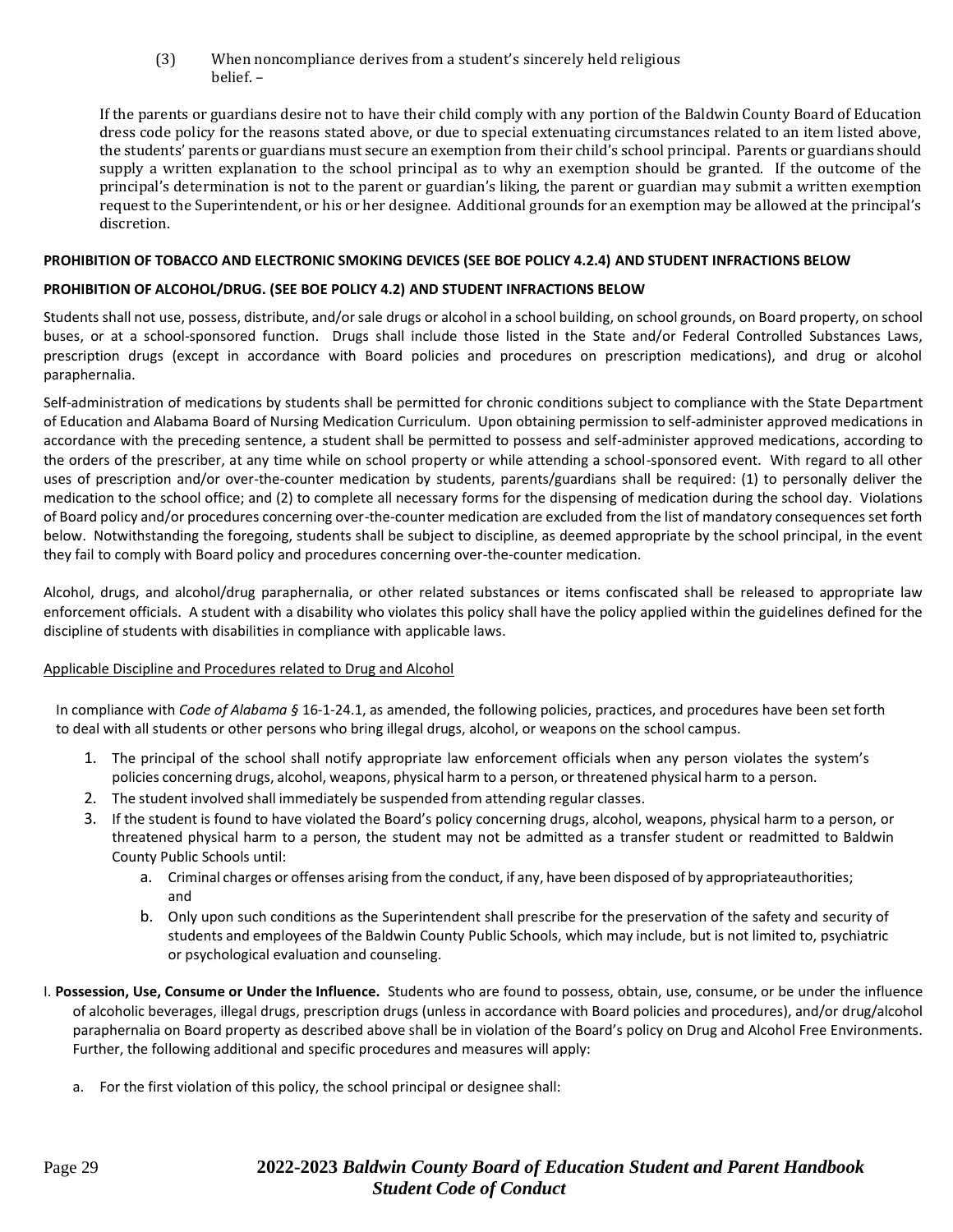- 1. Immediately suspend the student from attending regular classes and school activities. The student shall be provided due process in accordance with BOE Policy #6.20. Unless otherwise provided herein, the suspension may range from a minimum of five days and shall not exceed nine (9) days.
- 2. Notify the parent/guardian as soon as possible.
- 3. Notify appropriate law enforcement officials.
- 4. Inform the parent/guardian of the requirement to successfully complete the Baldwin County Public Schools Chemical Abuse Prevention Program (CAPP) for first offenses to this policy. Administrators must inform the parent/guardian and student of CAPP details including time, location, requirements, and consequences of not attending. Students who commit second and subsequent offenses are not eligible to attend CAPP.

Failure to successfully complete all sessions of CAPP will result in an additional three-day suspension. CAPP attendance is in addition to the suspension for the first offense.

- b. For second and subsequent violations of this policy, the school principal or designee shall:
	- 1. In grades seven through twelve, immediately suspend the student from attending regular classes and school activities, pending a recommendation for expulsion. Due process shall be provided in accordance with BCBE Policy # 6.20.
	- 2. In grades kindergarten through six, immediately suspend the student from attending regular classes and school activities. Consequences for violations of this policy may range from a minimum of five days of suspension up to a recommendation for expulsion. Due process shall be provided in accordance with BCBE Policy # 6.20.
	- 3. Notify the parent/guardian as soon as possible.
	- 4. Notify appropriate law enforcement officials.
- II. **Sell, Furnish, Give Away, Distribute or Transfer.** Students who sell, furnish, give away, distribute, or transfer alcoholic beverages, illegal drugs, prescription drugs or counterfeit substances on Board property as described above shall be in violation of this policy.

The school principal or designee shall:

- a. In grades seven through twelve (7-12), immediately suspend the student from attending regular classes and school activities, pending a recommendation for expulsion. Due process shall be provided in accordance with BCBE Policy # 6.20.
- b. In grades kindergarten through six (K-6), immediately suspend the student from attending regular classes and school activities. Consequences for violations of this policy may range from a minimum of five days of suspension up to a recommendation to expel. Due process shall be provided in accordance with BCBE Policy # 6.20.
- c. Notify the parent/guardian as soon as possible.
- d. Notify appropriate law enforcement officials.

III. Notwithstanding the foregoing, as previously stated, in the event any student is found to be in violation of this policy and is criminally charged as a consequence thereof, they shall not be allowed to be readmitted to BCPSS until such charge(s) has been disposed of by appropriate authorities and the student has otherwise complied with all requirements for readmission.

#### **CORPORAL PUNISHMENT (BOE POLICY 6.18).**

Corporal punishment (ex: spanking) should not be administered by school personnel.

#### **CLASSIFICATION OF GENERAL VIOLATIONS AND SANCTIONS** (BOE POLICY 6.20.3)

It is fundamental that an orderly school have clearly defined rules for behavior to which students must conform. Nonconformity to the rules is a violation of the Student Code of Conduct. Conduct violations are grouped into three classes: Class I, Cass II, and Class III, ranging from the least to the most serious. Appropriate school personnel shall investigate, verify, and take the necessary actions to resolve student misconduct. After determining a violation and the classification of the violation, the principal or his or her designee should implement the appropriate sanction. Violations apply to student conduct on a school campus, at school related event, while being transported to or from school or School related events, or off-campus misconduct that has a direct effect on good order and general welfare of the school. Below is a listing of examples of each class of violation and possible sanctions. As the violations increase in seriousness, the severity of the possible sanctions increases. The Superintendent is further authorized to supplement the list of violations and sanctions in the Student Code of Conduct that is presented for adoption to the Board each year.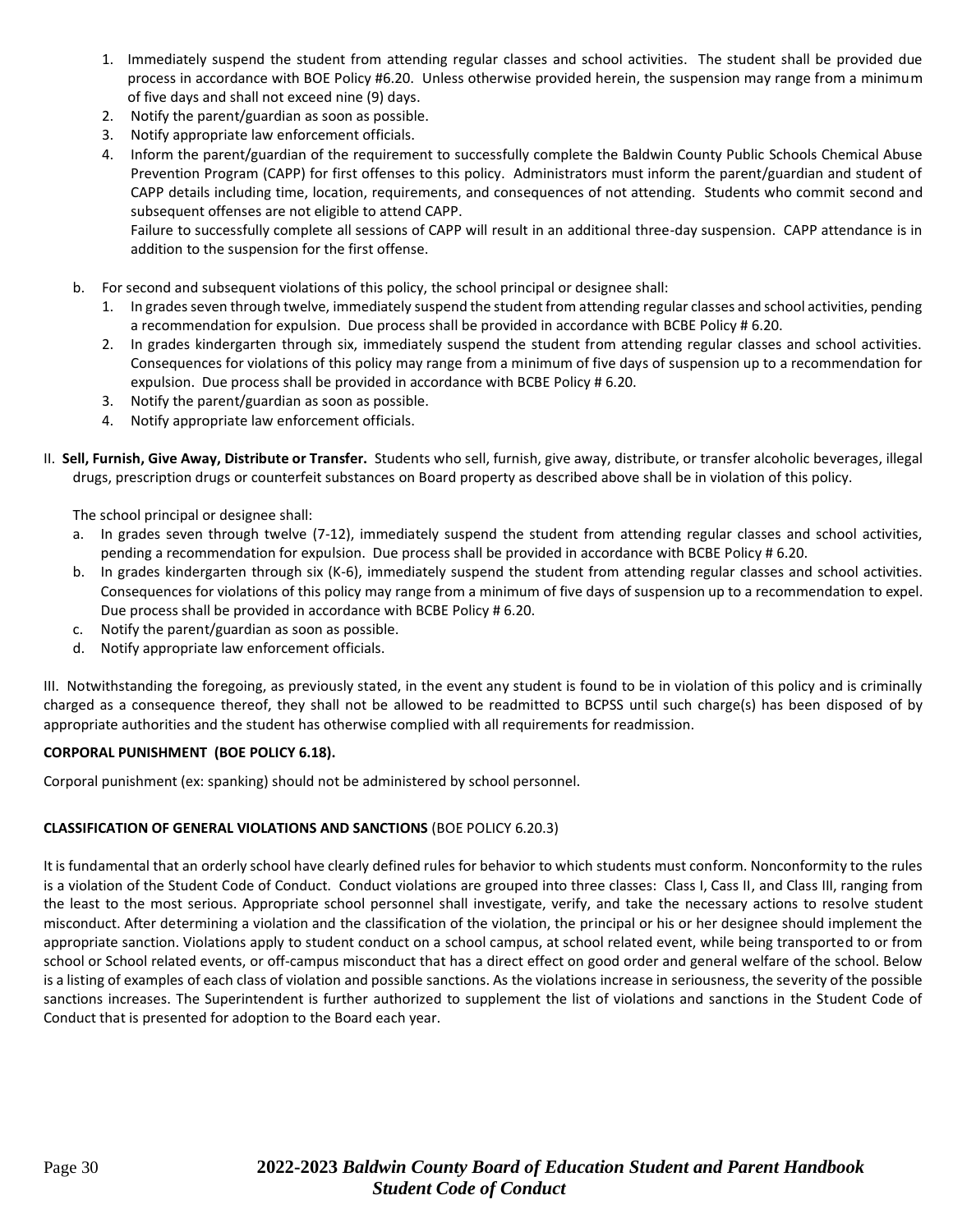| <b>Violations</b>                                           | <b>Sanctions</b>                                         |  |
|-------------------------------------------------------------|----------------------------------------------------------|--|
| <b>CLASS I</b>                                              | <b>Class I Possible Sanction</b>                         |  |
| <b>Computer Tampering</b><br>$\bullet$                      | <b>Student Conference</b><br>$\bullet$                   |  |
| Destruction of School Property (minor)                      | <b>Parent Conference</b>                                 |  |
| Disobedience/Refusal to Complete Assignments<br>٠           | Referred to Counselor<br>$\bullet$                       |  |
| Disrespect<br>٠                                             | <b>Referred to Peer Mediation</b><br>$\bullet$           |  |
| <b>Disruptive Behavior/Demonstrations</b>                   | <b>Student Contract</b>                                  |  |
| Disruption on a School Bus, minor incident<br>٠             | Verbal Warning/Reprimand<br>$\bullet$                    |  |
| Electronic Violation Pagers/Comm. Device<br>(Cell<br>٠      | <b>Removal from Class</b><br>$\bullet$                   |  |
| Phone/cell phone accessories defiance/unauthorized          | Loss of Privileges<br>$\bullet$                          |  |
| use or possession of device)                                | <b>Bus Suspension</b><br>$\bullet$                       |  |
| Failure to Follow Directive/defiance (minor)                | Detention (during school or Saturday)<br>$\bullet$       |  |
| Harassment, intimidation, (Bullying)-<br>Minor<br>and<br>٠  | In-school Suspension<br>٠                                |  |
| isolated incident                                           | Restitution<br>$\bullet$                                 |  |
| Horseplay                                                   | Other sanctions as approved by the Board of<br>$\bullet$ |  |
| Inappropriate Display of Affection, minor incident<br>٠     | Education and further outlined in the Student            |  |
| Intimidation of a Student (Bullying)- Minor (including<br>٠ | Code of Conduct.                                         |  |
| but not limited to intimidating communications)             |                                                          |  |
| Littering of School Property<br>٠                           |                                                          |  |
| Non-conformity to Dress Code<br>٠                           |                                                          |  |
| Profane Language- non direct use of<br>٠                    |                                                          |  |
| <b>Tardiness from School or Class</b><br>٠                  |                                                          |  |
| Truancy/Unauthorized Absence<br>٠                           |                                                          |  |
| Unauthorized Absence from Class<br>٠                        |                                                          |  |
| Unauthorized use of school or personal property<br>٠        |                                                          |  |
| Violation of Technology Acceptable Use, minor<br>٠          |                                                          |  |
| incident, first incident (including but not limited to      |                                                          |  |
| of<br>inappropriate<br>technology/sharing<br>of<br>use      |                                                          |  |
| inappropriate content)                                      |                                                          |  |
| Any further violations which may be outlined by the         |                                                          |  |
| Board or which the principal may reasonably believe to      |                                                          |  |
| fall within this category after investigation and           |                                                          |  |
| consideration of extenuating circumstances                  |                                                          |  |
|                                                             |                                                          |  |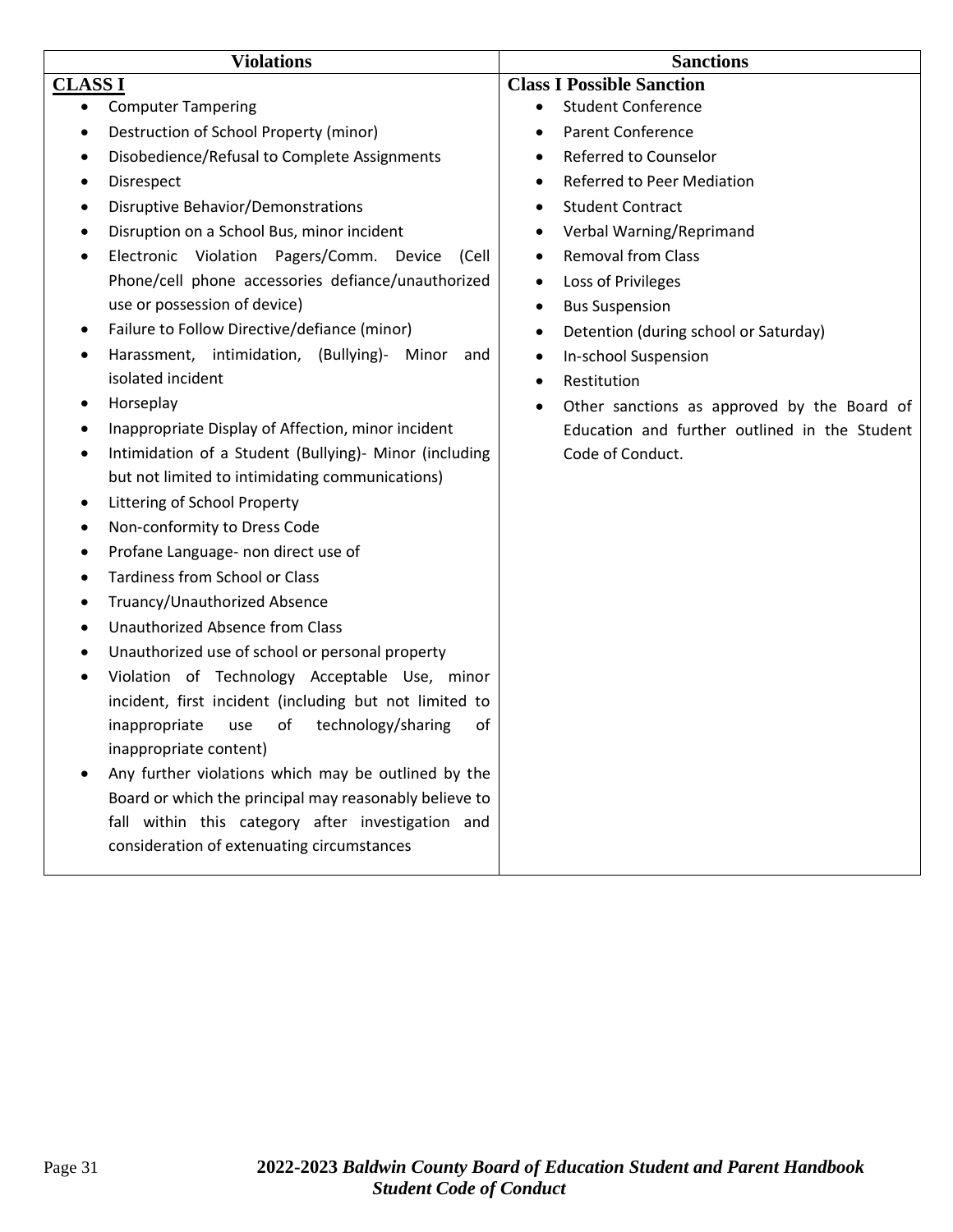| <b>CLASS II</b>                                                       | <b>Class II possible sanctions</b>                       |
|-----------------------------------------------------------------------|----------------------------------------------------------|
| Bullying, intimidation, harassment- moderate or                       | Out of School Suspension                                 |
| second incident (including but not limited to harassing               | Referral to Outside Agency<br>$\bullet$                  |
| communications)                                                       | Expulsion<br>٠                                           |
| Defiance of Authority<br>$\bullet$                                    | Assignment to Alternative School                         |
| Destruction of School Property (moderate or serious)                  | Any sanctions included in Class I and other<br>$\bullet$ |
| Dishonesty and Cheating                                               | sanctions as approved by the Board of Education          |
| <b>Disorderly Conduct</b><br>٠                                        | and further outlined in the Student Code of              |
| Disruptive Behavior, moderate or repeated                             | Conduct.                                                 |
| Disruption on a school bus, moderate or second                        | *As defined outside of Title IX                          |
| incident                                                              |                                                          |
| Electronic Device Violations Moderate or second                       |                                                          |
| Failure to follow directives moderate or second                       |                                                          |
| incident                                                              |                                                          |
| Gambling                                                              |                                                          |
| Hitting, Kicking, Pushing, Biting                                     |                                                          |
| <b>Indecent Exposure</b>                                              |                                                          |
| Inappropriate public display of affection, repeated or<br>significant |                                                          |
| Inappropriate Touching of another person (including<br>٠              |                                                          |
| but not limited to choking, slapping, hitting)                        |                                                          |
| Larceny/Theft<br>$\bullet$                                            |                                                          |
| Matches or lighters- Use, Sale, Possession                            |                                                          |
| Possession of Stolen Property (Theft)                                 |                                                          |
| Profanity/Vulgarity/Obscene gesture<br>٠                              |                                                          |
| Providing False Information to BOE Employee                           |                                                          |
| Sexual language/Sexual Harassment* -minor, isolated,                  |                                                          |
| harassment outside Title IX definition                                |                                                          |
| Threats-Extortion                                                     |                                                          |
| Threats/Intimidation                                                  |                                                          |
| Tobacco or Electronic Smoking Device (Vape)- Use,                     |                                                          |
| Sale, Possession                                                      |                                                          |
| Trespassing                                                           |                                                          |
| Unauthorized absences from school/skipping from                       |                                                          |
| school one day or more                                                |                                                          |
| Vandalism/Property Damage                                             |                                                          |
| Violation of Technology Acceptable Use, moderate or                   |                                                          |
| second incident (including but not limited<br>to                      |                                                          |
| technology/sharing<br>inappropriate<br>use<br>of<br>οf                |                                                          |
| inappropriate content)                                                |                                                          |
| *Any Class I Violation- Repeated or Moderate                          |                                                          |
| Any other offense or violations as further outlined in                |                                                          |
| the Student Code of Conduct or in which the principal                 |                                                          |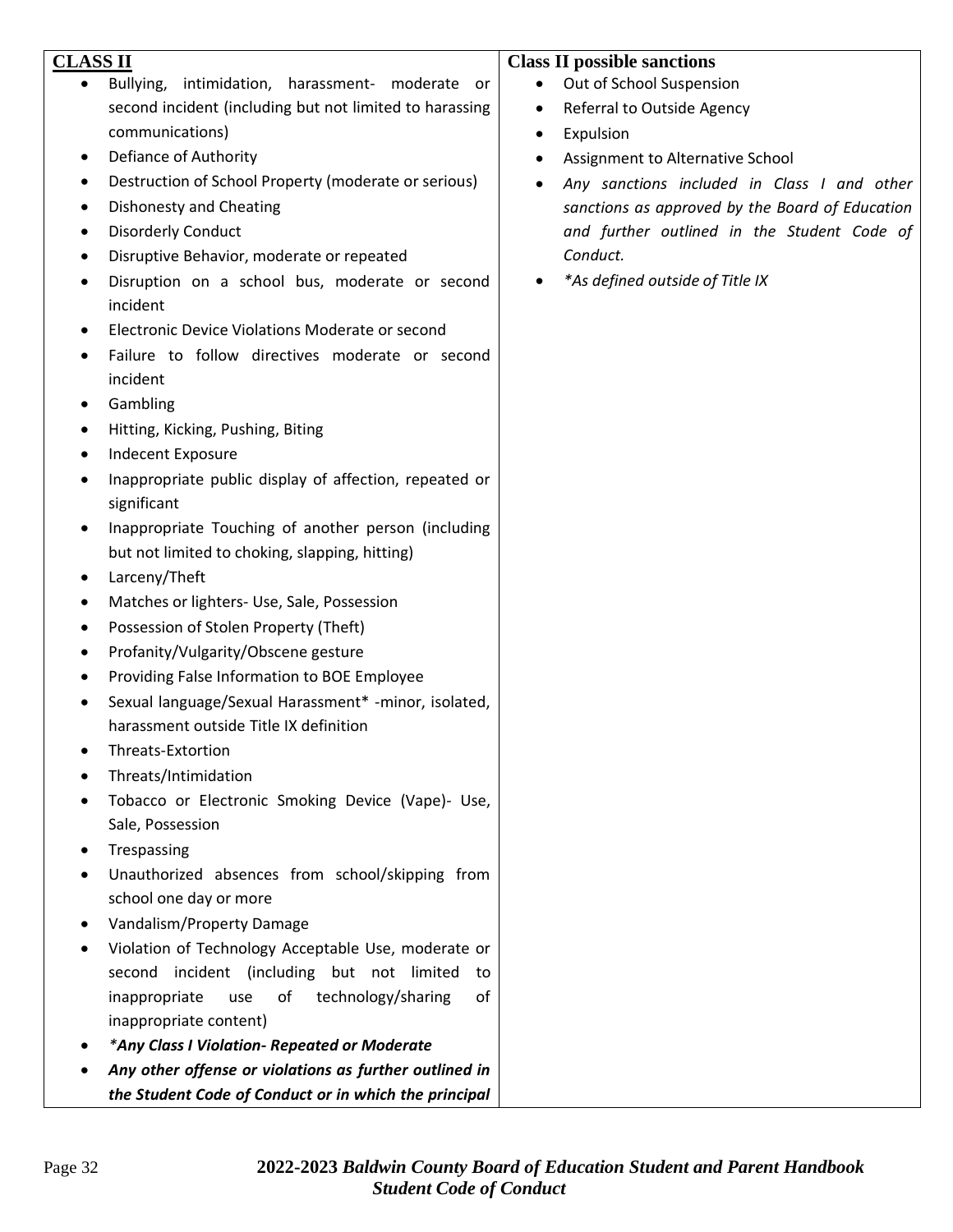| may reasonably believe to fall within this category<br>after investigation and consideration of extenuating<br>circumstances                                                                                                                                                                                                                                                                                                                                                                                                |                                                                                                                                                                                                                                                                                                                                                                                                   |
|-----------------------------------------------------------------------------------------------------------------------------------------------------------------------------------------------------------------------------------------------------------------------------------------------------------------------------------------------------------------------------------------------------------------------------------------------------------------------------------------------------------------------------|---------------------------------------------------------------------------------------------------------------------------------------------------------------------------------------------------------------------------------------------------------------------------------------------------------------------------------------------------------------------------------------------------|
| Accessing or changing information in school computers<br>without authorization<br>Alcohol- Possession, unlawful Sale or giving, purchase,                                                                                                                                                                                                                                                                                                                                                                                   | <b>Class III possible sanctions</b><br>Assignment to Alternative School<br>CAPP Program<br>Expulsion<br>٠                                                                                                                                                                                                                                                                                         |
| Use<br>Arson<br>Assault<br><b>Bomb Threat</b><br>Bullying,<br>Intimidation,<br>Harassment-<br>Severe/Repeated<br>(including but not limited to harassing or threatening<br>communications)<br>Burglary of school property<br>٠<br>Criminal Mischief- Vandalism<br>Crimes as defined by the State of Alabama or the United<br><b>States</b><br><b>Computer Tampering- Major</b><br>Drugs, illegal drugs, or drug paraphernalia - Possession,<br>Unlawful Sale or Giving, Purchase, Use                                       | Out of School Suspension<br>Referral to Outside Agency<br>*Any sanction from Class I and Class II<br>Class III violations typically result in suspension or<br>Provided however, discipline may<br>expulsion.<br>include any sanctions(s) included in Classes I and II<br>and other sanctions as approved by the Board of<br>Education and as further outlined in the Student<br>Code of Conduct. |
| Explosive/Incendiary/Poison<br>(preparing,<br>Gas<br>٠<br>possessing, and/or organizing use of)<br>Fighting<br>Fire Alarm Tampering/unjustified fire alarm activation<br>Inciting Others to Create Disturbance/Fight<br>Inciting<br>participating<br>major<br>student<br>or<br>in<br>disorder/disruption<br>Robbery<br>Sexual Offenses* See Title IX for those sexual offenses<br>that meet definition of Sexual Harassment under Title<br>IX<br>Theft of property<br>Weapon- Possession, Sale, Use (weapon includes a self |                                                                                                                                                                                                                                                                                                                                                                                                   |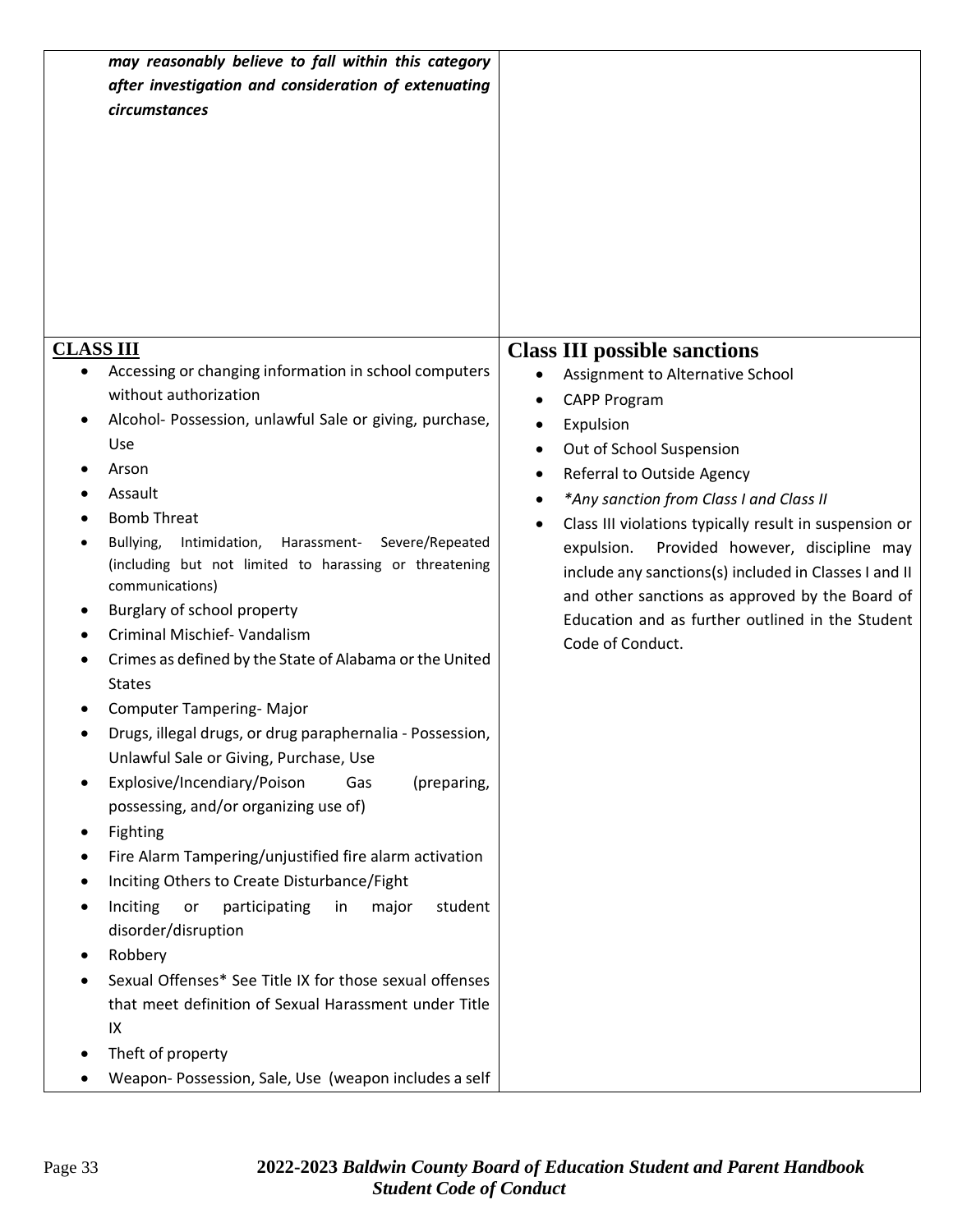defense item such as stun gun, mace, knife, gun, blade, etc)

- Repeated failure to follow directives from a school system staff member, severe;
- Repeated violations of Class I and/or II Offenses after directives and sanctions from school system staff;
- Violation of the Technology Acceptable Use, major/severe or repeated violations (including but not limited to inappropriate use of technology/sharing of inappropriate content); and/or
- Any other offense or violation as further outlined in the Student Code of Conduct or in which the principal made reasonable to fall within this category after investigation in consideration of extenuating circumstances.

### **DISCIPLINE SPECIFIC TO STUDENT THREATS TO HARM OTHERS**

Disciplinary actions dealing with threats, whether deemed **serious** or just **joking**, will be handled consistently and in a timely manner by the administration. Specifically, *actions that create panic, fear and chaos will not be tolerated at any grade level.*

Please note the following procedures and consequences stated below in regard to student threats:

#### Kindergarten – Third Grade (K-3)

- $\bullet$  1<sup>st</sup> occurrence 1-day suspension.
	- $\checkmark$  Call parents and schedule a re-entry conference.
	- ✓ Notify SRO
	- $\checkmark$  School counselor meet with all students involved.
	- ✓ Digital history checked on Chromebook or laptop reviewed
	- $\checkmark$  Notify parents of student(s)/victim(s) involved in the situation.
- $\bullet$  2<sup>nd</sup> occurrence 3 days suspension.
	- $\checkmark$  Re-entry conference with parents and SRO present.
	- $\checkmark$  Alta Pointe referral will be offered.
	- $\checkmark$  School counselor meet with all students involved.
	- ✓ Digital history checked on Chromebook or laptop. If concerns are evident, system technology department will be notified for a deeper investigation.
	- $\checkmark$  Notify parents of student(s)/victim(s) involved in the situation.
- 3<sup>rd</sup> occurrence Contact Assistant Superintendent or Superintendent for additional guidance.

#### Fourth – Six Grades (4-6)

- $\bullet$  1<sup>st</sup> occurrence 3 days suspension.
	- $\checkmark$  Re-entry conference with parents and SRO present.
	- $\checkmark$  School counselor meet with all students involved.
	- ✓ Digital history checked on Chromebook or laptop. If concerns are evident, system technology department will be notified for a deeper investigation.
	- $\checkmark$  Notify parents of student(s)/victim(s) involved in the situation.
- 2nd occurrence  $-5$  days suspension.
	- $\checkmark$  Re-entry conference with parents and SRO present.
	- $\checkmark$  Alta Pointe referral will be offered.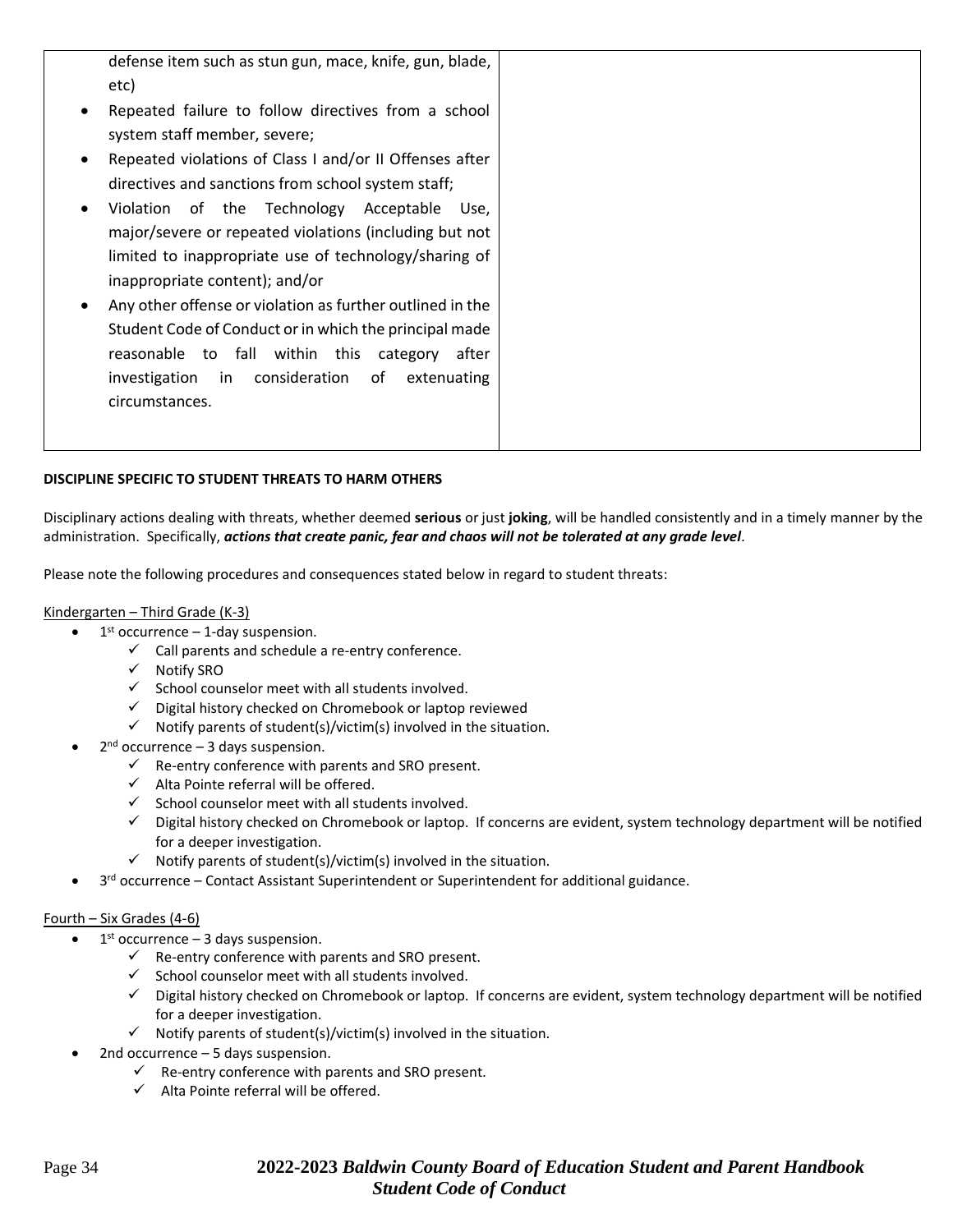- $\checkmark$  School counselor meet with all students involved.
- ✓ Digital history checked on Chromebook or laptop. If concerns are evident, system technology department will be notified for a deeper investigation.
- $\checkmark$  Notify parents of student(s)/victim(s) involved in the situation.
- 3<sup>rd</sup> occurrence Contact Assistant Superintendent or Superintendent for additional guidance.

#### ALL Middle and High School (7-12)

- $\bullet$  1<sup>st</sup> occurrence 3 day suspension.
	- A re-entry meeting with the student, parents, counselor, principal and police (SRO) must take place before the student can return to school.
	- ✓ Contact Homer Coffman, IT coordinator, to have a complete IT footprint check on the student.
- $\bullet$  2<sup>nd</sup> occurrence 5 days suspension.
	- ✓ A re-entry meeting with the student, parents, counselor, principal and police (SRO) must take place before the student can return to school.
	- ✓ Contact Homer Coffman, IT coordinator, to have a complete IT footprint check on the student.
- 3<sup>rd</sup> occurrence Contact Assistant Superintendent or Superintendent for additional guidance.

\**Please note – IEP Teams will have the final decision for students receiving Special Educations services*

#### **SUSPENSION AND EXPULSION (BOE POLICY 6.20)**

#### **Suspensions**

#### *i. Overview*

In order to maintain order, minimize the risk of potential personal injury, property damage or disruption, or to permit an orderly investigation and evaluation of a suspected violation of school or school system rules, standards, or policies, principals may temporarily suspend a student pending a conference with the parent or guardian of the student and a final disciplinary decision. Students may be suspended from school for offenses serious enough to warrant such action as provided in the Student Code of Conduct or the following outlined violations. At a minimum, the following circumstances represent when and how a student may be suspended. The Superintendent is further authorized to develop and outline any additional procedures regarding suspensions in the Student Code of Conduct.

#### ii. *Intent*

It is the policy of the Baldwin County Board of Education that a student may be suspended from school under the following circumstances:

- a. after committing Class I offense as identified further below;
- b. after committing a Class II offense as identified below; and
- c. after committing any serious offense or exhibiting any serious misconduct

All suspensions should be for specified number of days not to exceed 9 school days any deviation of said pattern shall require authorization from the Superintendent.

#### iii. *Procedures for Suspensions- Due Process*

In the event that a student's misbehavior is, in the opinion of the principal, severe enough to warrant suspension, the procedures shall be as follows:

- a. the student shall be informed orally or in writing, by the principal or by his or her designee of the charges against him or her. In the event the student denies the charges, the students will be provided an opportunity to present his or her side of the story. Under all circumstances, students will be provided an opportunity to State matters and mitigation of the charges.
- b. if in the opinion of the principal or his or her designee, the student committed the offense in question, the student shall be suspended from school.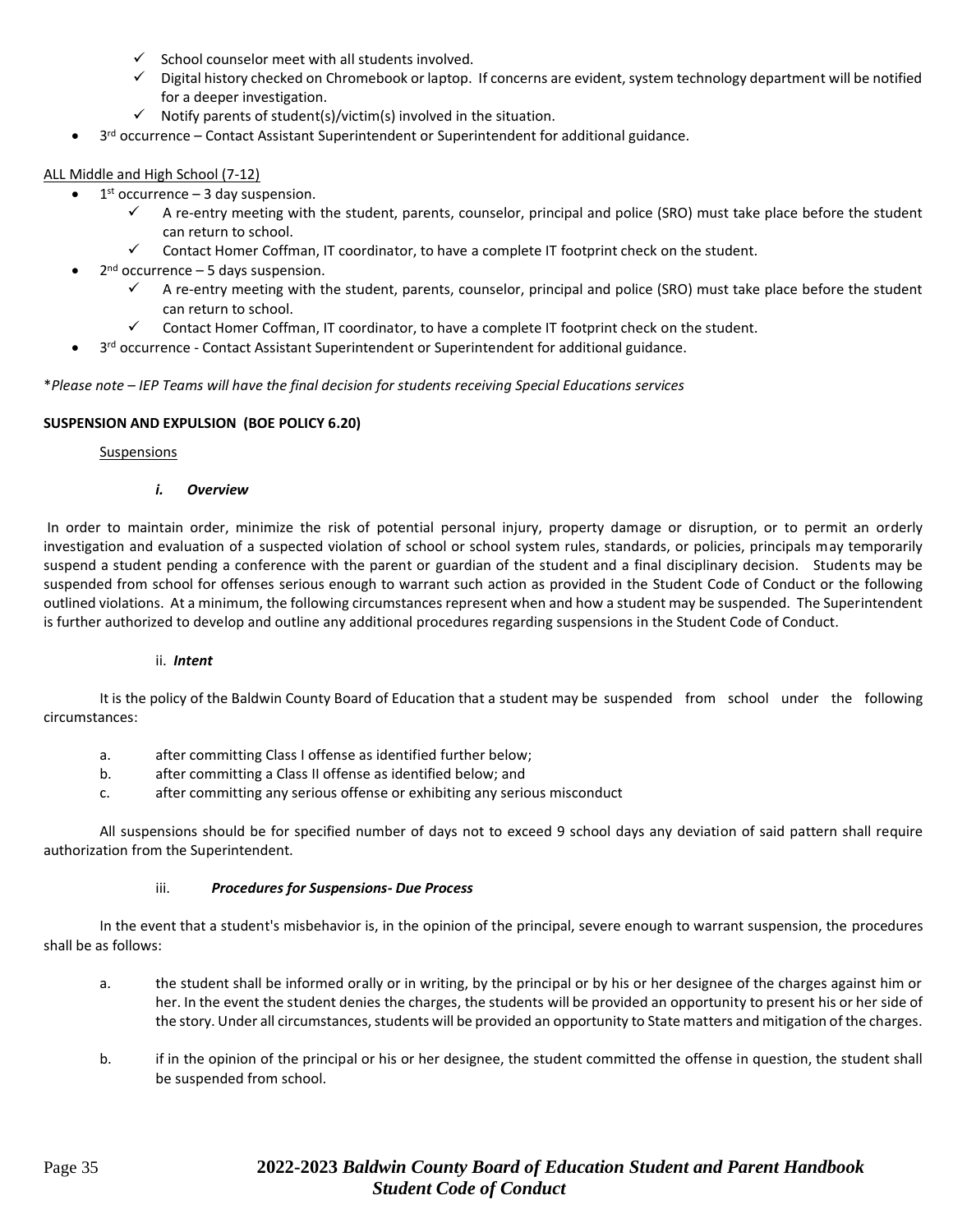c. the principal should immediately notify the student's parent or legal guardian of the action taken, the reason or bases for the action, and what further action will be taken, if any.

When a student is suspended, he or she is denied any admission to any other school in the system until he is cleared his record with the school originating this suspension even though he might have moved into a new attendance zone. Suspension of students with disabilities will be subject to applicable limitations and requirements imposed by the IDEA, Section 504, and any applicable implementing regulations thereunder.

#### Expulsions

#### *i. Overview*

Students may be expelled from school for offenses serious enough to warrant such action as provided in the Student Code of Conduct or the following outlined violations. At a minimum, the following circumstances represent when and how a student may be expelled. The Superintendent is further authorized to develop and outline any additional procedures regarding expulsions and readmission/reentry following an expulsion. . The Superintendent will consider and come to a decision on all recommendations for student expulsion as further set forth in this document and as dictated by the Code of Alabama.

Students may be expelled from school for offenses serious enough to warrant such action as provided in the Code of Student Conduct or other Board disciplinary policies. Students who are recommended for expulsion may be suspended until such time as the Superintendent and/or the Expulsion Review Committee meets to consider the recommendation for expulsion. Parents will be given reasonable notice of the proposed action, the reasons therefore, and an opportunity to be heard by the Expulsion Review Committee regarding expulsion. The Superintendent will notify the student and/or the student's parent or guardian, in writing, of any action taken by him or her. The term of an expulsion may extend to the maximum permitted by law.

The Board and the Superintendent may impose such reasonable limitations on the student's right to re-enroll in the school system following expiration of expulsion as may be permitted by law. A student who withdraws from school prior to the Superintendent's consideration of a proposed expulsion may not re-enroll in the school system until the Expulsion Review Committee holds a hearing or other appropriate proceedings regarding the recommended expulsion. Expulsion of students with disabilities will be subject to applicable limitations and requirements imposed by the Individuals with Disabilities Education Act ("IDEA") and its implementing regulations.

**Note: Students who are placed in alternative school or expelled from the Baldwin County Public Schools are not allowed to attend any school functions nor be on any of the Baldwin County Public Schools campuses for the duration of the alternative placement or expulsion. Any violation of this guideline could result in a report to law enforcement authorities and/or arrest.**

#### **ii.** *Intent*

It is the policy of the Baldwin County Board of Education that a student may be expelled from school under the following circumstances:

- a. after committing Class II offense as identified further below;
- b. after committing a Class III offense is identified below; and/or
- c . after committing any serious offense or exhibiting any serious misconduct.

Expulsions might be for a period of (a) more than 10 days, less than one semester; (b) one semester or more or (c) permanently.

#### **iii. Specific** *Procedures for Expulsions – Due Process*

In the event that a student's misbehavior, is in the opinion of the principal, severe enough to warrant expulsion, the procedure shall be as follows:

a. Initial Notice and Opportunity to be Heard. The student should be clearly informed by the principal, or by his or her designee, of the offense with which he or she is being charged. The student will be given an adequate opportunity to state his or her position regarding the alleged offense and provide any matters in mitigation. This initial notice and opportunity to be heard usually happens at the initial office referral on the same day as the initial discipline is imposed.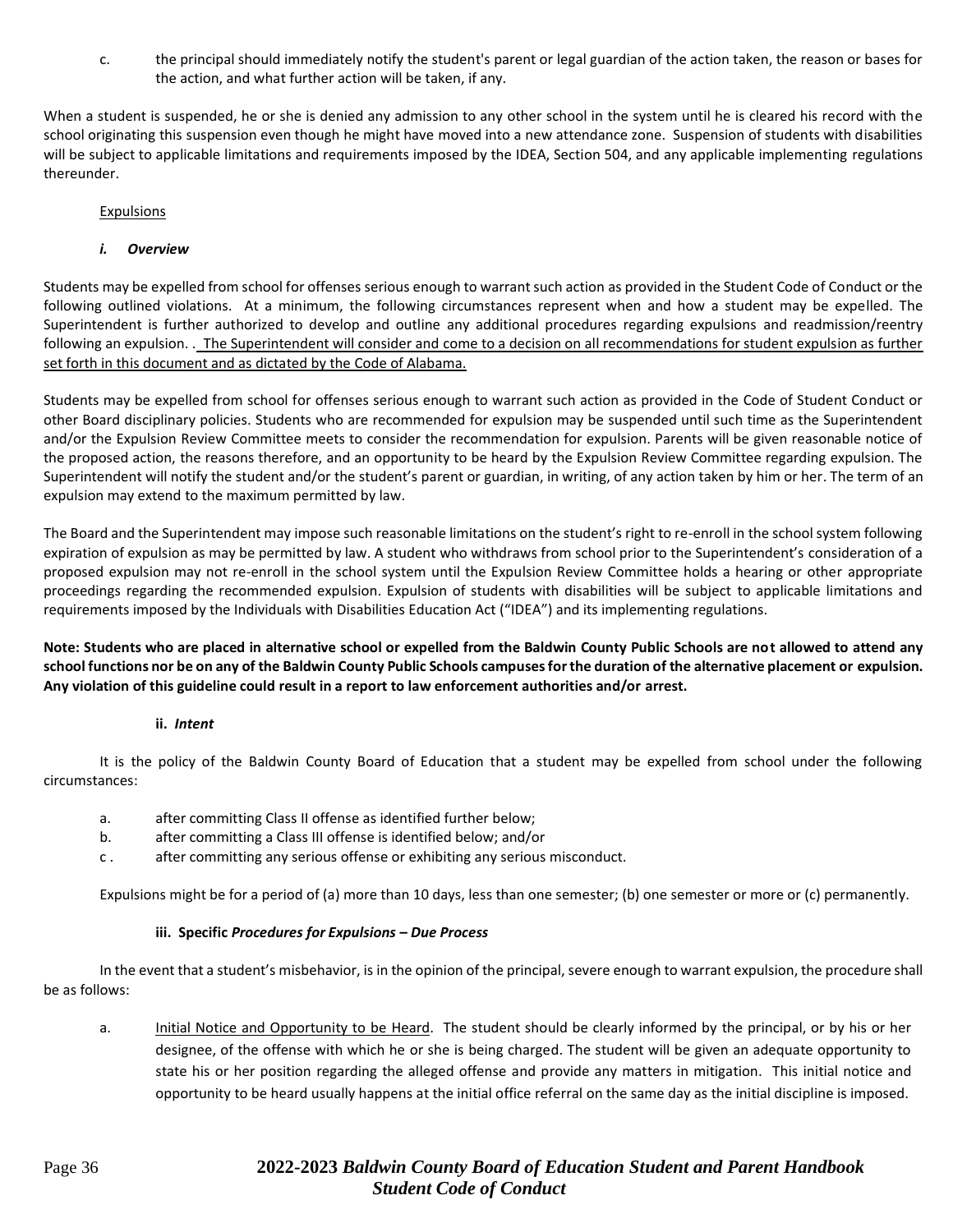**Immediate Suspensions**- In the event, however, that the principal determines that the student poses an immediate threat to persons or property, or threatens immediately to disrupt the educational process, the student may be suspended immediately. In such cases when a student is suspended immediately- with no initial meeting with the principal or his or her designee- notice of the misconduct with which the student is charged should be given as soon as practical, and no later than three (3) days following the immediate suspension. Under such circumstances, when immediate suspension has occurred with no time for an initial meeting, the principal or his or her designee should schedule a time, as soon as practical and not later than five (5) days after the immediate suspension, to provide the student an adequate opportunity to state his or her position regarding the alleged offense and provide any matters in mitigation.

- b. Expulsion Recommendation. Following the initial notice and opportunity to be heard, if, in the judgment of the principal, or his or her designee, the student committed the offense or offenses in question, the student shall be suspended from school, pending a determination by the principal as to whether expulsion is recommended/required OR suspended from school, pending a final determination on expulsion.
- c. Principal Appeal Hearing. In the event the principal determines that the totality of the circumstances require expulsion, the principal should notify the student's parents or legal guardian of his or her recommendation for expulsion and of the misconduct with which the student is charged. This notice is often done on the same day as the initial notice and opportunity to be heard. The notice should notify the parent or legal guardian that they have the right to request a hearing before the principal at which time they shall have the right to be represented by legal counsel, to ask questions of the principal and of any witnesses, and to present witnesses. Except as otherwise agreed upon by the principal, the request for hearing must be submitted to the principal in writing within three (3) days of the date of the notification of the intent to expel. If parent or child does not request an appeal with the Principal, the expulsion recommendation will become a final disposition of expulsion. If a parent or child does request an appeal with the Principal, the parties should schedule a meeting as soon as practical, but no later than three days from the date the parent requests an appeal with the principal. The principal appeal meeting should be held face-to-face, when possible, but may be held by phone if circumstances make a face-to-face meeting impractical. Notice of the results of the principal appeal hearing should be given in writing to the student's parent or guardian within three (3) days after the principal appeal hearing.
- d. Expulsion Review Committee. The student's parent or guardian shall thereafter have the right to appeal from the results of said hearing to the local Superintendent, provided notice of intent to appeal is given within three (3) days of receipt of the notice of the results of the principal appeal hearing. The appeal shall be heard by the Superintendent or an Expulsion Review Committee (ERC) as designated by the Superintendent. Specifically, the Superintendent may appoint a committee to review proposed expulsion appeals when an expulsion is recommended by school administration that exceeds a ten (10) day suspension. The Expulsion Review Committee (ERC), appointed by the Superintendent, shall be composed of a minimum of three (3) persons (examples: Central Office Administration, School Administration, and Specialized Student Needs Administration). Upon receipt of the notice of appeal, the ERC will schedule a hearing to be held within five (5) school days, except as otherwise agreed upon by the local Superintendent, or his or her designee, and the parent or guardian of the student. The student shall have the right to be represented by legal counsel, to ask questions of the principal and any witnesses, and to present witnesses during the appeal hearing. The ERC will examine all evidence involved in the case presented by school administration. The ERC will provide a recommendation to the Superintendent that he or she either accept, reject, or modify the finding of a violation and that he or she either accept, reject, or modify the recommended student discipline. The student and his parent or guardian shall be notified in writing of the results of the appeal within five (5) days following the hearing. During the expulsion review process, the student will be placed in either in-school suspension or out-of-school suspension, as determined by the school principal.

When a student is expelled, he or she is denied any admission to any other school in the system until he is cleared his record with the school originating this suspension or expulsion even though he might have moved into a new attendance zone. The Student may request to be enrolled into the system's alternative educational setting. Admission into the alternative educational setting is reviewed on a case-by-case basis following a request for entry and an in-take meeting. Students who are chosen and allowed to attend the system's alternative educational setting are also subject to all Board policies and the Student Code of Conduct. Admission and continued attendance in the alternative educational setting is conditioned upon the Student's active participation and compliance with all applicable Board policies and the Student Code of conduct.

### Page 37 **2022-2023** *Baldwin County Board of Education Student and Parent Handbook Student Code of Conduct*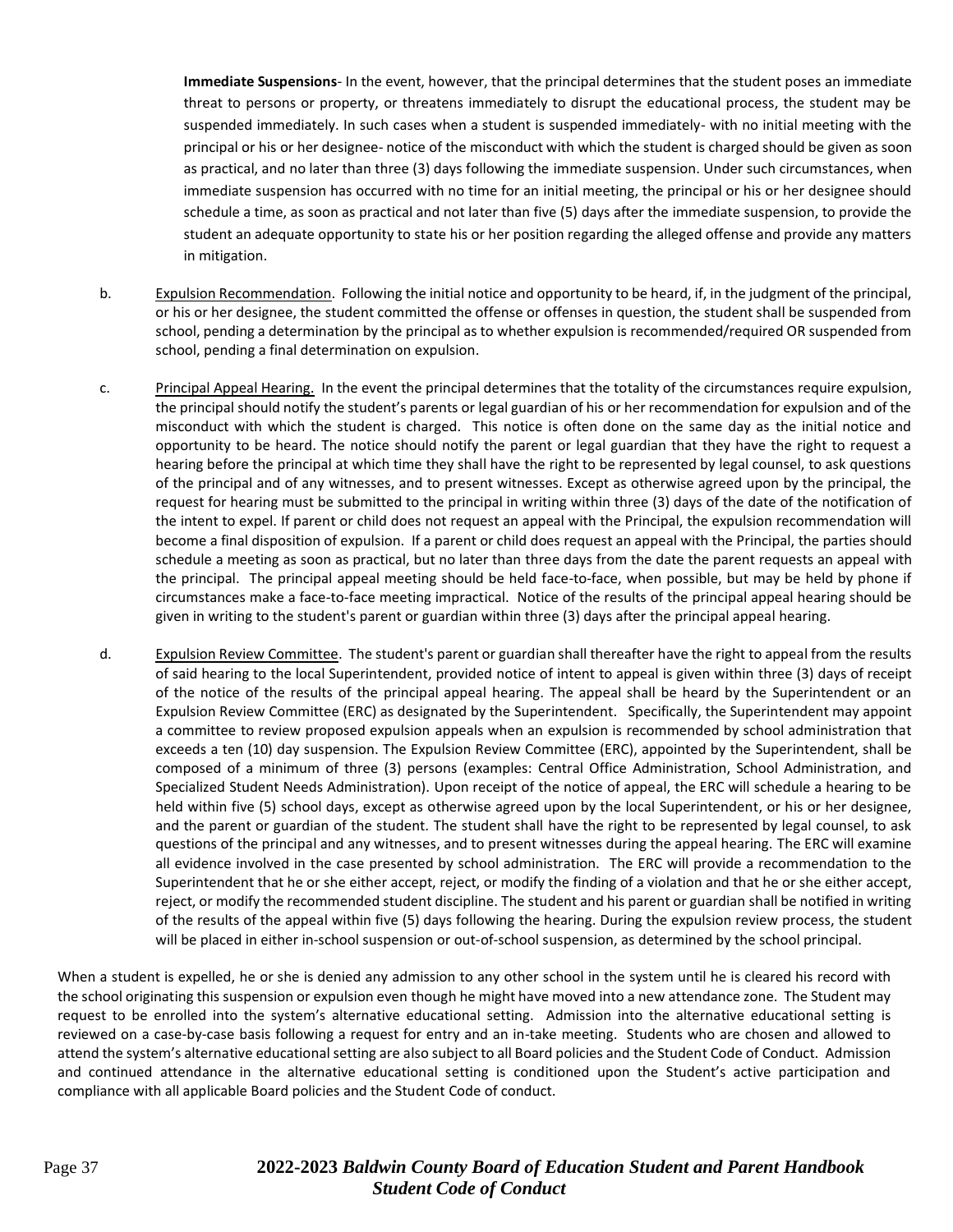The Board, through the Superintendent's development of additional procedures, may impose such reasonable limitations on the student's right to re-enroll in the school system following expiration of expulsion, including attendance in an alternative educational setting, as may be permitted by law. As indicated previously in the section regarding enrollment and admission to schools, any procedures regarding readmission may include a rehabilitation/transition plan, including but not limited to recommendations for counseling, community service, or expectations while back on campus. A student who withdraws from school prior to the Board's consideration of a proposed expulsion may not re-enroll in the school system until the expiration of his or her expulsion period and/or until a hearing is held in accordance with the above procedures and/or other appropriate hearing proceedings regarding the recommended expulsion. Expulsion of students with disabilities will be subject to applicable limitations and requirements imposed by the IDEA, Section 504, and relevant implementing regulations thereunder.

#### **EXPULSION SPECIFIC TO FIREARMS**

In compliance with Code of Alabama § 16-1-24.3 and Board Policy, a student who has been determined to have brought to school or to have in their possession a firearm in a school building, on school grounds, on school buses, or at other school sponsored functions will be expelled for a period of one year. For the purpose of this section, the term "firearm" has the same meaning as defined in Title 18 U.S.C. § 921. The expulsion requirement for possession of a firearm may be modified in writing by the Superintendent upon the recommendation of the Superintendent's Expulsion Review Committee on a case-by-case basis. Students who are expelled for firearm possession may not attend regular school classes in any public school in the state during the expulsion period. Students who are expelled from schools for firearm possession may be permitted to attend alternative schools designed to provide education services. Discipline of students with disabilities who violate the BCPSS firearm possession policies shall be determined on a case-by-case basis in accordance with federal and state law.

#### **SUMMARY OF EXPULSION PROCESS**

#### *STEP ONE: Principal's Response*

The principal or his/her designee will provide initial notice and opportunity to be heard on suspension, pending expulsion. If no additional hearing is requested, principal's recommendation of expulsion will be upheld.

#### *STEP TWO: Principal's Appeal*

The principal will hold an appeal meeting, if requested by the student and/or parent. Following the principal appeal meeting, the principal will communicate his or her final recommendation to the parent regarding the student infraction, his or her recommendation for expulsion, and any subsequent appeal rights and applicable timelines. If no additional hearing is requested, principal's recommendation of expulsion will be upheld.

#### *STEP THREE: Director of Student Services and Expulsion Review Committee Response*

If the parent requests an appeal, the Director of Student Services and the ERC will schedule a date to convene to hear the circumstances that surround the infraction and subsequent disposition presented for consideration. The ERC will consider all relevant written information and will recommend to the Superintendent that he or she either uphold, modify, or reject the expulsion recommendation of the principal.

#### *STEP FOUR: Superintendent Response*

The Superintendent will notify the parents/guardians following the Expulsion Review Committee hearing to convey the disposition, placement of the student, and to answer any relevant questions the parent may have.

#### **SUSPENSION AND EXPULSION OF DISABLED STUDENTS (BOE POLICY 6.20)**

Suspension of students with disabilities will be subject to applicable limitations and requirements imposed by the IDEA, Section 504, and any applicable implementing regulations thereunder.

#### **ON-CAMPUS SUSPENSION PROGRAM (OCS)**

The Baldwin County Board of Education shall maintain an on-campus suspension program as necessary to provide a structured discipline atmosphere in which a student is isolated or removed from regular classroom activities but is not dismissed from the school setting.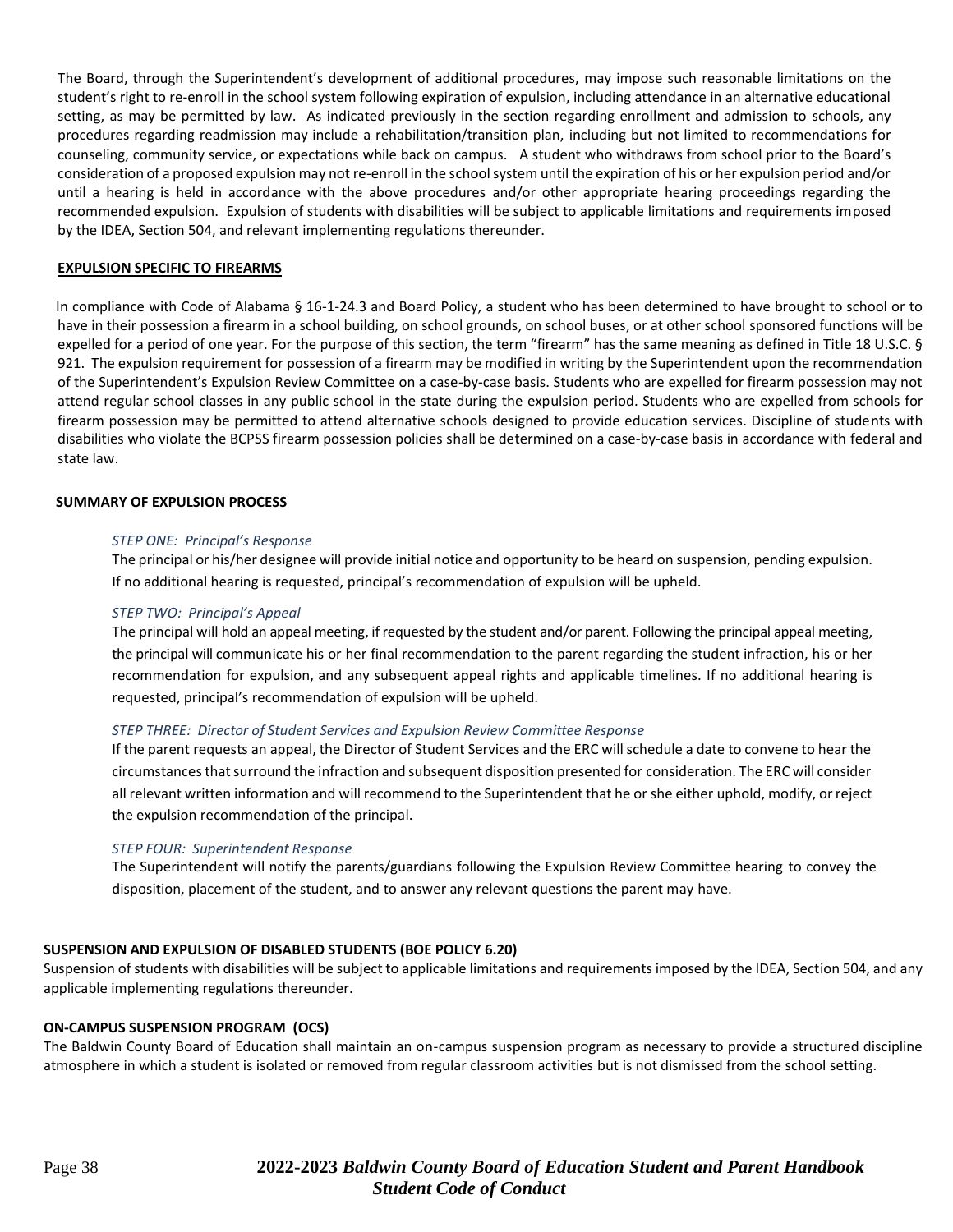#### **BUS TRANSPORTATION CODE OF STUDENT CONDUCT**

The Baldwin County Public Board of Education provides bus transportation to students who are eligible to ride based on State and Local Board of Education provisions. Safety is of utmost importance in the transportation of students; therefore, the Board expects students to follow all rules and regulations regarding school buses.

The principal, or his/her administrative designee, has the authority to deny the privilege of riding a school bus when a student violates established rules and regulations or exhibits behavior deemed inappropriate or detrimental to the safety of others. At such time as it becomes necessary to deny a student the privilege of riding BCPSS buses, it becomes the parents'sole responsibility to transport the student to and from school in a timely manner.

Parents/Guardians are urged to contact the school principal with any transportation concerns or problems.

#### BEHAVIOR EXPECTATIONS AND RULES ON BUSES

BCPSS School officials will impose specific rules and regulations for students to follow in riding school buses. The following rules apply as a part of, and in addition to, any bus conduct rules and regulations adopted by individual schools and the transportation department:

- 1. Obey and cooperate with the bus driver (the driver may assign seats for students);
- 2. Be seated immediately after boarding and remain seated;
- 3. Do not talk to the driver except in emergencies;
- 4. Do not scuffle with or harass other students;
- 5. Do not fight, quarrel, yell, or use profanity;
- 6. Keep feet, arms, and belongings out of the aisle and keep feet off the bus seats;
- 7. Keep hands, head, and objects inside the bus;
- 8. Do not eat, drink, or chew gum on the bus;
- 9. Do not smoke, vape, or strike matches/cigarette lighters on the bus;
- 10. Do not bring fireworks, weapons, replicas or anything that may endanger the lives of others on the bus;
- 11. Do not commit careless or willful acts which may cause injury to others;
- 12. Keep bus clean by picking up any trash that is dropped;
- 13. Do not commit careless or willful acts which may cause damage to the bus (parent/legal guardian may be held financially responsible for repairs or replacement);
- 14. Ride to and from school on the bus assigned unless approved by the principal.

#### ADMINISTRATIVE RESPONSES TO DISCIPLINE REFERRALS FOR VIOLATION OF BUS EXPECTATIONS AND RULES MAY INCLUDE, BUT ARE NOT LIMITED TO:

- First Offense: Suspended from riding the bus for one (1) week;
- Second Offense: Suspended from riding the bus for one (1) month;
- Third Offense: Suspended from riding the bus for the remainder of the school year.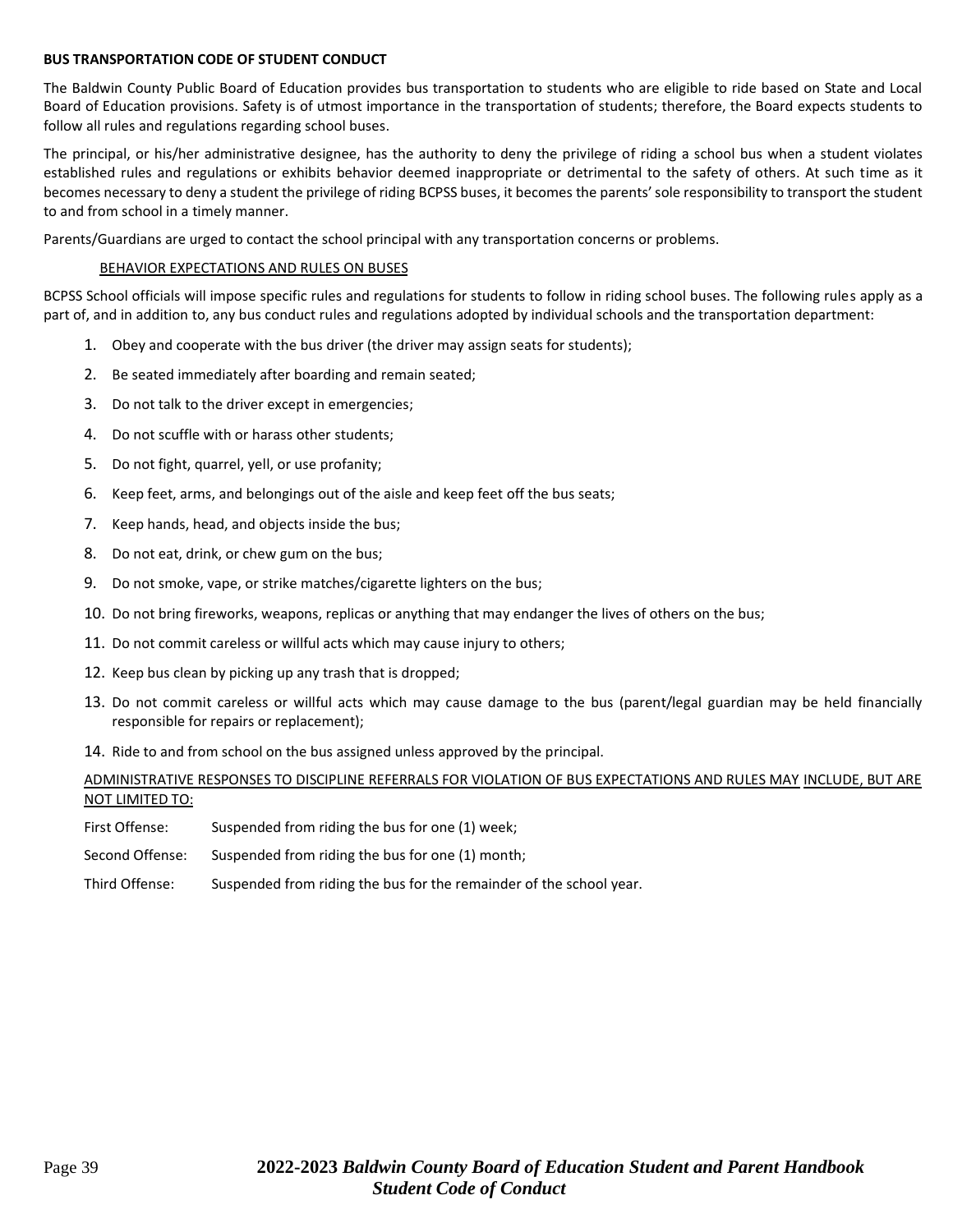#### **ANTI-HARASSMENT POLICIES**

#### **I. SEXUAL HARASSMENT**, Title IX, (BOE Policy 6.12)

Sexual harassment, as defined in Board Policy and herein, in any form that is directed toward students is prohibited. Persons who violate the policy will be subject to the full range of disciplinary consequences, up to and including termination (for employees), and expulsion (for students) as dictated by the nature and severity of the violation and other relevant considerations. If appropriate, the circumstances constituting the violation may be reported to law enforcement agencies or child welfare agencies for further investigation and action. The Board reserves the right to modify these policies and procedures in order to comply with applicable law. In the event that any court, agency, commission, legislative body, or other authority of competent jurisdiction issues a finding that limits the validity or enforceability of Title IX or its implementing regulations, in whole or in part, the Board's policies and procedures shall be deemed modified and/or limited to the extent necessary to comply with any applicable court, agency, commission, legislative body, or other authority's finding or order.

#### A. Definitions –

**1. Complainant-** complainant means an individual who is alleged to be the victim of conduct that could constitute sexual harassment.

**2. Respondent**- respondent means an individual who has been reported to be the perpetrator of conduct that could constitute sexual harassment.

**3. Sexual harassment**- For purposes of the Title IX sexual harassment policies and procedures, sexual harassment means conduct on the basis of sex that satisfies one or more of the following:

- a. An employee of the recipient conditioning the provision of an aid, benefit or service of the recipient on an individual's participation in unwelcome sexual conduct (otherwise known as "quid pro quo");
- b. Unwelcome conduct determined by a reasonable person to be so severe, pervasive, and objectively offensive that it effectively denies a person equal access to the recipient's education program or activity; or
- c. Sexual assault as defined in 20 U.S.C. § 1092(f)(6)(A)(v), dating violence as defined in 34 U.S.C. § 12291(a)(10), domestic violence as defined in 34 U.S.C. § 12991(a)(8), or stalking as defined in 34 U.S.C. § 12291(a)(30).

**4. Formal Complaint**- Formal complaint means a document filed by a complainant or signed by the Title IX Coordinator alleging sexual harassment against a respondent and requesting that the school system investigate the allegation of sexual harassment. At the time of filing a formal complaint, a complainant must be participating in or attempting to participate in the education program or activity in the school system for which the complaint relates to.

**5. Actual knowledge**- Actual knowledge means notice of sexual harassment or allegations of sexual harassment to: (1) the Title IX Coordinator, (2) any official of the school system who has authority to institute corrective measures on behalf of the school system, or (3) to any other employee of the Baldwin County Public School System. This standard is not met when the only official of the school system with actual knowledge is the respondent (alleged perpetrator).

**6. Supportive Measures**- Supportive Measures means non-disciplinary, non-punitive, individualized services offered as appropriate, as reasonably available, and without fee or charge to the complainant or the respondent before or after the filing of a formal complaint, and/or where no formal complaint has been filed. Such measures are designed to restore or preserve equal access to the school system's education program or activity without unreasonably burdening the other party, including measures designed to protect the safety of all parties or the school system's educational environment, or deter sexual harassment. Supportive measures may include, but not be limited to:

#### a. counseling

- b. extensions of deadlines or other course-related adjustments;
- c. modifications of work or class schedules;
- d. campus escort services;
- e. mutual restrictions on contact between the parties;
- f. changes or modifications to student schedules;
- g. increased security and monitoring of certain areas of campus; and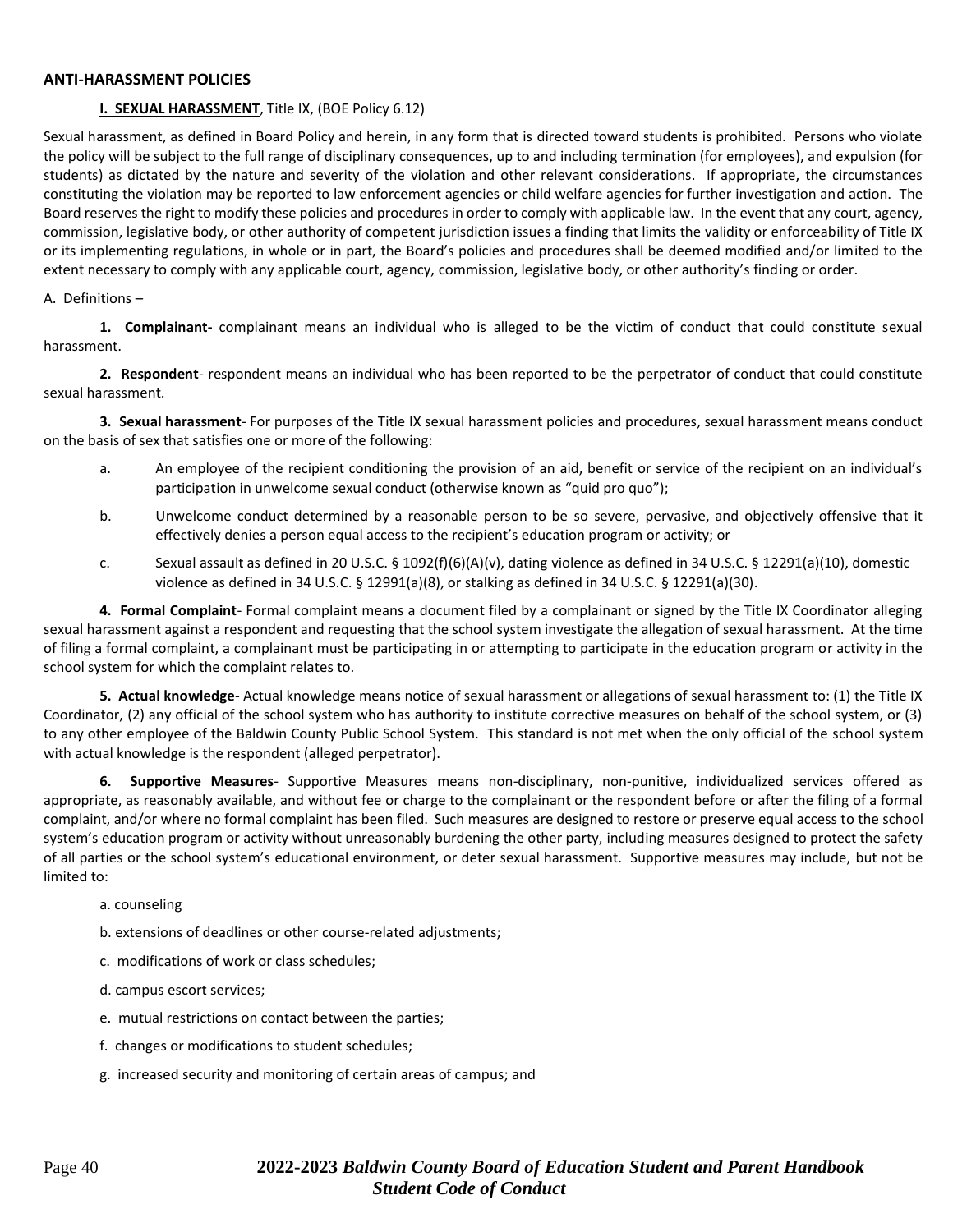h. other similar measures.

**7. Education program or activity**- "Education program or activity" includes locations, events, or circumstances over which the Baldwin County Public School System exercises substantial control over both the respondent and the context in which the sexual harassment occurs.

#### B. Jurisdictional issues.

An administrator, campus principal, or his or her designee, may address student issues and impose discipline and/or sanctions through a separate Student Code of Conduct provision if any student acts are found to fall outside the jurisdiction of the Board's sexual harassment policy: In accordance with Title IX's implementing regulations, the following are outside the jurisdiction and scope of the sexual harassment policy:

- 1. **Outside educational program.** Alleged behavior that occurs off-campus, outside an educational activity or program, and only has an on-campus effect;
- 2. **Outside the United States.** Alleged behavior that occurs outside the United States.
- 3. **Outside definition of Sexual Harassment.** Alleged behavior that falls outside the definition of "sexual harassment."

### C. Presumption under Title IX.

Under Title IX and its implementing regulations, it is presumed that the respondent is not responsible for the alleged conduct until a determination regarding responsibility is made at the conclusion of the grievance process.

#### D. Informal Report of Sexual harassment and Response.

**1. Report-** In accordance with Title IX of the Education Amendments of 1972, and its implementing regulations, found at 34 C.F.R. § 106.44(a), any person may report sex discrimination, including sexual harassment, (whether or not the person reporting is the person alleged to be the victim of conduct that could constitute sex discrimination or sexual harassment), in person, by mail, by telephone, or by electronic mail, using the contact information listed for the Title IX Coordinator as identified in this Code of Conduct, or by any other means that results in the Title IX Coordinator receiving the person's verbal or written report. Such a report may be made at any time, by using the telephone number or email address, or by mail to the office address listed for the Title IX Coordinator.

Students are also permitted to report allegations of suspected sex discrimination, including sexual harassment to any other administrator, teacher, counselor, or any other Board employee. All Board employees have a duty to promptly refer such allegations to the building principal, so long as the building principal is not the Respondent and/or not alleged to be involved with the report of sexual harassment, and/or the Title IX Coordinator, or his or her designee. If the report involves the campus principal, the report shall be made or filed directly with the Title IX Coordinator by the reporting party or complainant. If a Board employee fails to forward any sexual harassment report or complaint as provided herein, such failure may result in disciplinary action against the Board employee.

Upon receipt of any informal report of sexual harassment from any complainant and/or Board employee, the principal should also notify the Title IX Coordinator of the report. The Title IX Coordinator will make a determination as to whether the principal should review and investigate the concerns, and/or whether the Title IX Coordinator, or his or her designee will review and investigate.

**2**. **Supportive Measures-** Upon receiving a informal report, or a copy of a report of sexual harassment, the Title IX Coordinator, or his or her designee, should promptly contact the complainant to discuss the availability of supportive measures, consider the complainant's wishes with respect to supportive measures, inform the complainant of the availability of supportive measures with or without filing of a formal complaint, and explain the process of filing a formal complaint.

**3. Response-** Upon receiving an informal report of sexual harassment, the principal, Title IX Coordinator, or his or her designee, should respond promptly and in a manner that is not deliberately indifferent. A deliberately indifferent response is a response that is clearly unreasonable in light of known circumstances. The principal, Title IX Coordinator, or his or her designee should take steps to investigate the allegations using various procedures and investigating techniques, including but not limited to interviews, phone contact, data reviews, and witness reports.

**4. Determination-** Following a review and investigation of the allegations, the principal, Title IX Coordinator, or his or her designee should make a determination of whether the allegations have been substantiated as factual based on the preponderance of the evidence and whether the actions appear to be violations of this policy. If the allegations are determined to be true, and a finding is made that the Respondent engaged in sexual harassment, supportive measures may also be offered to the Respondent. In addition, if Respondent is found to have engaged in sexual harassment, responsive actions or recommendations may include any sanctions as listed in the Student Code of Conduct. *Before the imposition of any disciplinary sanctions or other actions that are not supportive measures against a respondent can be imposed, however, the formal complaint and grievance process outlined in Section (E) below must be initiated and followed.*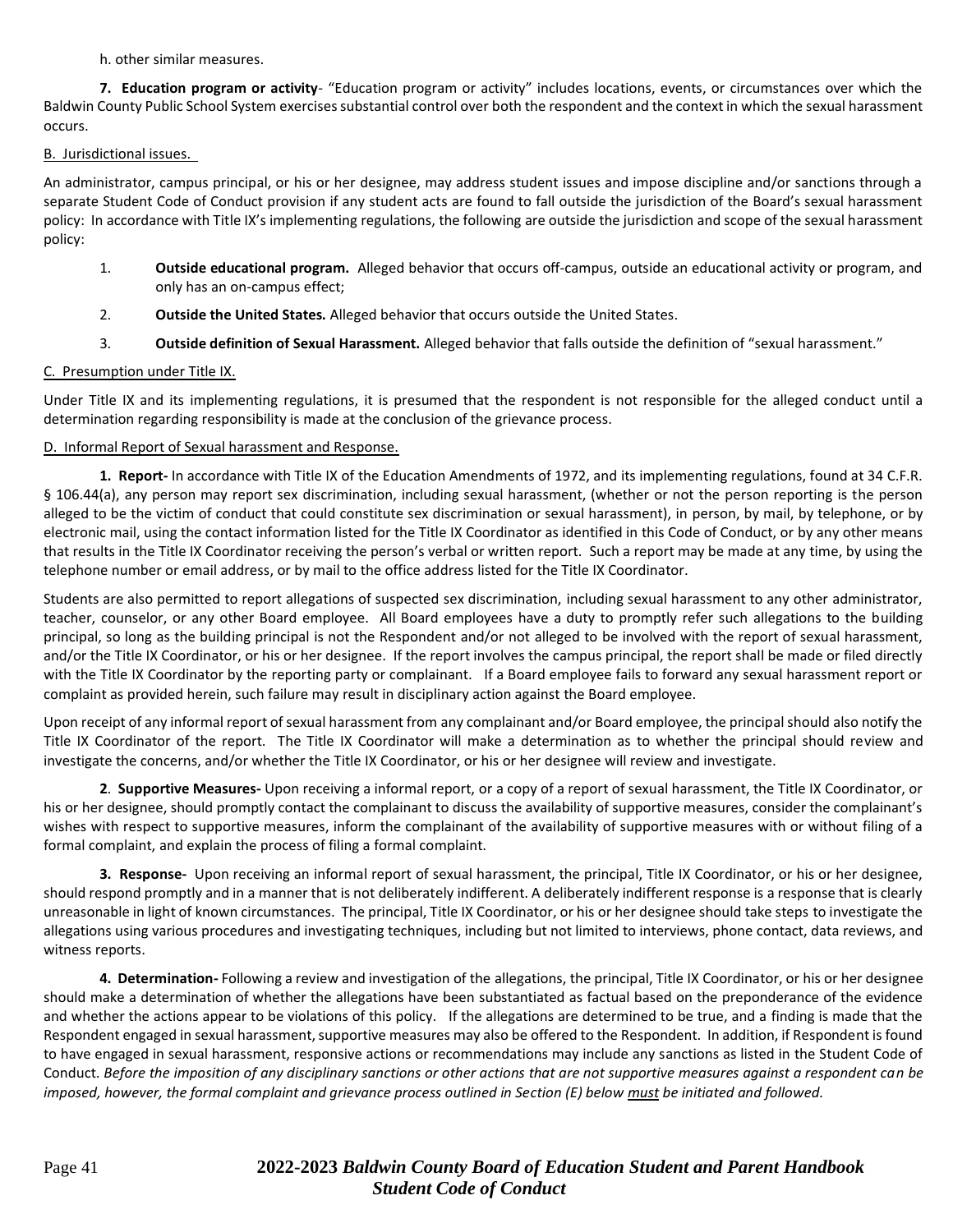#### E. Formal Complaint and Grievance Process

All formal complaints of sexual harassment should comply with the requirements of 34 C.F.R. § 106.45. The formal complaint process should be investigated and findings made with reasonable promptness. Temporary delays of any of the grievance processes, and/or limited extensions of time frames, will be allowed for (1) good cause, with (2) written notice to the complainant and the respondent of the delay or extension, and (3) the reasons for such action. Good cause may include but not be limited to, considerations such as the absence of a party, a party's advisor, a witness, concurrent law enforcement activity, or the need for language assistance or accommodation of disabilities.

In accordance with the requirements of 34 C.F.R. § 106.45, the following procedures will apply to the formal complaint process.

#### **1. Filing the Formal Complaint**

A complainant or the Title IX Coordinator may file a formal complaint of sexual harassment. Such complaints should be submitted on the Board's "Sexual Harassment Complaint Form." The Sexual Harassment Complaint Form can be located online or by contacting the Title IX Coordinator. A complainant may file a formal complaint with the Title IX Coordinator in person, by mail, or by electronic mail, by using the contact information listed herein. The complainant should sign the document or provide their name if submitting the Sexual Harassment Complaint Form by e-mail. Where the Title IX Coordinator signs a formal complaint, the Title IX Coordinator is not a complainant or otherwise a party under 34 C.F.R. part 106 or under 34 C.F.R. § 106.45 See 34 C.F.R. § 106.30(a).

#### **2. Notice.**

Upon receipt of a formal complaint, the Title IX Coordinator, or his or her designee, shall provide written notice to the parties (complainant and respondent). The Written notice shall contain the following:

a. Notice of the Board's grievance process as outlined below, including any available informal resolution process;

b. Notice of the allegations of sexual harassment potentially constituting sexual harassment as defined and including sufficient details known at the time. Sufficient details should include the identities of the parties involved in the incident, if known, the conduct allegedly constituting sexual harassment, and the date and location of the alleged incident, if known.

c. A statement that the respondent is presumed not responsible for the alleged conduct and that a determination regarding responsibility is made at the conclusion of the grievance process.

d. A statement informing the parties that they may have an advisor, of their choice, who may be, but is not required to be, an attorney.

e. A statement informing the parties that they may inspect and review evidence gathered as a result of the formal complaint process.

f. A statement informing the parties that the Board's sexual harassment policies and procedures prohibit knowingly making false statements or knowingly submitting false information during the grievance process.

#### **3. Dismissal of Formal complaint.**

A formal complaint shall, or may, be dismissed in the following situations:

a. Mandatory Dismissal. If the conduct alleged in the formal complaint (1) would not constitute sexual harassment even if proved, (2) did not occur in the Board's education program or activity, or (3) did not occur against a person in the United States, then the Title IX Coordinator, or his or her designee, must dismiss the formal complaint with regard to that conduct for purposes of sexual harassment under Title IX. Such a dismissal does not preclude action under another provision of the Student Code of Conduct.

b. Permissive Dismissal. The Title IX Coordinator may dismiss a formal complaint, or any allegations therein, if at any time during the investigation or grievance process:

- i. A complainant notifies the Title IX Coordinator in writing that the complainant would like to withdraw the formal complaint or any allegations therein;
- ii. The respondent is no longer enrolled in the school system and/or the respondent is no longer employed by the school system; or
- iii. Certain circumstances prevent the Title IX Coordinator, or his or her designee, from gathering evidence sufficient to reach a determination as to the formal complaint or allegations therein (e.g., passage of time, lack of cooperation by the complainant).

### Page 42 **2022-2023** *Baldwin County Board of Education Student and Parent Handbook Student Code of Conduct*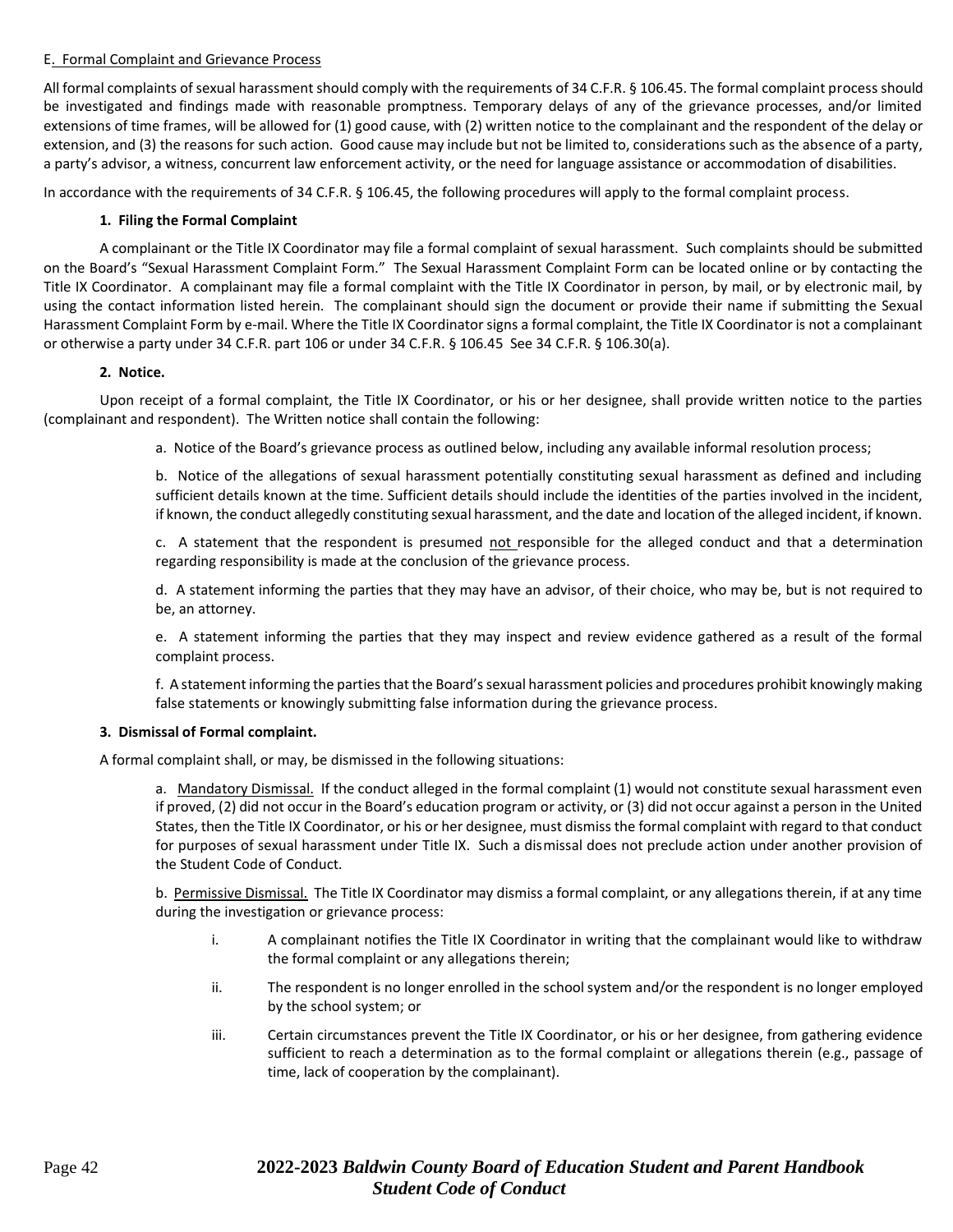c. Written notice of dismissal. Upon a required and/or permitted dismissal pursuant to the above paragraphs of this section, the Title IX Coordinator, or his or her designee, must promptly send written notice of the dismissal and reason(s) therefore simultaneously to the parties.

#### **4. Investigation process and Written Report.**

By authority of the Board, the Title IX Coordinator, or his or her designee, upon receipt of an formal complaint alleging sexual harassment, shall promptly undertake or authorize an investigation (individual investigating is hereinafter "the appointed investigator"). The Title IX Coordinator may be the appointed investigator, or the Title IX Coordinator may choose to have the principal serve as the appointed investigator, so long as the principal is not the alleged respondent and/or so long as the formal complaint does not involve the principal. The appointed investigator may also be another Board official, or a third party as deemed appropriate under the circumstances. The appointed investigator shall conduct a formal investigation to discover and examine the facts related to the allegation(s).

The investigation process should be conducted in accordance with 34 C.F.R. 106.45(b)(5). During the investigation, the Complainant and the Respondent will have an equal opportunity to submit information and corroborating evidence, to identify witnesses who may have relevant information, and to submit questions to be asked of the other party. Questions for the other party will be asked by and at the discretion of the appointed investigator. The appointed investigator will meet separately with the complainant, the respondent, and any witnesses, and will gather other relevant and available evidence and information. To the extent possible, the investigation will be conducted in a manner that protects the privacy of all parties involved. While the Board cannot guarantee complete privacy, information collected during the investigation will be communicated only to the parties and those with a need to know in order to fulfill the purposes of Board's policies and to comply with applicable laws.

#### **5. Written Report.**

The investigation should be completed as soon as practicable. The appointed investigator should prepare a written report which fairly summarizes the relevant evidence. The appointed investigator may draw conclusions as to whether, based on the preponderance of the evidence, an allegation is substantiated, unsubstantiated, or that there is insufficient information to substantiate. The appointed investigator may also draw conclusions as to whether or not any other Student Code of Conduct provisions or policies were violated. To the extent allowed by laws that apply to matters of confidentiality, the written investigative report should be provided to the parties and their advisors in draft form prior to the appointed investigator supplying the final investigative report to the designated administrator who will make the determination of responsibility. The draft investigation report should be redacted in accordance with state and/or federal law before the parties' review.

After the Title IX Coordinator, or his or her appointed investigator, has sent the complainant and respondent the draft investigative report, the complainant and respondent will have ten (10) days to prepare a written response to the draft report. The appointed investigator will consider the response(s) provided, if any, prior to completing the investigation report. The complainant and respondent's response should also contain any written, relevant questions that a party wants asked of any party or witness. Each party will then have an opportunity to provide answers, and an opportunity for any additional, limited, follow-up questions from each party. Questions and evidence about the complainant's sexual predisposition or prior sexual behavior are not relevant, unless such questions and evidence concern specific incidents of the complainant's prior sexual behavior with respect to the respondent and are offered to prove consent. The appointed investigator should inform the party proposing questions regarding any decision to exclude a question as not relevant. Ultimately, the appointed investigator has the sole discretion to determine the relevance of evidence, and whether it should be included in, or excluded, from the investigation report. Once the investigative report is complete, the appointed investigator should send the complainant and respondent a written copy of the Final Investigation Report. Both parties will be provided ten (10) days to review the Final Investigation Report and provide a written response if they desire. The Final Investigation Report will be redacted in accordance with state and/or federal law before the parties' review. The appointed investigator shall then submit the written report, and any responses thereto, to the designated administrator.

#### **6. Determination regarding responsibility.**

The Superintendent's designee shall be responsible for making a determination regarding responsibility, (hereinafter referred to as the "designated administrator"). The designated administrator, however, cannot be the same person as the Title IX Coordinator or the Title IX Coordinator's appointed investigator. The designated administrator must issue a written determination regarding responsibility. The Respondent is presumed to not have engaged in prohibited conduct until the designated administrator finds that there is sufficient evidence based on a preponderance of the evidence that the respondent has violated the Board's sexual harassment policy.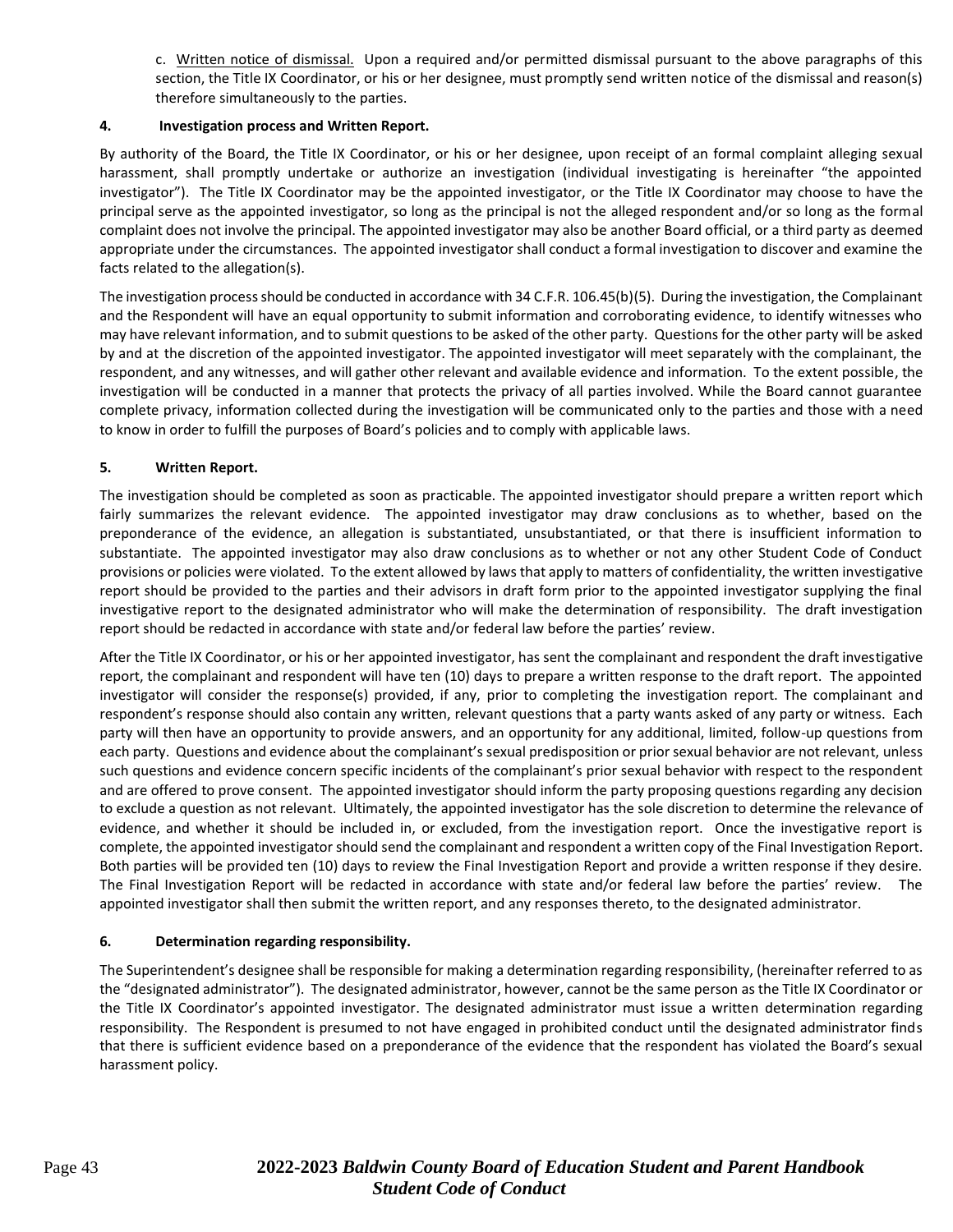The designated administrator should review the investigation report, the documentary evidence, and any other relevant information to render a written decision based on the preponderance of the evidence as to 1) whether the conduct alleged occurred; and 2) whether each allegation has been substantiated, unsubstantiated, or that there is insufficient information to substantiate that respondent violated the Board's sexual harassment policy. The designated administrator may also render a written decision as to whether other provisions of the Student Code of Conduct, policies, and/or rules were violated. If violation(s) are found, the designated administrator may issue and/or recommend sanctions to the appropriate campus principal. The designated administrator should not render a written determination until both parties have been provided ten (10) days to review the above Final investigation report.

Both parties should then be provided a copy of the written determination. The written determination will be redacted in accordance with state and/or federal law before the parties' review. The written determination must include:

- a. identification of the allegations potentially constituting sexual harassment;
- b. a description of the procedural steps taken from the receipt of the formal complaint through the determination;
- c. findings of fact supporting the determination;
- d. conclusions regarding the application of the Board's Student Code of Conduct to the facts;
- e. A statement of, and rationale for, the result as to each allegation, including a determination regarding responsibility, any disciplinary sanctions the designated administrator recommends being imposed on the respondent, and whether remedies designed to restore or preserve equal access to the education program or activity will be provided by the school system to the complainant; and
- f. The procedures and permissible bases for the complainant and respondent to appeal.

The determination regarding responsibility becomes final either (1) on the date that the school system provides the parties with the written determination of the result of the appeal, if an appeal is filed, or (2) if an appeal is not filed, the date on which an appeal would no longer be considered timely.

A decision by the designated administrator regarding a determination of responsibility does not constitute an employment action with respect to respondent employee(s). Any sanction imposed on an employee as a result of the determination of responsibility shall be done in accordance with Board Policy and applicable state and federal law.

Any recommended sanction(s) imposed on a student respondent shall be done in accordance with the Student Code of Conduct.

#### **7. Appeals.**

a. Right to an appeal.

Should the complainant or the respondent disagree with the designated administrator's finding of responsibility and/or disagree with the Title IX Coordinator's, or his or her designee's, dismissal of a formal complaint or any allegations therein, such party shall submit a written notice of appeal within five (5) days of receiving the written determination of responsibility or dismissal of the formal complaint. The written notice of appeal should include a statement outlining the bases for appeal and any evidence which supports the appeal. The following are reasons are those in which a party may appeal:

- i. A procedural irregularity affected the outcome of the matter;
- ii. New evidence was not reasonably available at the time the determination regarding responsibility or dismissal was made, and such evidence could affect the outcome of the matter; or
- iii. The Title IX Coordinator, appointed investigator(s), or designated administrator had a conflict of interest or bias for or against complainants or respondents generally, or the individual complainant or respondent specifically, that affected the outcome of the matter.

#### b. Appeal process:

- i. Upon receiving the written notice of appeal, as soon as practicable, the Title IX Coordinator, must notify the other party in writing when an appeal is filed;
- ii. After receiving the notice of appeal from the Title IX Coordinator, each party will be provided five (5) days to submit a written statement in support of, or challenging, the determination.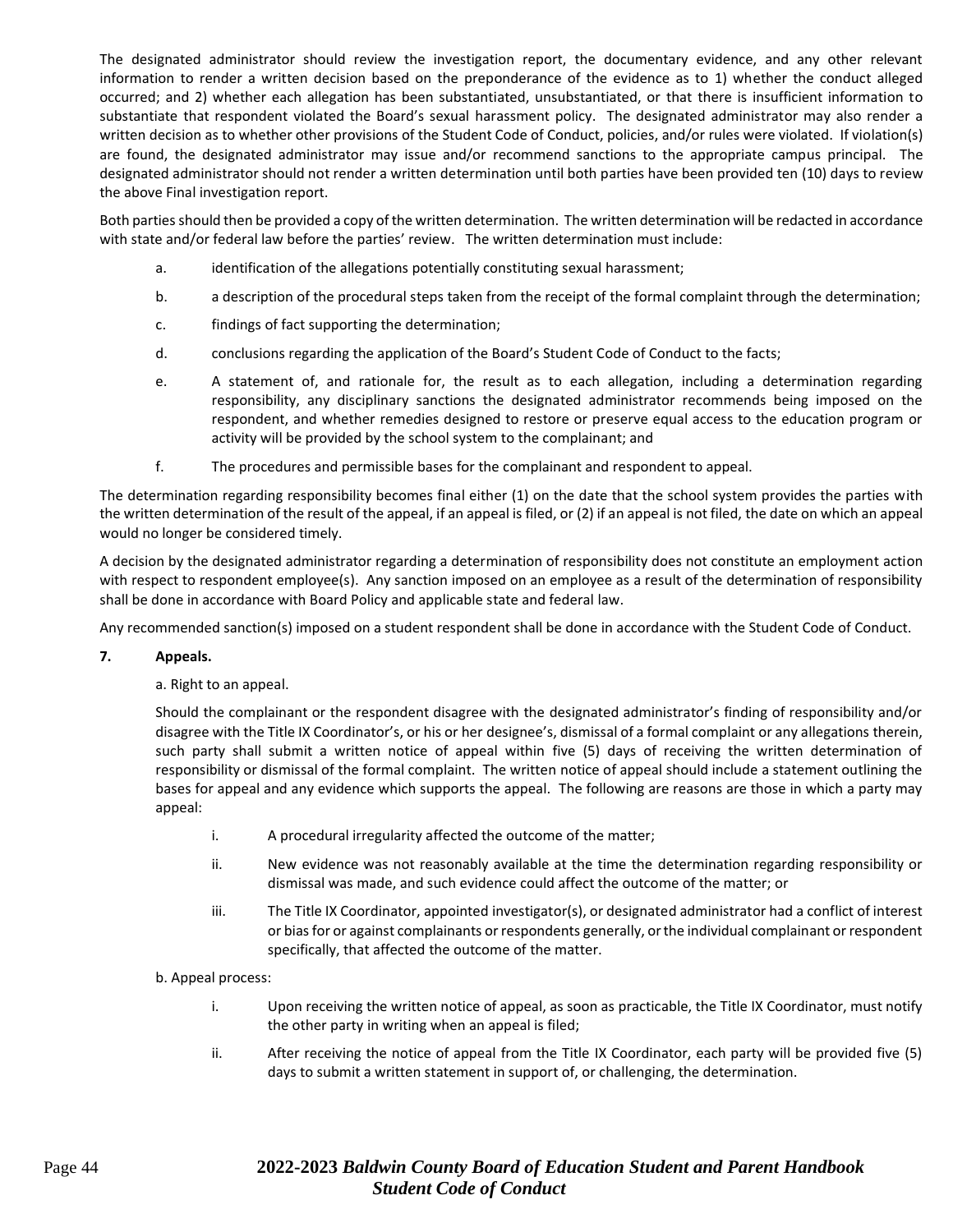- iii. The Superintendent, or his or her designee, will hear appeals of decisions based on student-on-student sexual harassment. (appeal authority)
- iv. The Superintendent will hear appeals of decisions against actions by Board employees. (appeal authority)
- v. If (1) no appeal is filed within five (5) days of the receipt of the notice of the designated administrator's written determination; or, 2) if the appeal authority determines that the appeal does not identify one of the bases for appeal listed above, then the appeal authority will provide simultaneous notice to the parties that no valid appeal was filed and that the decision of the designated administrator is final and the case is closed.
- vi. Upon receiving the notice of appeal, the Title IX Coordinator will forward the appeal, and any supporting information or evidence, to the appropriate appeal authority. The appeal authority will review the appeal documents, the written determination of responsibility by the designated administrator, any new evidence submitted by the parties, and the investigation report and exhibits. The appeal authority will render a written decision which includes a rationale for the decision as to each of the grounds appealed. The appeal authority will forward the decision to Title IX Coordinator within fourteen school (14) days from the date of receipt of the appeal, unless circumstances require additional time. The decision of the appeal authority will be final.

#### F. Informal Resolution

The Board does not require, as a condition of enrollment, continuing enrollment, and/or enjoyment of any other right, that a complainant or respondent waive his or her right to an investigation and/or adjudication of formal complaints of sexual harassment consistent with this section. Similarly, the Board does not require the parties participate in an informal resolution process under this section, and the Board will not offer an informal resolution process unless a formal complaint is filed. However, if at any time prior to reaching a determination regarding responsibility under the **formal complaint** process, the Board reserves the right to facilitate an informal resolution process, such as mediation, that does not involve a full investigation and adjudication. Should the Title IX Coordinator, or his or her designee, believe that an informal resolution process may be appropriate, the Title IX Coordinator, or his or her designee, shall:

#### **1. Notice.**

Provide to the parties a written notice disclosing:

- i. the allegations;
- ii. the requirements of the informal resolution process including the circumstances under which it precludes the parties from resuming a formal complaint arising from the same allegations;
- iii. provided, however, that at any time prior to agreeing to a resolution, any party has the right to withdraw from the informal resolution process and resume the grievance process with respect to the formal complaint; and
- iv. any consequences resulting from participating in the informal resolution process, including the records that will be maintained or could be shared; and

#### 2. **Consent.**

Obtain the parties' voluntary, written consent to the informal resolution process; and

#### 3. **Student-on-Student Harassment.**

The informal resolution process will only be utilized in student-on-student complaints, and it will not be utilized to resolve allegations that an employee sexually harassed a student.

#### G. Confidentiality

All Board employees must keep confidential the identity of a person who complains or reports sexual harassment, including parties and witnesses, except as permitted by law or to carry out the purpose of these regulations.

Board employees should also work to maintain the confidentiality of supportive measures that are provided to the complainant or respondent, to the extent that maintaining such confidentiality would not impair the ability of the school to provide the supportive measures.

#### H. No Retaliation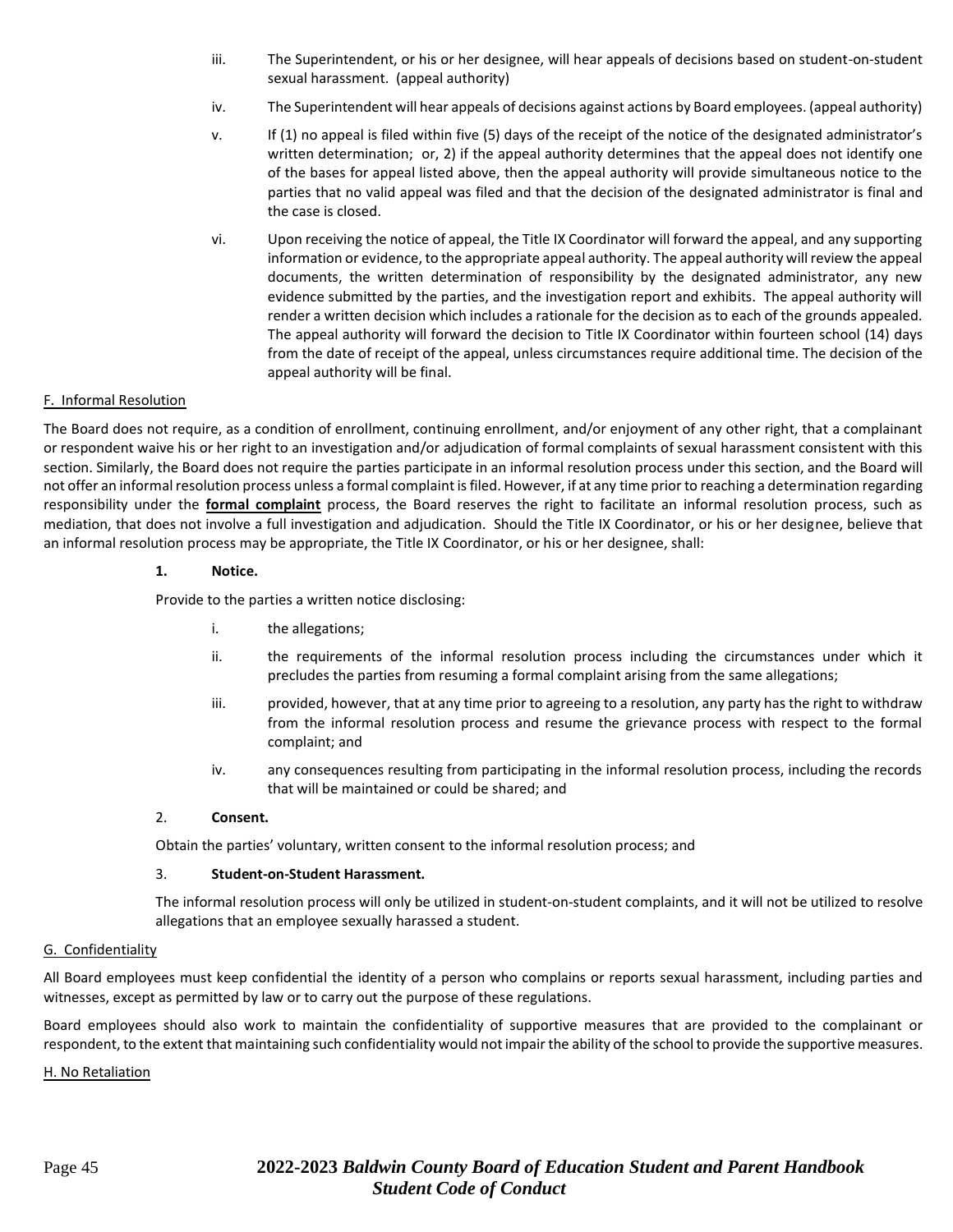The Board will discipline or take appropriate action against any student, teacher, administrator or other school personnel who retaliates against any person who reports sexual discrimination- including sexual harassment or violence- or any person who assists or participates in an investigation, or who assists or participates in the formal grievance process relating to such harassment or violence.

Retaliation includes, but is not limited to, any form of intimidation, reprisal or harassment. The exercise of rights protected under the First Amendment does not constitute retaliation prohibited under this section. Charging an individual with a Student Code of Conduct violation for making a materially false statement in bad faith in the course of the grievance process under this part does not constitute retaliation prohibited under this section, provided, however, that a negative determination regarding responsibility, alone, is not sufficient to conclude that any party made a materially false statement in bad faith.

#### I. Harassment or Violence as Abuse

Under certain circumstances, alleged harassment or violence may also be possible abuse under Alabama Law. If so, duties of mandatory reporting under Alabama Code Sections 16-1-24 and 26-14-1 may be applicable.

#### J. Emergency removal/administrative leave

In addition to offering supportive measures to the complainant, the school system may need to initiate an emergency removal of the respondent from campus. In accordance with 34 C.F.R. 106.44, the Title IX formal complaint and grievance process does not prevent a principal from immediately removing a student respondent from the educational program or activity on an emergency basis, provided that the principal: (1) informs the Title IX Coordinator of the alleged act, and (2) conducts an individualized safety and risk analysis and determines that emergency removal is necessary in order to protect a complainant or other student or individual from an immediate threat to physical health or safety. In the event that an emergency removal of a student respondent is necessary, the principal should comply with the Student Code of Conduct provisions regarding suspension and expulsion of students in order to provide respondent with the appropriate notice and opportunity to challenge the decision.

Emergency removal does not modify any rights under the Individuals with Disabilities Education Act (IDEA), Section 504 of the Rehabilitation Act of 1973, or the Americans with Disabilities Act.

#### K. False Statements and Allegations

The Board's sexual harassment policies and procedures prohibit anyone from knowingly making false statements or knowingly submitting false information during the sexual harassment grievance process. A student who deliberately, recklessly, and falsely accuses another student and/or employee of a violation of this policy will be subject to disciplinary sanctions as outlined in the Code of Student Conduct.

#### L. Record-keeping

All records shall be maintained in accordance with 34 C.F.R. § 106.45(b)(10). Specifically, the school system will keep records related to reports of alleged sexual harassment for a minimum of seven (7) years, including investigation records, disciplinary sanctions, remedies, appeals, and records of any action taken, including supportive measures. If supportive measures are not offered in response to a report, the records retained should document why supportive measures were not offered.

#### **II. ANTI-BULLYING AND ANTI-HARASSMENT POLICY** (BOE Policy 6.25)

**Prohibition** - BCPSS is committed to providing a safe and supportive learning environment in which all members of the school community are treated with respect. Bullying, violence, and threats of violence, and intimidation are prohibited and constitute unacceptable behavior that will not be tolerated.

No student shall engage in nor should any be subjected to bullying, violence, threats of violence, or intimidation by any other student that is based on any of the specific characteristics set forth in this policy. Students who violate this policy will be subject to appropriate disciplinary sanctions as specified in the Student Code of Conduct, subject to the investigating school administrator's authority and decision and in accordance with applicable Federal and State law.

#### Definitions –

a. Bullying - a continuous pattern of intentional behavior on or off of school property, on a school bus, or at a schoolsponsored function including, but not limited to, cyberbullying or written, electronic, verbal, or physical actions that are reasonably perceived as being motivated by any characteristic of a student, or by the association of a student with an individual who has a particular characteristic, if the characteristic falls into one of the categories of personal characteristics contained in this policy. To constitute bullying, a pattern of behavior may do any of the following: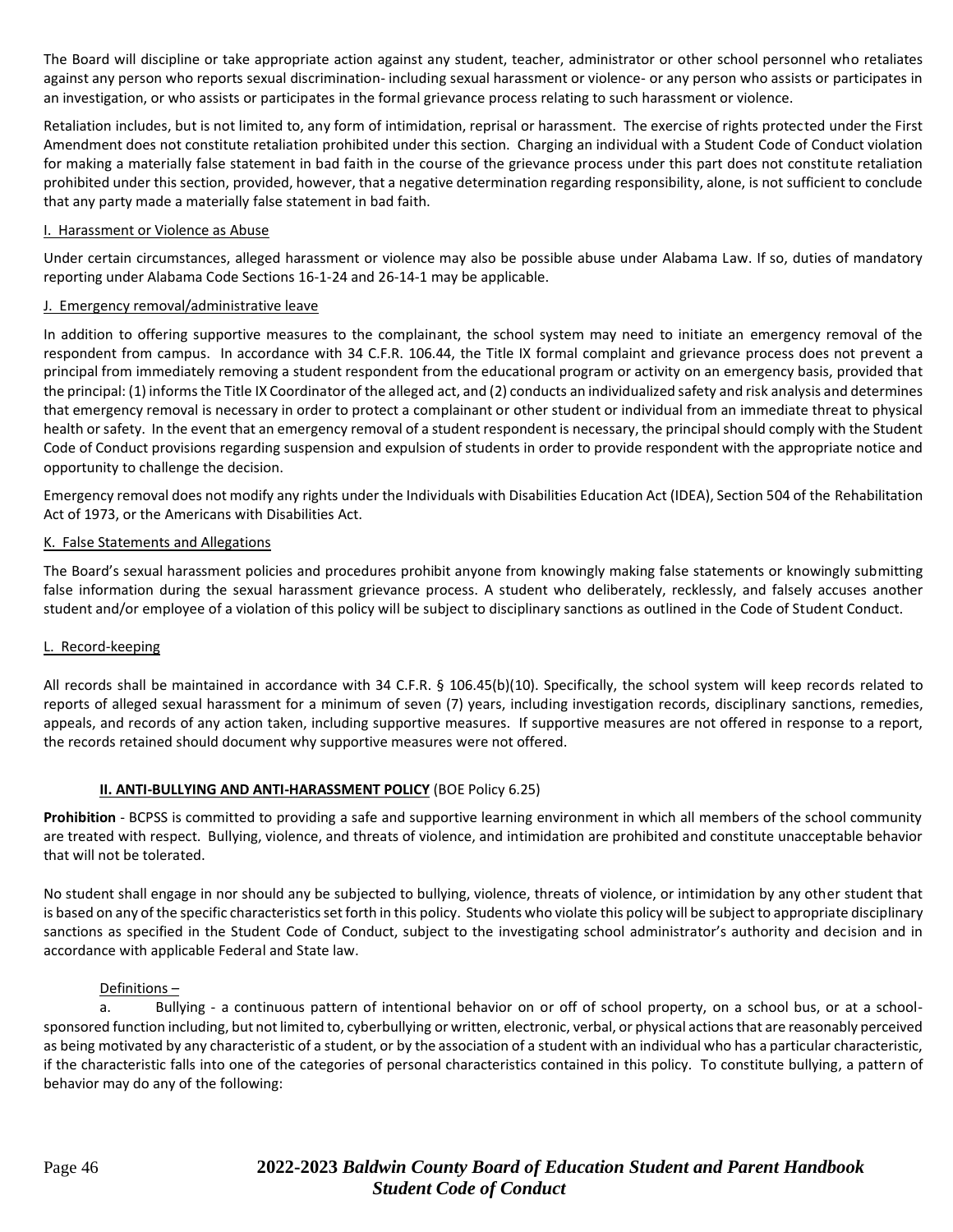- i. Place a student in reasonable fear of harm to his or her person or damage to his or her property.
- ii. Have the effect of substantially interfering with the educational performance, opportunities, or benefits of a student.
- iii. Have the effect of substantially disrupting or interfering with the orderly operation of the school.
- iv. Have the effect of creating a hostile environment in the school, on school property, on a school bus, or at a schoolsponsored function.
- v. Have the effect of being sufficiently severe, persistent, or pervasive enough to create an intimidating, threatening, or abusive educational environment for a student.

b. Hostile environment - the perception by an affected student that the conduct of another student constitutes a threat of violence or bullying and that the conduct is objectively severe or pervasive enough that a reasonable person, under the circumstances, would agree that the conduct constitutes bullying, threat of assault, or assault.

c. Violence - the unjustified infliction of physical force by a student with the intent to cause injury to another student or damage to the property of another student.

d. Threat - a statement of an intention to inflict pain, injury, damage, or other hostile action to cause fear of harm. The intention may be communicated through an electronic, written, verbal, or physical act to cause fear, mental distress, or interference in the school environment. The intention may be expressly stated or implied and the person communicating the threat has the ability to carry out the threat.

e. Threat of violence - an unjustified expression of intention to inflict injury or damage that is made by a student and directed to another student.

f. Intimidation - an unjustified threat or other action that is intended to cause fear or apprehension in a student.

g. Student - a person who is enrolled in BCPSS.

#### Description of Behavior Expected of Students -

a. Students are expected to treat other students with courtesy, respect, and dignity, and to comply with the Student Code of Conduct. Students are expected and required (1) to comply with the requirements of law, policy, regulation, and rules prohibiting bullying, violence, or intimidation; (2) to refrain from inflicting or threatening to inflict violence, injury, or damage to the person or property of another student, and (3) to refrain from placing another student in fear of being subjected to violence, injury, or damage when such actions or threats are reasonably perceived as being motivated by any personal characteristic of the student that is identified in this policy.

b. Bullying, intimidation, violence, or threats of violence are prohibited and will be subject to appropriate disciplinary consequences and/or sanctions if the perpetrator of such action is found to have based the prohibited action on one or more of the following personal characteristics of the student:

- i. The student's race;
- ii. The student's sex;
- iii. The student's religion;
- iv. The student's national origin;
- v. The student's disability;
- vi. The student's marital status;
- vii. The student's sexual orientation; or
- viii. The student's gender identity.

Consequences for Violations – A series of graduated consequences for any violation of this policy will be those outlined in Board Policy, the Student Code of Conduct, or any rule or standard adopted under authority of this policy.

Reporting, Investigation, and Complaint Resolution Procedures – Complaints alleging violations of this policy must be made on Board approved complaint forms available complaint form available in the handbook, on the website, or at the school's office. The complaint must be signed by the student alleging the violation or by the student's parent or legal guardian and delivered to the principal or the principal's designee either by mail or personal delivery. At the request of the complaining student or the student's parent or legal guardian, incidental or minor violations of the policy may be presented and resolved informally.

Upon receipt of the complaint, the principal or the principal's designee will, in their sole discretion, determine if the complaint alleges a serious violation of this policy. If the principal or the principal's designee determines that the complaint alleges a serious violation, the principal or the principal's designee will undertake an investigation of the complaint. The investigation will entail the gathering of relevant facts and evidence and will be conducted in a reasonably prompt time period taking into account the circumstances of the complaint. If the investigation establishes a violation, appropriate disciplinary sanctions will be imposed on the offending student(s). Other measures that are reasonably calculated to prevent a recurrence of the violation(s) may also be imposed by the principal or the school system.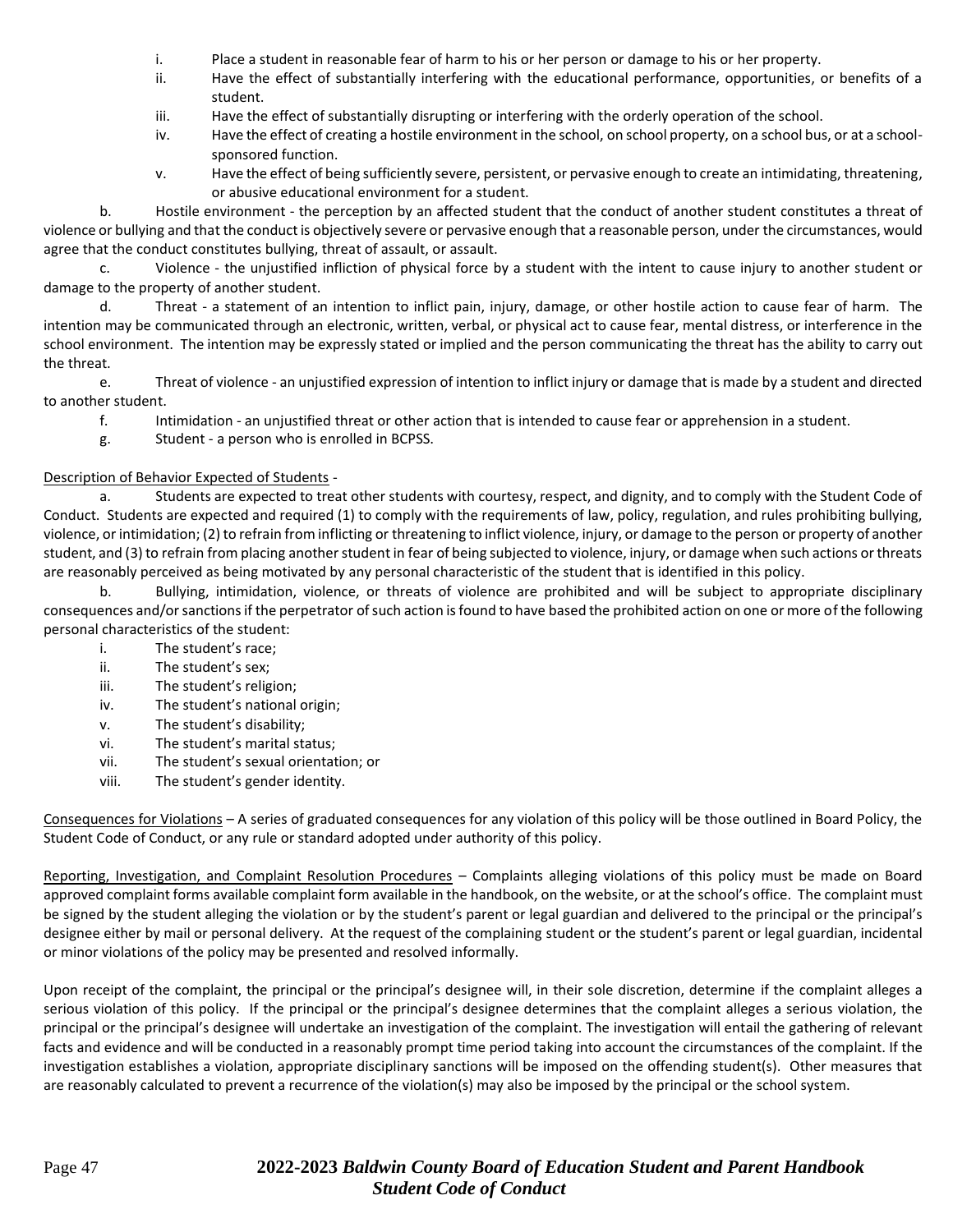Acts of reprisal or retaliation against any student who has reported a violation of this policy or sought relief provided by this policy are prohibited, and are themselves a violation of this policy. Any confirmed acts of reprisal or retaliation will be subject to disciplinary sanctions that may include any sanction, penalty, or consequence that is available to school officials under the Code of Student Conduct. A student who deliberately, recklessly, and falsely accuses another student of a violation of this policy will be subject to disciplinary sanctions as outlined in the Code of Student Conduct.

The complaint form developed to report violations of this policy will include a provision for reporting a threat of suicide by a student. If a threat of suicide is reported, the principal or the principal's designee will inform the student's parent or guardian of the report.

(The Following Exhibits are omitted but are available by link or upon request)

Exhibit "A" – Bullying Complaint Form

#### **TECHNOLOGY USE AND GUIDELINES**

#### **ELECTRONIC COMMUNICATION DEVICES (BOE POLICY #6.21)**

The use of personal, wireless communication devices by students is prohibited on school grounds or while students are being transported on a school bus, except as provided for herein. Personal, wireless communication devices include, but are not limited to, cellular telephones, pocket pagers, email devices, "walkie talkies," or any other electronic communication device. Students are permitted to keep personal wireless devices only in lockers, the school office, or other locations approved by the principal or his designee. The Board assumes no responsibility for theft, loss, or damage to any personal/wireless communication device. The principal or his designee may approve the use of such devices during medical emergencies, natural disasters, after regular school hours, at events or under circumstances in which the use of the devices serves safety and convenience without disrupting academic or school operations. Principals or their designees will also have the authority to further restrict or deny the use of personal/wireless communication devices by any student to prevent the misuse, abuse, or violation of school rules regarding the use of such devices. School officials may read, examine, or inspect the contents of any such device upon reasonable suspicion that the device contains evidence of an actual violation of the law, of Board policy, the Student Code of Conduct, or other school rules, provided that the nature and extent of such examination shall be reasonably related and limited to the suspected violation.

This policy shall apply to handheld electronic devices with communication and storage capabilities and shall include, without limitation, cellular telephones, MP3 and similar music players, tape recorders and players, scanners, portable digital assistants, wireless email devices and cameras. The scope of this policy does not include electronic devices approved for use by the building principal or required by a student's Individualized Education Program.

In the event students are suspended or expelled for violating the Electronic Communication Device Policy, due process shall be provided in accordance with Board Policy 6.20.

#### **USE OF DIGITAL DEVICE DURING THE ADMINISTRATION OF A SECURE TEST**

The possession of a digital device (including but not limited to cell phones, MP3 players, cameras, or other telecommunication devices capable of capturing or relaying information) is strictly prohibited during the administration of a secure test. If a student is observed in possession of a digital device during the administration of a secure test, the device will be confiscated. If a student is observed using a digital device during the administration of a secure test, testing for the student will cease, the device will be confiscated and is subject to search. The student will be dismissed from testing, and the student's test will be invalidated. Local education agency (LEA) personnel will make all students, parents, and/or guardians aware of this prohibition through inclusion of this policy in the Student Code of Conduct Handbook and other regularly used modes of communication.

#### **PRIVACY NOTICE AND NOTIFICATION OF TECHNOLOGY**

The District's computer technology, network, and Internet System are to be used for educational and professional purposes. Users are reminded that all computer, network, and Internet use may be monitored by the District, and that there is no assurance of privacy or warranty of any kind, either expressed or implied, or that all services provided through this system will be error free or without defect. All users of this system agree to abide by all district policies, and guideline rules as written in this document.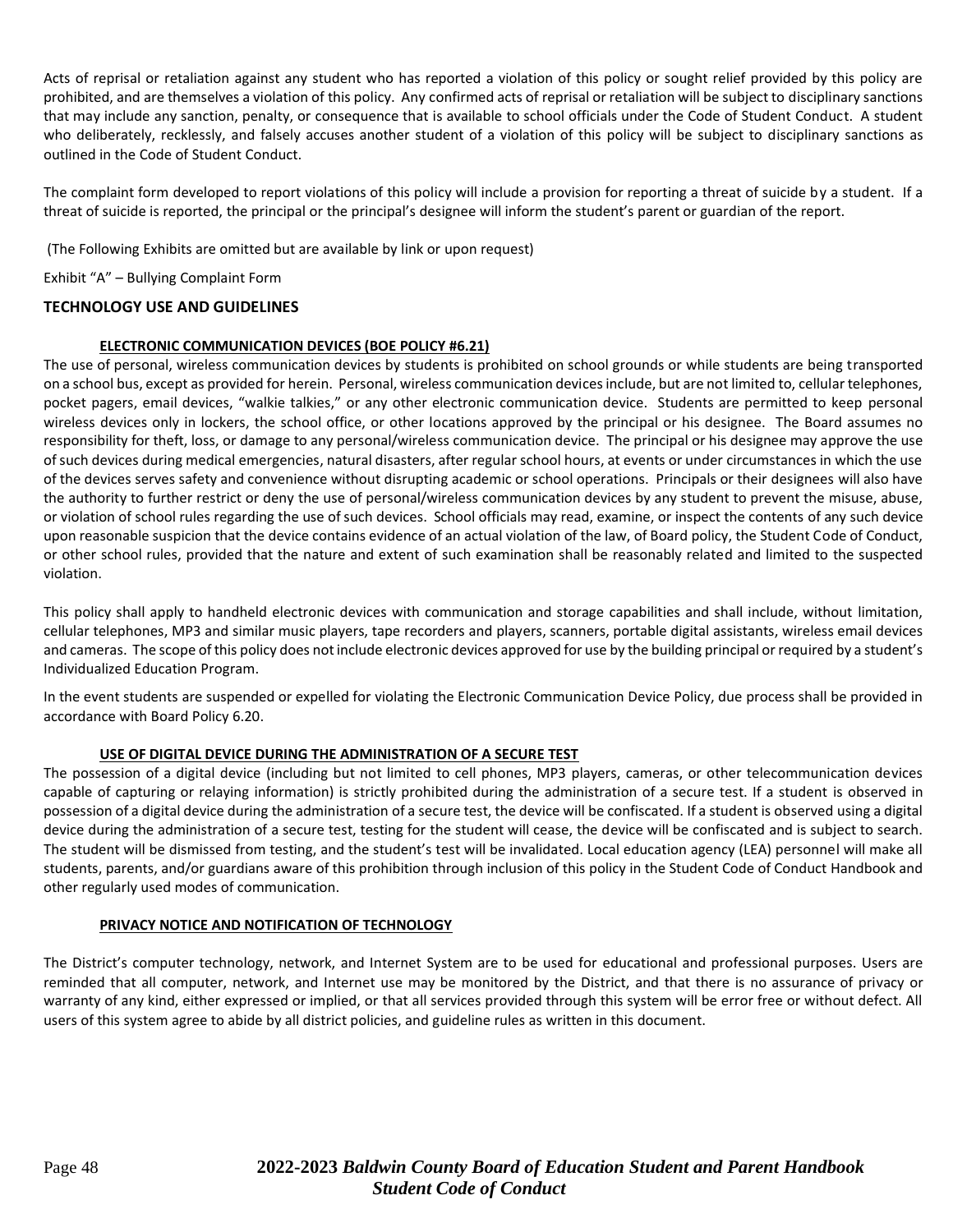#### **NOTIFICATION OF BLOCKING, FILTERING, AND MONITORING OF TECHNOLOGY**

The *Electronic Communications Privacy Act of 1986* allows for schools to utilize a blocking/filtering system where it relates to review of communications once they are stored in a school or district system, monitoring for legitimate purposes where one (1) party has previously consented to such monitoring (Acceptable Use Agreement), and monitoring by personnel performing duties necessary to maintaining the computer systems or to protecting the rights or property of Baldwin County Public Schools.

The *Children's Internet Protection Act (PL 106-554)* requires that schools implement technology measures to protect minors from visual depictions that are obscene, pornographic, or "harmful to minors". Students and staff of BCPSS are subject to the provisions of the Alabama *Digital Crime Act (2012).*

#### **CONTROVERSIAL MATERIAL**

Users may encounter material which is controversial and which users, parent, teachers, or administrators may consider inappropriate or offensive. It is the users' responsibility not to initiate access to such material. Users who voluntarily access such material may be prohibited from using the Internet.

### **TECHNOLOGY ACCEPTABLE USAGE POLICY (AUP)**

The entire AUP policy may be found a[t www.bcbe.org/ET.](http://www.bcbe.org/ET)

*PURPOSE:* The purpose of the Baldwin County Board of Education is to provide an effective, challenging, and engaging education for every one of our students. The intended use of technology is to a) enhance the educational experience of students by direct interaction with technology, and to b) indirectly enhance the educational experience of students by allowing faculty and staff to access and process important information in a timely and efficient fashion.

*POLICY STATEMENT***:** An acceptable use policy (AUP) is a policy that outlines, in writing, how the Board expects its community members to behave with technology. Similar to a Terms of Service document, an AUP should define publicly what is deemed acceptable behavior from users of hardware and information systems such as the Internet, computers, laptops, tablets and any applicable networks. The primary goal of the technology environment is to support the educational and instructional endeavors of students and employees of the BCPSS. Use of any and all technology resources is a privilege and not a right.

Any questions about this policy, its interpretation, or specific circumstances shall be directed to the Chief Technology Officer. Violations of this policy will be handled in a manner consistent with comparable situations requiring disciplinary and/or legal action.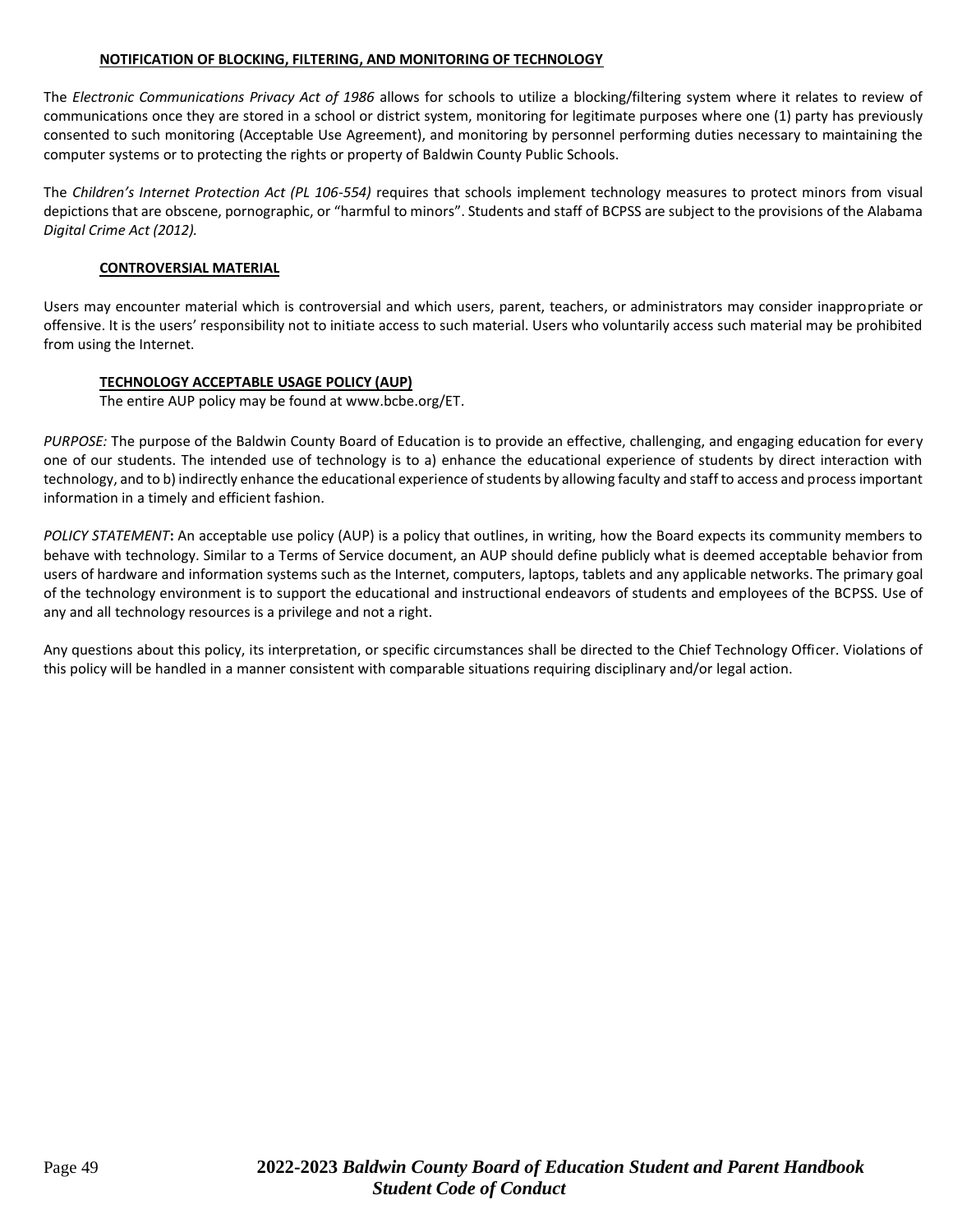#### STUDENT RELATED RIGHTS

#### **LEARNING**

Student Responsibilities Are:

a. To abide by laws and local board of education and individual school rules and policies regarding the right to learn.

b. To take advantage of appropriate opportunities provided for learning.

c. To avoid hindering the teaching process.

d. To seek assistance, if needed, to aid learning.

e. To obey rules regarding attendance, conduct, free speech, student publications, assembly, privacy, and participation in school programs and activities.

Student Rights Are:

a. To be informed of laws and local board of education and individual school rules and policies regarding the right to learn.

b. To be provided a safe school environment free of illegal drugs, alcohol, or weapons.

c. To be provided appropriate instructors, instructions, materials, and equipment to take advantage of the opportunity to learn.

d. To be provided with the opportunity to express concerns regarding the operation of the school.

### **PARTICIPATION IN EXTRACURRICULAR ACTIVITIES**

Student Responsibilities Are:

a. To abide by laws and local board of education and individual school rules and policies in regarding school programs and activities. (BOE Policy #6.5 and 6.6)

b. To be courteous and responsible at all school programs and activities.

c. To complete assignments related to his/her participation in school programs and activities.

Student Rights Are:

a. To be informed of laws and local board of education and individual school rules and policies regarding school programs and activities.

b. To develop or participate in student programs and activities consistent with local board of education and individual school policies and procedures.

c. To seek office in any student organization if eligible.

#### **ATHLETIC PROGRAMS (BOE POLICY # 6.5).**

#### **Participation**

Students in grades 7-12 are eligible to participate in the Baldwin County Schools Athletic Program providing that they meet the Alabama High School Athletic Association Academic and Eligibility Rules. Review the BOE Policy # 6.5 for more information concerning athletic participation requirements and contact the school system's Secondary Assistant Superintendent, Mr. Marty McRae, at 251-937-0308, for any additional information regarding eligibility and participation in BCPSS sports activities.

#### **Medical Conditions**

A student participating in a school sport who is diagnosed with a chronic or emergency health condition requiring medication to be available for administration must have the medication(s) authorized by the school nurse. The parent/legal guardian must notify and submit all medication and required documentation to the school nurse prior to participation. All athletes must have a medical clearance completed by a physician.

#### **FREE SPEECH (BOE POLICY 6.11)**

Student Responsibilities Are:

a. To abide by laws and local board of education and individual school rules and policies regarding free speech.

b. To be courteous of the views of others.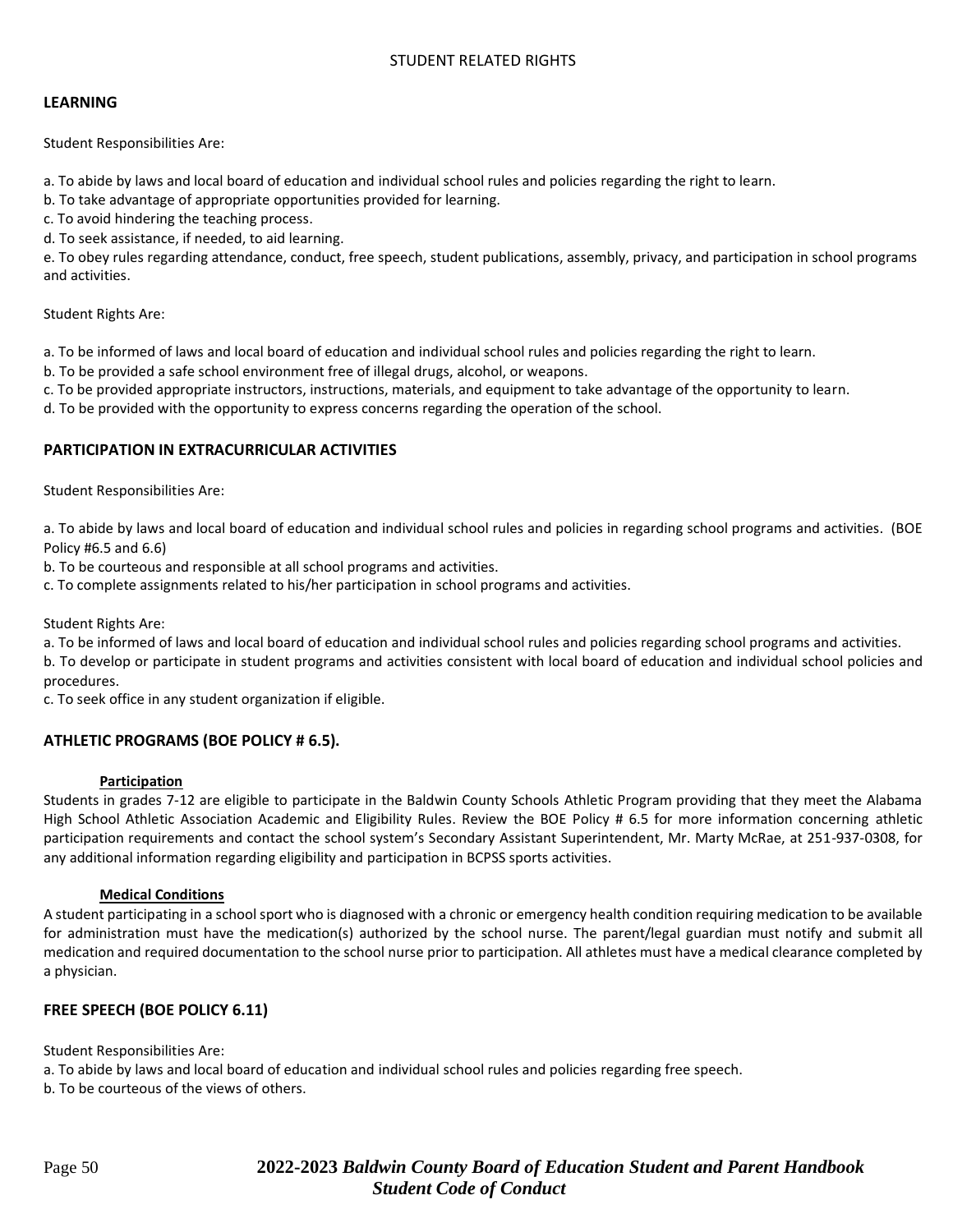Student Rights Are:

a. To be informed of laws and local board of education and individual school rules and policies regarding free speech.

b. To express disagreement in a constructive manner taking into account the rights of others, consistent with the established education process.

### **STUDENT PUBLICATIONS (BOE POLICY #6.7)**

Student publications are subject to and will be expected to meet standards associated with responsible journalism. The principal and student publication sponsor are responsible for the content of such publications.

Student Responsibilities Are:

a. To abide by laws and local board of education and individual school rules and policies regarding student publications.

b. To communicate in a respectable manner consistent with good education practices.

c. To seek accurate and complete information on the topics approved for publication.

d. To observe the accepted rules for responsible journalism under the guidance of faculty members.

Student Rights Are:

a. To be informed of laws and local board of education and individual school rules and policies regarding student publications.

b. To participate, as part of the educational process, in the development and/or distribution of student or school publications consistent with the educational process.

#### **ASSEMBLY**

Student Responsibilities Are:

a. To abide by laws and local board of education and individual school rules and policies in regard to assembly.

b. To seek approval, plan, and conduct meetings consistent with local board of education rules.

Student Rights Are:

a. To be informed of laws and local board of education and individual school rules and polices regarding assembly.

b. To assemble in a lawful manner for lawful purpose with prior approval by local school officials.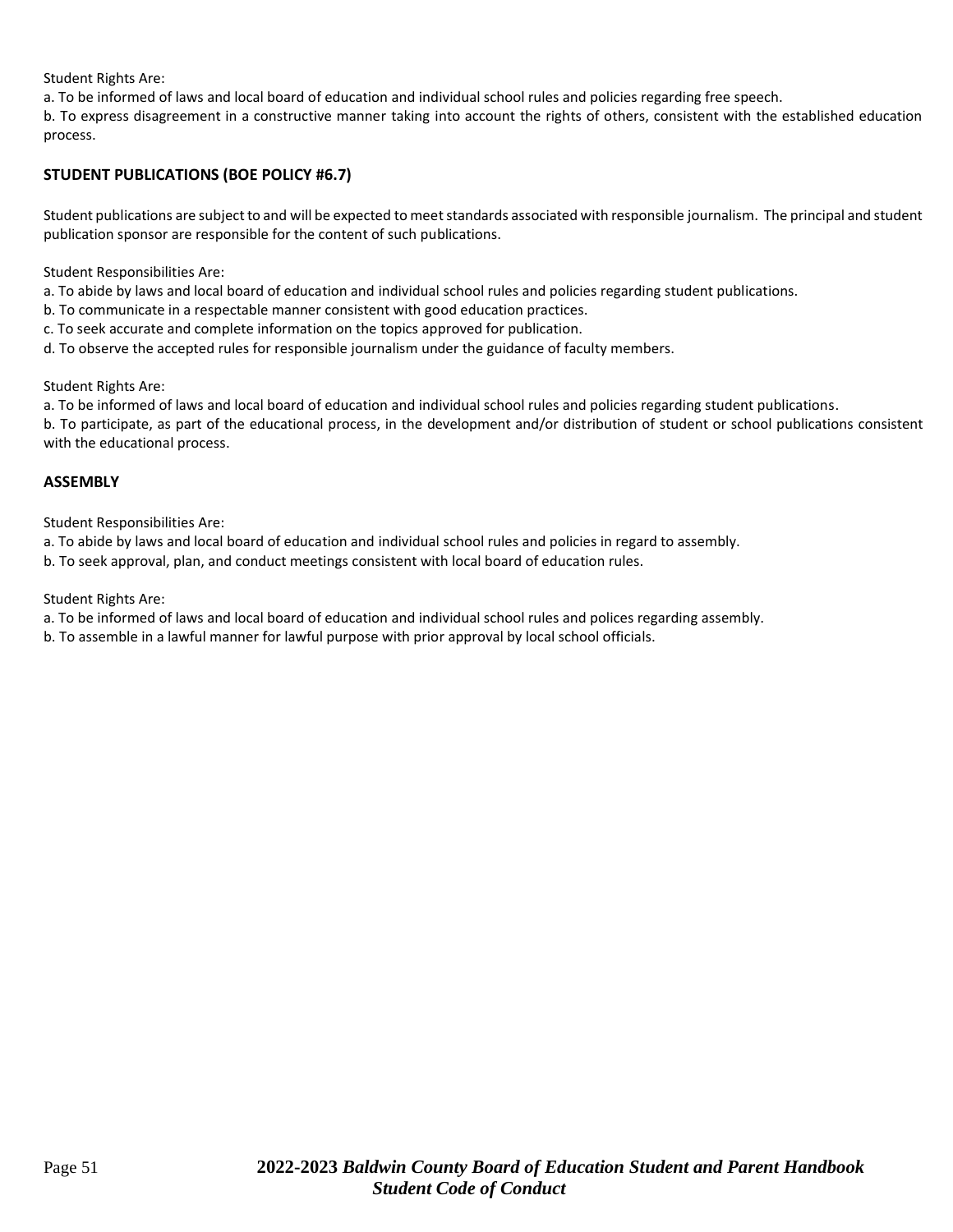### **NOTIFICATION OF LEGAL LIABILITIES**

The following laws relate to civil liabilities and criminal penalties for violence or other misbehavior by students on school property, school sponsored activities and/or against school employees.

#### **POLICE DEPARTMENT INVOLVEMENT**

It is the policy of the Baldwin County Board of Education to have the respective Police Department contacted to investigate every incident involving illegal or prohibited drug possession, consumption, sale, or distribution. All students involved in any such conduct may be subject to arrest, transportation to the Police Station, and in the normal course of investigation, interviews by the Police Department.

#### **ATTENDANCE AND CONDUCT** *(Act 94-782), (Act 99–705) (Code of Ala. § 16-28-12)*

Each parent/legal guardian or other person having control or custody of a student required to attend school who fails to require the student to enroll, to regularly attend school, or to compel the student to properly conduct himself/herself as a pupil in accordance with the written policy on school behavior adopted by the local board of education shall be guilty of a misdemeanor and may be fined up to \$100 and may be sentenced to hard labor for up to (90) days. Amendment to Act 94-782 (effective July 1, 2000).

*Act.99-705* amends the attendance requirement to read "Each student who is enrolled in a public school shall be subject to the attendance and truancy provisions of the article except that any parent /guardian who voluntarily enrolls their student in public school, who feels that it is in the best interest of that student, shall have the right to withdraw the student at any time prior to the current compulsory attendance age."

#### **DROP-OUT/DRIVER'S LICENSE** *(Act 94-820 which amended Act 93-368 as codified in Code of Ala. § 16-28-40)*

The Department of Public Safety shall deny a driver's license or learner's permit to any person under nineteen (19) who is not enrolled or has not received a diploma or certificate of graduation. Exceptions are students who are enrolled in a GED program, are enrolled in a secondary school, are participating in an approved job training program, are gainfully employed, are a parent of a minor or unborn child, or are the sole source of transportation for parent.

#### **DRIVER'S LICENSE/ PISTOL POSSESSION** *(Act 94-820) (Code of Ala. § 16-28-40)*

Any person over the age of fourteen (14) who is convicted of the crime of possession of a pistol on the premises of a public school, or a public school bus shall be denied issuance of a driver's permit or license to operate a motor vehicle for (180) days from the date the person is eligible and applies for a permit or license. If a person over age fourteen (14) possess a driver's license on the date of conviction, the driver's license will be suspended for (180) days.

#### Section 1:

- No person shall shoot or discharge a firearm into an occupied or unoccupied school bus or school building.
- A person who shoots or discharges a firearm into an occupied school bus or school building shall be guilty of a Class B felony.
- A person who shoots or discharges a firearm into an unoccupied school bus or school building shall be guilty of a Class C felony.

#### **DRUG DEALING** *(Act 94-783, Code of Ala. § 6-5-72)*

A person who unlawfully sells, furnishes, or gives a controlled substance to a minor may be liable for injury or damage or both suffered by a third person caused by or resulting from the use of the controlled substance by the minor if the sale, furnishing, or giving of the controlled substance is the proximate cause of the injury or damage.

#### **DRUGS, ALCOHOL, WEAPONS, PHYSICAL HARM, OR THREATENED PHYSICAL HARM** *(Act 94-784) (Code of Ala. § 16-1-24.1)*

The school principal shall notify appropriate law enforcement officials when a person violates local board of education policies concerning drugs, alcohol, weapons, physical harm to a person, or threatened physical harm to a person. If any criminal charge is warranted, the principal is authorized to sign the appropriate warrant. If that person is a student, the local school system shall immediately suspend that person from attending regular classes and schedule a hearing within five (5) school days.

If a person is found to have violated a local board of education policy concerning drugs, alcohol, weapons, physical harm to a person, or threatened physical harm to a person, the person may not be admitted as a transfer student or readmitted to the public schools until criminal charges, if any, have been disposed of by appropriate authorities and the person has satisfied all other requirements imposed by the local board of education as a condition for readmission.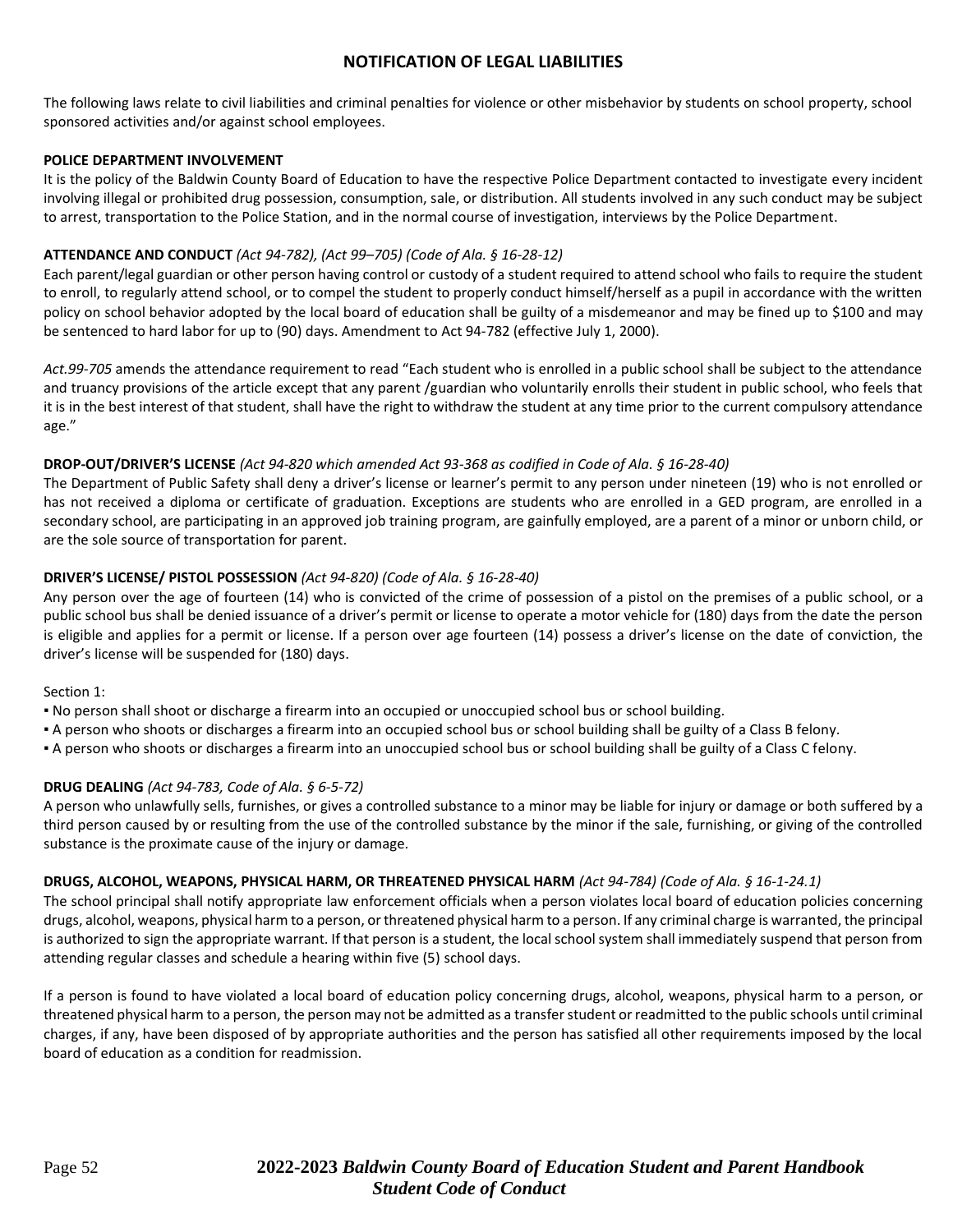#### **ESTABLISHMENT OF SCHOOL DISCIPLINE PLANS INCLUDING: DRUGS/ALCOHOL/WEAPONS AND ASSAULT** *(ACT 94-784) -*

Provides for automatic suspension of students violating drug, alcohol, weapons, and assault policies - students will be readmitted based on local board approval. Principals are required to notify appropriate law enforcement officials when any person violates local board of education policies concerning drugs, alcohol, weapons or assaults.

### **MANDATORY REPORTING OF CHILD ABUSE** *(Code of Ala. § 26-14-3(F))*

According to Alabama laws, all….nurses, school teachers and officials, peace officers, law enforcement officials, social workers, day care workers or employees, mental health professionals, as defined in Rule 505 of the Alabama Rules of Evidence, or any other person called upon to render aid or medical assistance to any child shall report or cause to report incidents where a child below the age of eighteen (18) is known or suspected to be a victim of child abuse or neglect.

#### **OBSTRUCTING GOVERNMENTAL OPERATIONS** *(Code of Ala. §13A-10-2)*

A person commits the crime of obstructing governmental operations if, by means of intimidation, physical force, interference, or by any other independently unlawful act, he:

- 1. Intentionally obstructs, impairs, or hinders the administration of law or other governmental function; or
- 2. Intentionally prevents a public servant from performing a governmental function. This section does not apply to the obstruction, impairment, or hindrance of the making of an arrest.
- 3. Obstructing governmental operations is a Class A misdemeanor.

#### **TEACHER ASSAULT (***Act 94-794***)** *(Code of Ala. § 13A-6-21)*

A person commits the crime of assault in the second degree (Class C felony) if the person assaults with intent to cause serious physical injury to a teacher or to an employee of a public educational institution during or as a result of the performance of his/her duty.

#### **THEFT OF LOST PROPERTY** *(Code of Ala. §13A-8-6)*

Definition: A person commits the crime of theft of lost property if he actively obtains or exerts control over the property of another which he knows to have been lost or mislaid, or to have been delivered under a mistake as to the identity of the recipient or as to the nature of the amount of the property, and with intent to deprive the owner permanently of it, he fails to take reasonable measures to discover and notify the owner.

#### **UNSAFE SCHOOL OPTION (Code of Ala. § 290-3-1-.02(E)**

If a school is determined to be persistently dangerous by ALSDE criteria or if a student has become the victim of a violent criminal offense and meets specific criteria as outlined in BCPSS policy, parents have the right to pursue system transfer possibilities under the Alabama Unsafe School Option.

#### **CRIMINAL TRESPASS BY MOTOR VEHICLE** *(*Code of Ala.§ 13A-7-4.1)

A person commits the offense of criminal trespass by motor vehicle when the person does so after having been requested not to do so by a uniformed law enforcement officer or by a properly identified owner or an authorized agent of the owner. A person who commits the offense of criminal trespass by motor vehicle shall be guilty of a misdemeanor and upon conviction thereof shall be punished by a fine:

- 1. Not to exceed \$50.00 for the first such offense;
- 2. Not to exceed \$100.00 for the second such offense; and
- 3. Not to exceed \$150.00 for the third or subsequent such offense.

#### **VANDALISM** *(Act 94-819) (Code of Ala. § 16-5-380)*

The parent/legal guardian, or other person having control of any minor under the age of eighteen (18) with whom the minor is living and who has custody of the minor, shall be liable for the actual damages sustained to school property, plus the court costs caused by the intentional, willful, or malicious act of the minor.

#### **WEAPONS IN SCHOOLS** *(Act 94-817) (Code of Ala. § 13A-11-72)*

No person shall knowingly with intent to do bodily harm, carry, or possess a deadly weapon on the premises of a public school. Possession of a deadly weapon with the intent to do bodily harm on the premises of a public school or school bus is a Class C felony.

*(Note: The term "deadly weapon" means a firearm or anything manifestly designed, made, or adapted for the purpose of inflicting death or serious physical injury, and such term includes, but is not limited to, a bazooka, hand grenade, missile, or explosive or incendiary device; a*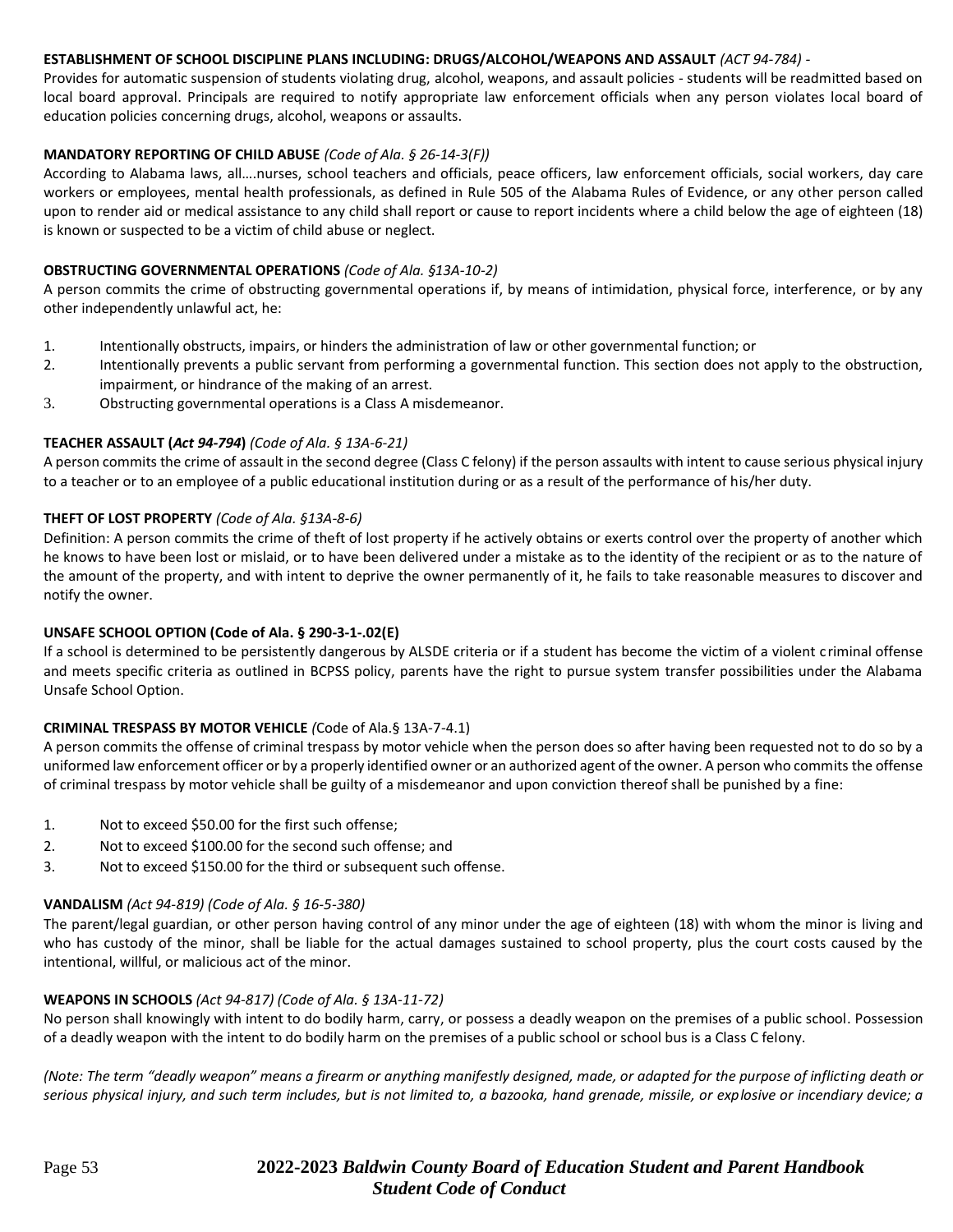*pistol, rifle, or shotgun; or a switch-blade knife, gravity knife, stiletto, sword, or dagger; or any club, baton, billy, black-jack, bludgeon, or metal knuckles).* 

#### **FIREARMS IN SCHOOLS** *(Acts 1995, NO 95-756, 1768 §1-4) (Code of Ala. §16-1-24.3)*

Students, who are determined to have brought to school or have in their possession a firearm in a school building, on school grounds, on school buses, or at other school-sponsored functions shall receive a required expulsion for a period of one year. The local Board and Superintendent may modify the expulsion requirement for a student on a case-by-case basis. Students who are expelled for violation of this section shall not be allowed to attend regular school classes in any public school in the state during the expulsion period. Students who are expelled from school for firearm possession may be permitted to attend alternative schools designed to provide education services. Discipline of students with disabilities who violate the firearm possession policies of city boards of education shall be determined on a caseby-case basis in accordance with the requirements of the *IDEA* and *Section 504 Rehabilitation Act*. For the purposes of this section, the term "firearm" has the same meaning as defined in *Title 18 §921 U.S.C.* When there are violations of the prohibition on firearms being brought to school by students, the school principal shall notify the appropriate law enforcement officials. Law enforcement authorities shall refer the violators to the appropriate authority in the judicial system when the action is feasible. The school principal shall notify the parents of students who violate the firearm-free school environment.

#### **ENVIRONMENTAL**

In October 1986, the Asbestos Hazard Emergency Response Act (AHERA) was signed into law. Included in this Act are guidelines for the Environmental Protection Agency (EPA) to establish rules regarding asbestos-containing materials (ACMs) in schools. Specifically, EPA was instructed to address the issues of (1) identifying, (2) evaluating and (3) controlling ACMs in schools. The final AHERA regulations (rules) became effective December 14, 1987. They are found in 40 CFR 763 Subpart E 763.80-763.99 and have authority under the Toxic Substances Control Act (TSCA).

The Baldwin County Board of Education has available for review and inspection the asbestos management plans for all schools and buildings under the jurisdiction of the Baldwin County Board of Education. These plans are available at each school or administrative center. Any person interested in reviewing these plans should contact the school or Mr. Anthony Sampson at 251-937-0308.

### **GENERAL INFORMATION**

### **CHECKS RETURNED FOR INSUFFICIENT FUNDS** *(BOE Policy # 3.19)*

### **HEALTH SERVICES, COMMUNICABLE DISEASES AND AIDS/HIV** *(BOE Policy # 6.15)*

#### **SCHOOL HEALTH SERVICES**

A program of student health services is provided in the areas of Health Assessment and Care, Emergency Care, Communicable Disease Prevention and Control, and Health Education and Screenings for students of Baldwin County. Screening programs include vision and hearing screening in grades kindergarten and second and scoliosis screening is provided in grades 5-9 (ages 11-14) as mandated by state law. Periodically, dental screening programs are provided for elementary school students. Various health education programs are provided annually. A maturation program is offered for all fifth-grade students with parental consent. Special emphasis is given to "hand washing" and "cough and sneeze etiquette" programs. Individualized Health Care Plans and/or Emergency Action Health Care Plans are developed for all students with chronic health care conditions. Immunization Audits are conducted during the year by local health department staff on randomly selected student's records, with parental consent. The parent/guardian and physician must sign the Alabama State Department of Education School Medication Parent/Prescriber Authorization form granting permission for a child to receive prescription medication at school. The delegating registered school nurse must evaluate and approve all over-the-counter medicines and parent instructions. The parent/guardian or the parent designated responsible adult shall deliver all medication to the school nurse or other school personnel designated by the principal in the original container with clear, current instructions. Should you have questions or concerns regarding this information, please contact Supervisor School Health Services Program, at (251) 239-4327.

#### **IMMUNIZATION REQUIREMENT FOR SCHOOL ENTRY**

All students are required to have an updated Certificate of Immunization, prior to entering kindergarten or first grade or prior to re-entering the higher grades as mandated by the State of Alabama (Code of Alabama 1975, § 16-30-4). For more information regarding the Baldwin County Public School System's immunization requirements and exemptions, please visit the Health Services page on the Board's website.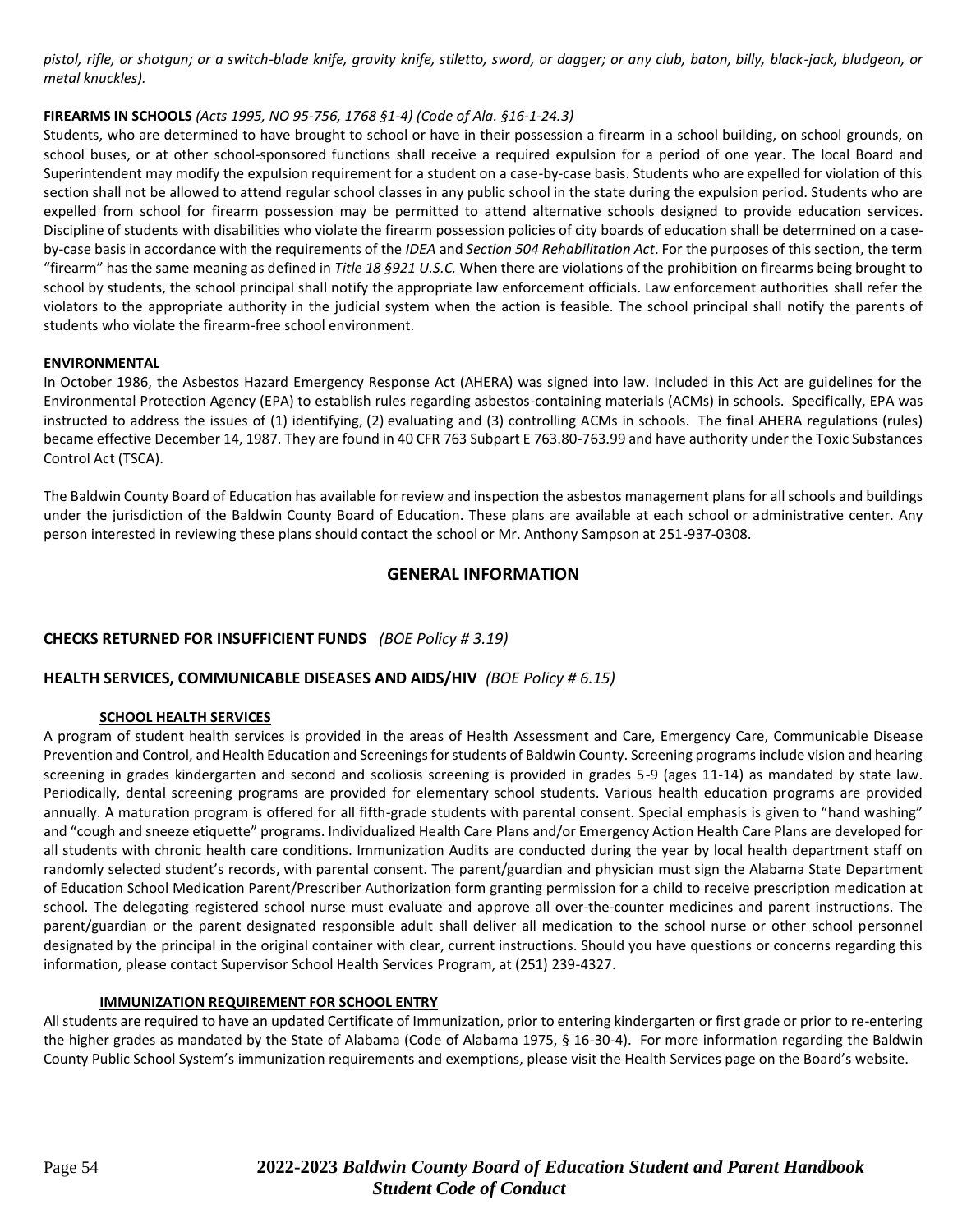#### **SICK DAY EXCLUSIONS**

As a parent, there are times when you are unsure whether your child should attend school and when to seek medical care. To find out more information regarding when to keep your child home from school, please view the Baldwin County Public School System's "Sick Day Exclusions" guidelines located on the Health Services page on the Board's website.

#### **COMMUNICABLE DISEASES**

The policy of the Baldwin County Board of Education is to observe the regulations for the control of communicable diseases/parasites in public schools as recommended by the State Board of Health. The board shall exercise its authority to condition the recommendation with regard to the prescribed school program and the dates of admittance.

#### **FOOD ALLERGIES AND ANAPHYLAXIS**

Anaphylaxis is the most serious form of an allergic reaction that occurs after being exposed to an allergy trigger. This type of reaction can be life-threatening; therefore, avoidance is the cornerstone of preventing an allergic reaction. The Board has adopted an Anaphylaxis Preparedness Program. A copy of the full policy and procedures regarding Anaphylaxis is available for review in the Health Services Administrative Office and in all School Health Rooms and online at www.bcbe.org under the Student Health Services link. Anaphylaxis is a medical emergency that requires immediate intervention and treatment. Parents who have children recently diagnosed with asthma and food allergies should contact their child's school nurse so that proper preventative measures can be discussed and put in place.

#### **PEDICULOSIS (HEAD LICE)**

Pediculosis (infestation be head lice) should not disrupt the educational process. Head Lice are transmitted by direct head-to-head contact when heads touch. Symptoms may not exist until two (2) months after transmission. Prevention begins at home. Parents should know how to prevent, identify, and treat lice. The Baldwin County Health Services personnel have adopted procedures and guidelines regarding the management and prevention of head lice. To obtain a copy of the Board's Pediculosis Management procedures guidelines, please view the "Lice Information" guidelines located on the Health Services page of the Board's website or contact your child's school health room nurse.

#### **MEDICATION AT SCHOOL AND MEDICATION CURRICULUM**

It is the policy of the BCPSS that the registered professional school nurse be responsible for medication administration in the school setting. BCPSS follows the Alabama Department of Education Prevention, and Support, Health Services Medication Curriculum titled, *Unlicensed School Personnel: How to Assist with Medication in the School Setting*. The Medication Curriculum is available for review in the Health Services Administrative Office and in all School Health Rooms. To view a copy of the guidelines and frequently asked questions and answers regarding medication at school, you may also click on the "Medications at School" form on the Board's Health Services page of the Board's website.

#### **BACKPACK SAFETY**

Backpacks that are too heavy can cause a lot of problems for kids, like back and shoulder pain and poor posture. To read more on the National Safety Council's initiative to prevent injury to children resulting from backpacks that are too heavy please visit the "Backpack Safety" tab located on the Board's Health Services page on the Board's website.

#### **STUDENT AIDS/HIV**

BCPSS does not discriminate on the basis of a student's human immunodeficiency virus ("HIV") or acquired immunodeficiency syndrome ("AIDS") status or the association with another person with HIV/AIDS. A student with HIV/AIDS infection has the same right to attend school and receive services as any other student, and will be subject to the same rules and policies.

HIV/AIDS infection shall not factor into any decisions concerning class assignments, privileges or participation in any school-sponsored activity. Based on a student's need for accommodations or services, school authorities will determine the educational placement of a student known to be infected with HIV/AIDS on a case-by-case basis by following established policies and procedures for students with chronic health problems or students with disabilities.

Every employee has a duty to treat as highly confidential any knowledge or speculation concerning the HIV/AIDS status of a student. Violation of medical privacy may be cause for disciplinary action. No information regarding a person's HIV/AIDS status will be divulged without a court order or the informed, written, signed and dated consent of the parent or guardian of a minor with HIV/AIDS.

All health records, notes and other documents that reference a student's HIV/AIDS status will be kept under lock and key. Access to these confidential records is limited to those named in written permission from the parent or guardian and to emergency medical personnel. Information regarding HIV/AIDS status will not be added to a student's educational or health records without written consent of the parent or guardian.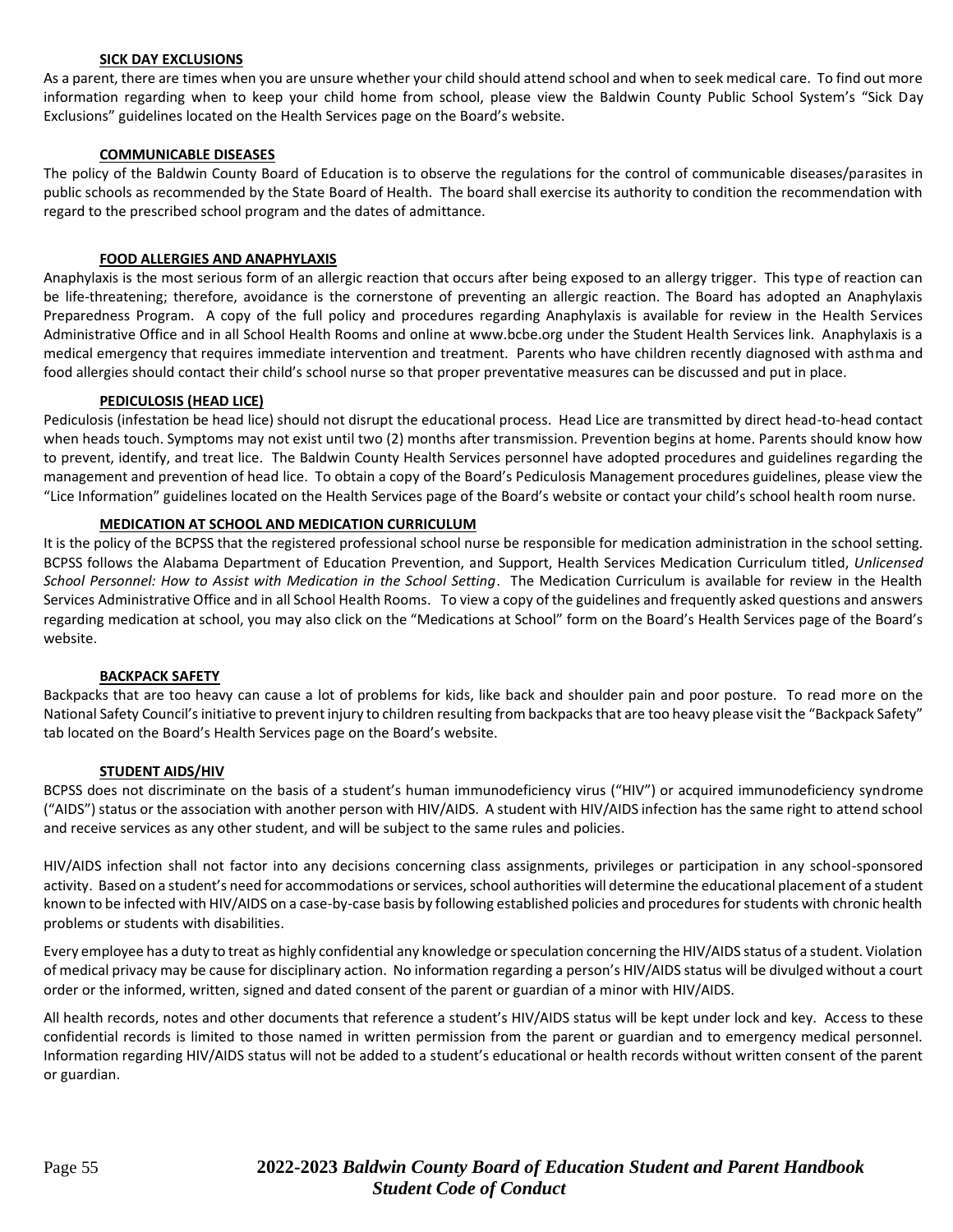Employees are required to follow infection control guidelines in all settings ad at all times. Schools will operate according to the standards set forth by the National Associations of State Boards of Education guidelines in the document "Someone at School has AIDS" (and all supplements thereto) and the regulations of the Alabama State Department of Education concerning blood borne pathogens.

#### **INSTRUCTIONAL SERVICES**

#### **POWERSCHOOL/PARENT PORTAL**

As of Spring 2021, BCPSS will utilize the **Power School** software program to allow parents to have access to a variety of their student's information. Depending on how your child's school uses the program, parents may access the *Power School Home/Parent Portal* to view the student's demographics, attendance, discipline, fees, grades, schedule, reports, and alerts. Power School offers accessibility for K-2 for demographic information only. Grades 3-12 offers accessibility toa variety of information listed above. Access to the *Power School* link can be found on our website, www.bcbe.org. To obtain a login and the Website to access your child's information, contact your student's local campus registrar.

#### **PROMOTION AND RETENTION OF STUDENTS** *(BOE POLICY # 7.3.4)*

In accordance with Board Policy, and subject to any State or Federal laws outlining otherwise, students are promoted from grade to grade on the basis of students meeting applicable promotion criteria. In grades K-8, the decision to promote or retain will be made in the best interest of the child, subject to any applicable State or Federal laws dictating otherwise. Students may be placed at the level determined most appropriate by the principals. In grades 9-12, students are promoted or retained based on the number of Carnegie credits earned. For additional guidelines and procedures regarding promotion and retention decisions for grades K-8 and the awarding of Carnegie units in grades 9-12, individuals should contact the Dean of Academics at 251-972-6862

#### **GIFTED REFERRAL PROCEDURES**

Intellectually gifted children and youth are those who perform at or have demonstrated the potential to perform at high levels in academic or creative fields when compared with others of their age, experience, or environment. Teachers, counselors, administrators, parents or guardians, peers, self, or any other individuals with knowledge of the student's abilities may refer a student. Additionally, all second-grade students will be observed as potential gifted referrals using a gifted behavior checklist. For each student referred, information is gathered in the areas of Aptitude, Characteristics, and Performance. The information is entered on a matrix where points are assigned according to established criteria. The total number of points earned determines if the student qualifies for gifted services.

#### **To make a referral:**

• Tell your child's classroom teacher or the school's Gifted Education Program teacher that you would like to have your child referred for the Gifted Education Program.

• The Gifted Education Program Teacher will then begin the referral process by sending a Notification and Consent for Gifted Screening form home for you to sign. This gives permission for the school system to look at previous test results and achievement information. It also allows the system to administer achievement tests, vision and hearing and ask the classroom teacher to complete an evaluation of gifted characteristics seen in the regular classroom.

• Next, a committee at the local school will review all data and determine if there is enough information to continue with the referral. The referral is then sent to Loxley Satellite Office for processing.

• If your child's scores are at the appropriate level the referral will continue. If scores are not at the appropriate level, a letter will be sent home to parents from the Loxley Satellite Office.

• After all testing is completed; you will receive information on the results and eligibility requirements for the program.

For more information on gifted referral procedures and eligibility requirements, please contact Kathy Nichol, Special Services Supervisor, at 972-6858.

#### **SECLUSION AND RESTRAINT FOR ALL STUDENTS** *(BOE POLICY #6.19)*

The Baldwin County Board of Education adheres to the Alabama Administrative Code 290-3-1-.02 (1) (f) regarding Seclusion and Restraint for all students. Additional information as required by this code is outlined in procedures, a copy of which may be obtained by contacting the Special Services Department at 251-972-6860: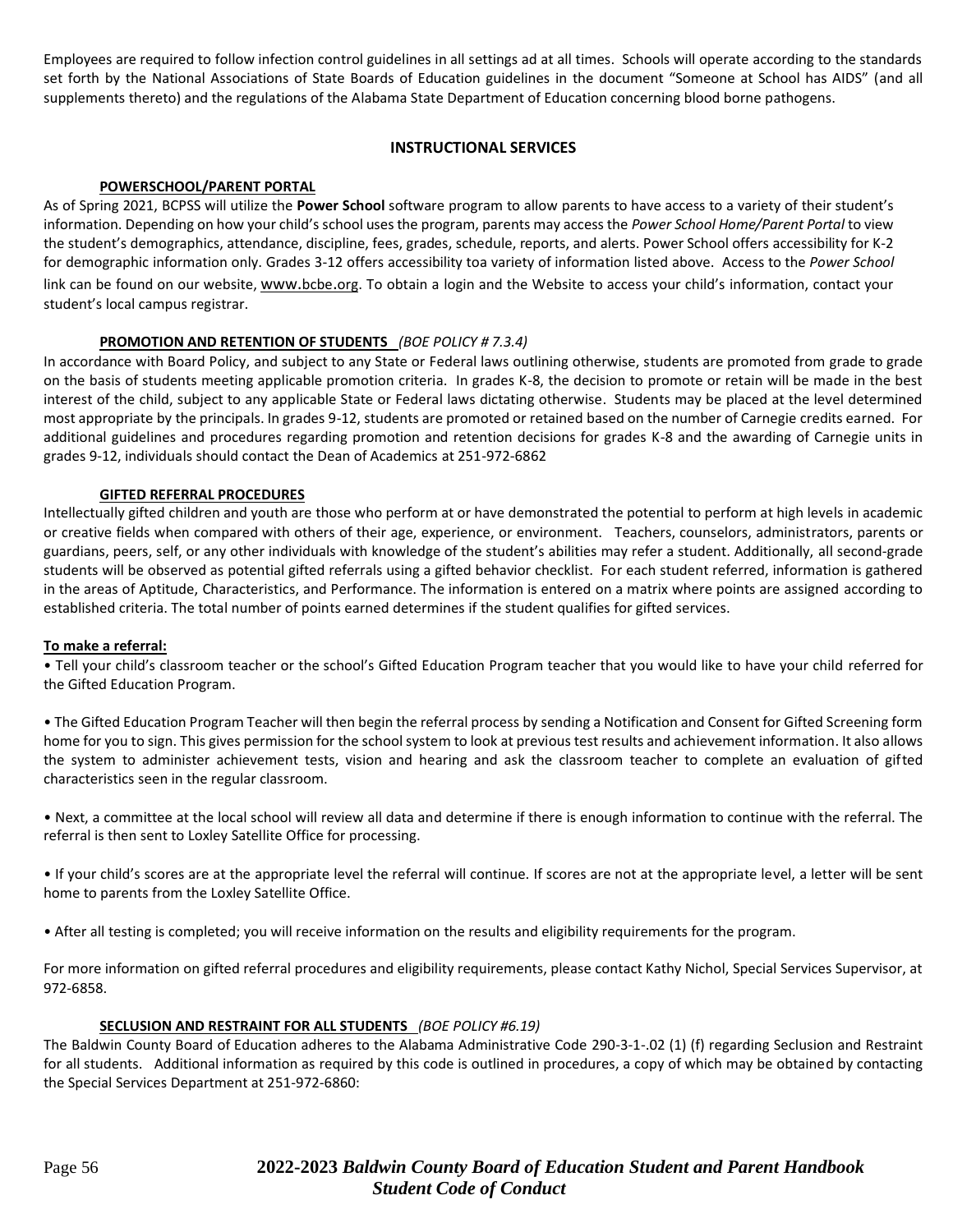#### **HOMEBOUND SERVICES GUIDELINES AND PROCEDURES** *(BOE POLICY #6.28)*

Homebound services shall be made available to students who qualify. Additional information regarding student homebound services can be found on the Board's website and by contacting the Board's Intervention Supervisor: at 251-972-8550.

**TITLE I** *(BOE POLICY # 7.15)*

#### **SERVICE ANIMALS** *(BOE Policy # 6.29)*

For Students with disabilities needing additional information and guidelines regarding the use of a service animal on Board Property, please contact the Board's Intervention Supervisor at 251-972-8550.

#### **INSPECTION OF SCHOOL BOARD PROPERTY** *(BOE Policy #6.17a)*

School officials reserve the right to inspect school property, including lockers, to ensure the safety and security of the premises and pupils. Lockers remain the property of the school. Although a student may exercise exclusive control of this locker as opposed to access by fellow students, the control is not exclusive against school officials. School officials may inspect lockers at any time to ensure school safety and pupil welfare.

#### **CARE OF PROPERTY** *(BOE Policy #4.4)*

Every pupil shall be a protector and caretaker of school property. Pupils who injure, deface or destroy any property of the school system shall be required to pay for damages. Pupils shall respect the property rights of others. Liability limit up to \$1,000.00 – Act 94-819

- (a) Safekeeping of Valuables Pupils are discouraged from bringing valuables and large amounts of money to school. Pupils shall be responsible for safekeeping of valuables and should not leave books, clothing, wallets, purses or other valuables unattended.
- (b) Only pupils assigned to a locker should have the combination.

#### **HAZARDOUS AND DISRUPTIVE ITEMS**

Items which are hazardous or disruptive to the educational process may be collected by school officials.

#### **STUDENT SEARCHES** *(BOE Policy #6.17)*

#### **SCHOOL VISITORS** *(BOE POLICY #4.1)*

Visitors to the school campus must obtain permission through the principal's office before entering school building or going on school grounds. Principals are authorized to implement building-level requirements and procedures governing access to the school building and regarding activities attended by school and non-school personnel, including family members, relatives, vendors, and other visitors in order to maintain appropriate security, minimize disruption and distraction within the learning environment, or to avoid a potential risk of harm to a student or employee.

Unauthorized persons on school property are trespassers and shall be subject to legal prosecution. This includes students who are on suspension or have been expelled.

#### **TEXTBOOK ACCOUNTABILITY**

*Alabama Code § 16-36-69* - Use of textbooks.

(a) All textbooks furnished free of charge to pupils shall be the property of the local board of education, as long as textbook funds are expended as prescribed by law.

(b) When distributed to pupils the textbooks shall be retained for normal use only during the period they are engaged in a course of study for which the textbooks are selected. At the completion of each course of study or otherwise at the instructions of the principal or teacher in charge, the textbooks shall be returned as directed. A receipt shall be required from each pupil, parent, or guardian upon issuance of any textbook, which receipt shall be retained until the return of the textbook.

(c) The parent, guardian, or other person having custody of a child to whom textbooks are issued shall be held liable for any loss, abuse, or damage in excess of that which would result from the normal use of the textbooks. In computing the loss or damage of a textbook

### Page 57 **2022-2023** *Baldwin County Board of Education Student and Parent Handbook Student Code of Conduct*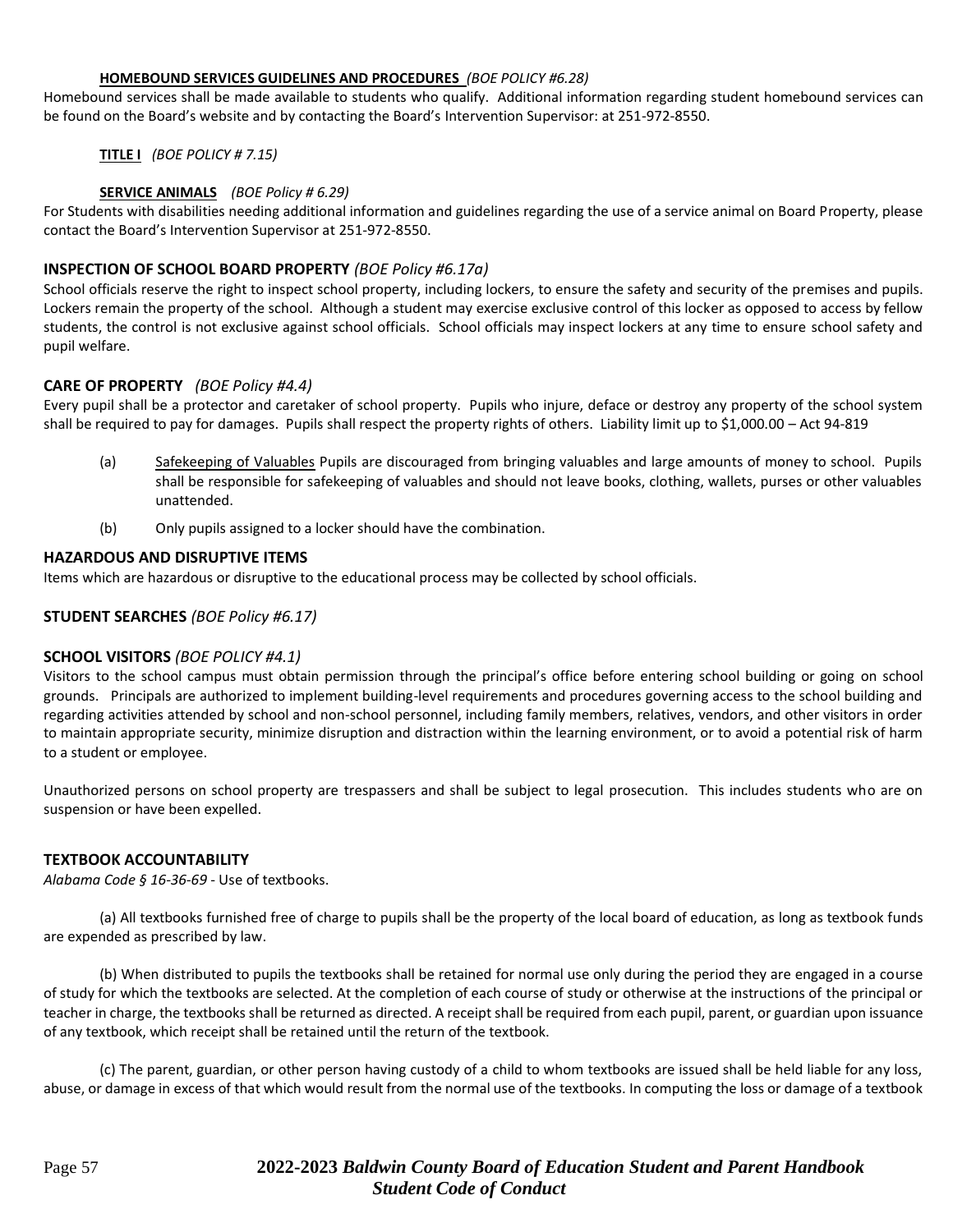that has been in use for a year or more, the basis of computation shall be a variable of 50 to 75 percent of the original cost of the book to the local board of education. If the parent, guardian, or person having custody of the child to whom the textbook was issued fails to pay the assessed damages within 30 days after notification, the student shall not be entitled to further use of the textbooks until remittance of the amount of loss or damage has been made.

#### **AUTOMATED EXTERNAL DEFIBRILLATORS (AEDs)**

The Board finds that providing automated external defibrillators to Board facilities in accordance with the provisions of *Alabama Code 6-5- 332.3* is in the best interest of the students, employees and visitors of the Board. The Board authorizes its staff to equip appropriate Board owned facilities with AEDs and to implement appropriate guidelines for the use of automated external defibrillators in Board facilities.

#### **ACCIDENTS**

Principals shall file appropriate reports with the attendance supervisor of all student accidents requiring professional medical services occurring on school grounds or while participating in school related activities.

#### **FIRST AID**

Principals shall establish and maintain a first aid area to provide emergency services to students.

#### **INCIDENTS**

The principal shall file with the attendance supervisor reports of all incidents occurring on school campuses in compliance with Legislative Act 82-515.

#### **VOLUNTARY RELIGIOUS EXPRESSION** *(BOE POLICY #6.11)*

**FUND RAISING** *(BOE POLICY #3.17)*

#### **STUDENT RECORDS** *(BOE Policy 6.14)*

The Baldwin County Board of Education shall adhere to the provisions of the Family Educational Rights and Privacy Act of 1974 regarding students records.

Parents shall be notified of their Family Educational Rights and Privacy Act rights annually by publication of the policy in the student handbook. Copies of the policy shall be available at each school.

#### **INSTRUCTIONAL MEDIA AND DIGITAL LEARNING PLATFORMS**

Baldwin County utilizes video and audio teleconference as part of its school operations including but not limited to: distance learning, virtual school programs, instructional videos, security footage, and video/teleconferences. Instruction in classes in Baldwin County may be recorded or streamed live. Any recordings will be available to students enrolled in the specific class. Recordings and digital learning are intended to supplement the classroom experience and/or to continue the classroom experience in the emergence of the virtual learning environment in this digital age. Students are expected to follow all Board and campus policies and procedures and maintain the security of passwords used to access these virtual learning platforms. Live streaming and recordings may not be captured or reproduced, shared with those not in the class, or uploaded to other online environments. Doing so would be a breach of the Baldwin County Board of Education's Acceptable Use Policy.

#### **DIRECTORY INFORMATION NOTIFICATION**

Pursuant to the Family and Educational and Privacy Rights Act, 20 U.S.C.A. section 1232g. The Baldwin County Board of Education ("Board") believes that it is vitally important to communicate and in so doing, may deem it necessary to make its schools, students and certain student information available to the public, including, but not limited to the news media and other informational and promotional outlets. Pursuant to the Family and Educational and Privacy Rights Act, 20 U.S.C.A. section 1232g and the implementing regulations, the Board hereby provides notice of the categories of information that it has designated as "Directory Information", which means information contained in an education record of a student that would not generally be considered harmful or an invasion of privacy if disclosed. Directory Information may be released without prior parental consent.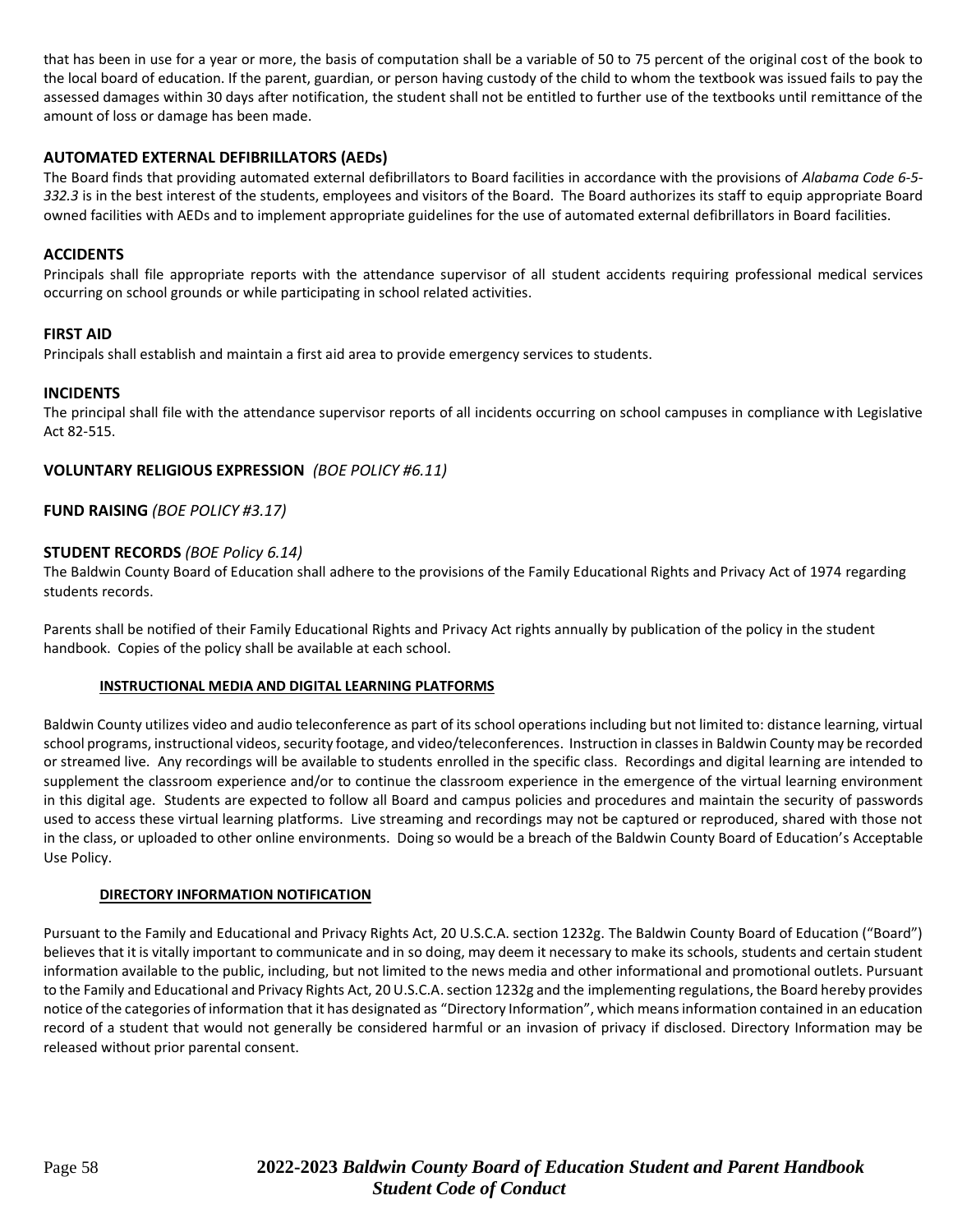The Board designates the following categories of information as Directory Information: the student's name, photograph, video image (other than security video), date and place of birth, dates of attendance, grade level, enrollment status, degrees, honors and awards, student work intended for display or dissemination and participation in officially recognized activities, including but not limited to sports, along with general information associated with said activities, such as the weight and height of members of athletic teams. Directory Information shall also include the name(s) and mailing address of the student's parent(s) or guardian(s). Student video images contained on security video recordings shall be subject to disclosure as Directory Information to law enforcement personnel and the parent(s) or guardian(s) of a student appearing on security video recordings.

Furthermore, the Board uses all available media (audio and video) to communicate, including but not limited to promotional videos. Directory Information may be in, but not be limited to print, video, audio and/or web-based media. In the event a parent or guardian objects to the disclosure of any or all of the information designated herein as Directory Information, you may opt out by visiting bcbe.org/optout and complete the form and digital signature for each school year in which you wish to opt-out of directory information on your child's behalf. Should you have questions regarding this information, please contact your local school principal or Ms. Chasity Riddick, Communications Project Manager, Baldwin County Public Schools at 251-970-4433.

#### **INSPECTION OF STUDENT RECORDS**

#### **For student record requests:**

Parents or eligible students shall submit to the student's principal or other appropriate school official, (see type, location and custodian chart included below), a written request which identifies as precisely as possible the record or records he or she wishes to have access to. The principal or other appropriate school official shall make the needed arrangements for access as promptly as possible and notify the parent or eligible student of the time and place where the records may be inspected. In accordance with applicable law, access must be given in 45 days or less from the receipt of the request.

In accordance with applicable law and Board Policy, the Board is not required to provide copies of education records, unless, for reasons such as great distance, it is impossible for a parent or eligible student to review the records. If copies are required, a reasonable fee, as outlined below, will be assessed for those copies requested.

#### **Copy Costs for all records and documents:**

The cost for standard reproductions of paper documents is outlined in the below fee schedule. Please note, even if requested documents are currently available in electronic form, if reproduction of a document into paper form is required in order to provide an electronic or paper copy, the cost for standard reproduction of the document will be assessed as outlined below. An administrative fee that covers research, preparation and/or recovery costs may also be assessed for each request. The total cost may vary greatly depending on the type of request that is being made. The requestor will be provided with an estimated cost for reproduction and fees prior to the fulfillment of the request. Payment must be provided before documents will be made available. Note: No work will be done to fulfill your request until the payment is received. If records are mailed to the requestor, the requestor will also be assessed the estimated cost of postage as part reasonable fee.

#### **SCHEDULE OF FEES FOR COPIES:**

#### **General Copies**

| Size/Format                                               | <b>Fee</b>      |
|-----------------------------------------------------------|-----------------|
| $8.5 \times 11$                                           | \$0.25 per page |
| $8.5 \times 14$                                           | \$0.25 per page |
| 11x17                                                     | \$0.25 per page |
| CDs                                                       | \$1.00 each     |
| <b>DVDs</b>                                               | $$1.00$ each    |
| Jump Drive                                                | $$2.00$ each    |
| Actual postage cost will be added for any request that is |                 |
| fulfilled by mail                                         |                 |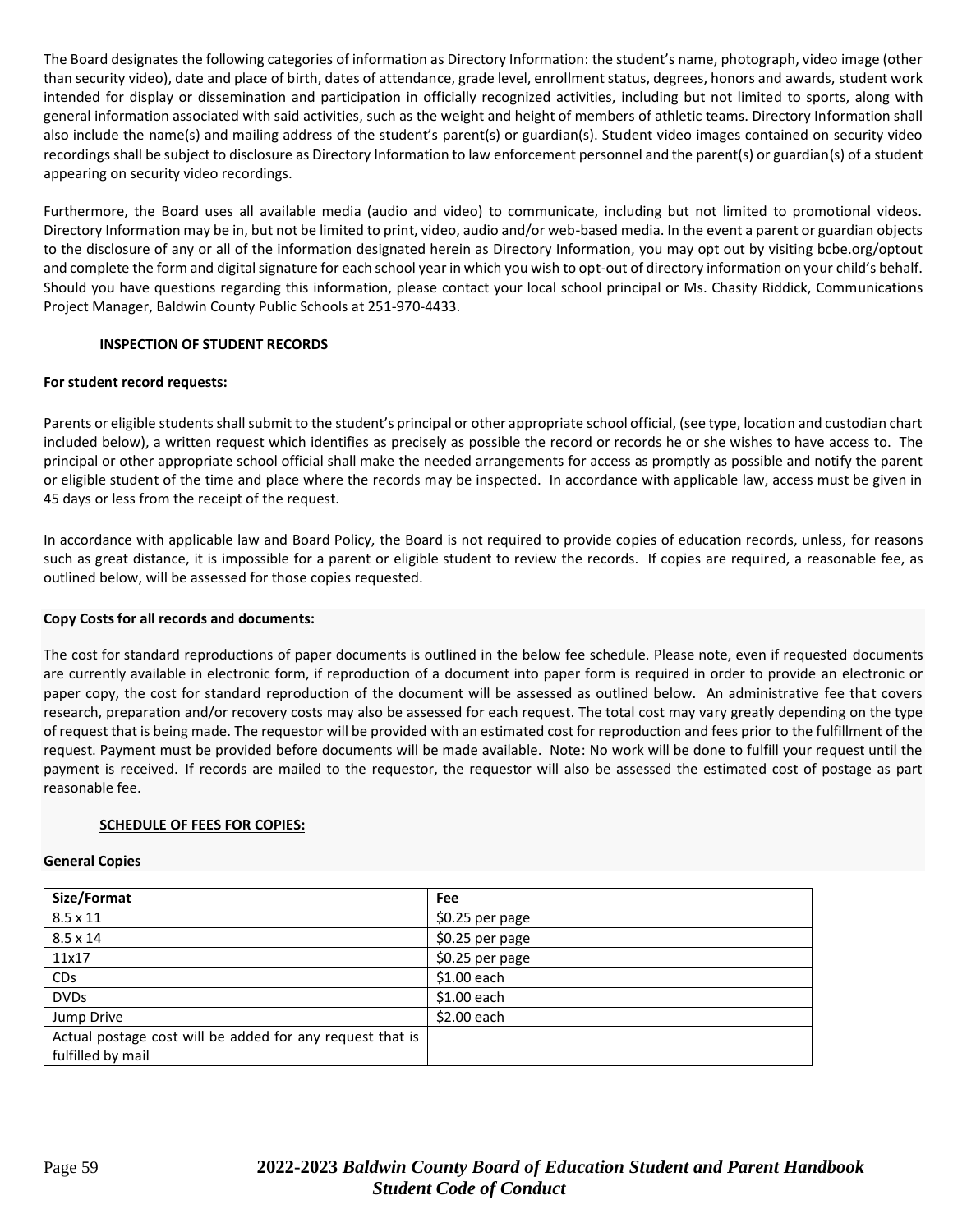#### **Administrative Costs for Time Intensive Copies or Time Intensive Retrieval of Requested Information**

| <b>Employee Time Spent</b>                           | Fee                          |
|------------------------------------------------------|------------------------------|
| First hour or less                                   | No charge above the copy fee |
| Consecutive Hours after First Hour (1+ hours)        | \$15 per hour plus copy fee  |
| *Partial Hours will be rounded to the next full hour |                              |

#### **TYPES, LOCATIONS, AND CUSTODIANS OF STUDENT RECORDS**

The following is a list of the types of student records the school system maintains, their locations, and the applicable custodian of records:

| <b>Type</b>                                    | Location                                                       | Custodian                                                                             |
|------------------------------------------------|----------------------------------------------------------------|---------------------------------------------------------------------------------------|
| <b>Cumulative School Records</b>               | School Office                                                  | School Principal/Princ. Designee                                                      |
| Cumulative School Records (Former<br>Students) | School Office and/or Office of<br>Prevention and Support       | Principal/Princ.<br>School<br>Designee<br>and/or<br>Prevention and Support Supervisor |
| <b>Student Health Records</b>                  | Office<br>Student<br>Health<br>School<br>or<br><b>Services</b> | School<br>Principal/Princ.<br>Designee<br>and/or Health Services Supervisor           |
| <b>Special Education Records</b>               | <b>Special Services Office</b>                                 | Special Education Coordinator or his                                                  |
| (Active and Inactive)                          |                                                                | or her designee                                                                       |
| Counseling and Section 504 Records             | Office of Counseling and Intervention                          | <b>Intervention Supervisor</b>                                                        |
| <b>School Transportation Records</b>           | <b>Transportation Department</b>                               | Director of Transportation                                                            |
| System-Wide Test program records               | School Office                                                  | School Principal/Princ. Designee                                                      |
| <b>Discipline Records</b>                      | School Office                                                  | School Principal/Princ. Designee                                                      |
| Grades, Student Test Papers or Work            | School Office                                                  | Principal/Princ.<br>School<br>Designee                                                |
| Samples                                        |                                                                | and/or student's teacher                                                              |

#### **DISCLOSURE OF EDUCATION RECORDS**

The school system shall disclose information from a student's education records only with written consent of the parent, legal guardian, or eligible student, except:

1. To school officials who have legitimate educational interest in the records.

A "school official" is:

- A person employed by the district as an administrator, supervisor, instructor, or support staff member.
- A person elected to the school board.

- A person employed by or under contract to the district to perform a special task, such as an attorney, auditor, medical consultants or therapists.

A school official has a legitimate educational interest if the official is:

- Performing a task that is specified in his or her position description or by a contract agreement.
- Performing a task related to a student's education.
- Performing a task related to the discipline of a student.
- Providing a service or benefit relating to the student of student's family, such as health care, counseling, or job placement.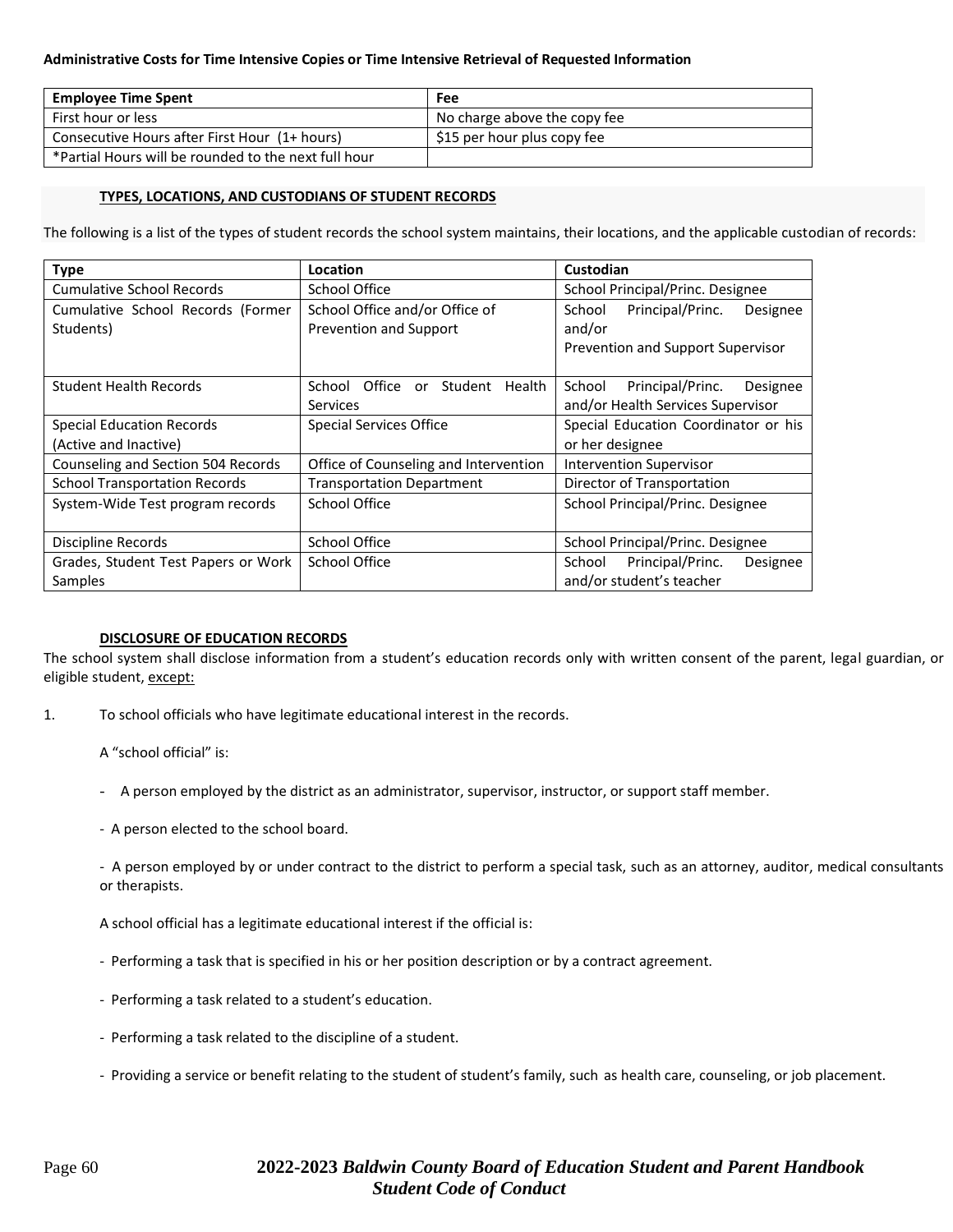- 2. To officials of another school in which a student seeks or intends to enroll upon request of such official. The school system forwards records upon request.
- 3. To certain officials of the U.S. Department of Education, the Comptroller General, and state and local educational authorities, in connection with certain state or federally supported education programs.
- 4. In connection with a student's request for or of receipt of financial aid, as necessary to determine the eligibility amount or conditions of the financial aid, or to enforce the terms and conditions of the aid.
- 5. If required by a state law requiring disclosure that was adopted before November 19, 1974.
- 6. To organizations conducting certain studies for or on behalf of the district.
- 7. To accrediting organizations to carry out their functions.
- 8. To parents of an eligible student who claim the students as a dependent for income tax purposes.
- 9. To comply with judicial order or lawfully issued subpoena.
- 10. To appropriate parties in a health or safety emergency.

#### **RECORD OF REQUESTS FOR DISCLOSURE**

BCPSS shall maintain a record of all requests for and/or disclosure of information from a student's education records, excluding requests of school officials and requests for directory information. The record will indicate the name of the party making the request, any additional parties to whom it may be disclosed, and the legitimate interest the party had in requesting or obtaining the information. The record may be reviewed by the parents or eligible student.

BCPSS designated the following items as Directory Information: student name, address, participation in officially recognized activities and sports, weight and height of members of athletic teams, dates of attendance, awards received, most recent previous school attended and photograph. The District may disclose any of those items without prior written consent, unless notified in writing to the contrary by July 1 preceding the school year.

### **CORRECTION OF EDUCATION RECORDS**

Parents or eligible students have the right to request that records be corrected they believe are inaccurate, misleading, or in violation of their privacy rights. The following procedures shall be utilized in correcting student records:

- 1. Parents or the eligible student must submit written request for BCPSS to amend the record. In so doing, they shall identify the part of the record they want changed and specify why they believe it is inaccurate, misleading, or in violation of the student's privacy or other rights.
- 2. Baldwin County schools may comply with the request or decided not to comply. If a decision is made not to comply, system personnel shall notify the parents or eligible student of the decision and advise them of their right to a hearing to challenge the information believed to be inaccurate, misleading, or in violation of the student's rights.
- 3. Upon request, Baldwin County School officials shall arrange for a hearing, including the hearing officer, and notify the parents or eligible student, reasonably in advance of the date, place and time of the hearing.
- 4. The hearing shall be conducted by a hearing officer who is a disinterested party; however, the hearing officer may be an official of the District. The parents or eligible student shall be afforded a full and fair opportunity to present evidence relevant to the issues raised in the original request to amend the student's education records. The parents or student may be assisted by one or more individuals, including an attorney.
- 5. Baldwin County School officials shall prepare a written decision based solely on the evidence presented at the hearing and as recorded in the official board record of the hearing.
- 6. If Baldwin County School officials decide the challenged information is not inaccurate, misleading, or in violation of the student's right of privacy, it shall notify the parents or eligible student they have a right to place in the record a statement commenting on the challenged information and/or a statement setting forth reasons for disagreeing with the decision.
- 7. The statement shall be maintained as part of the student's education records as long as the contested portion is maintained. If BCPSS discloses the contested portion of the record, it shall also disclose the statement.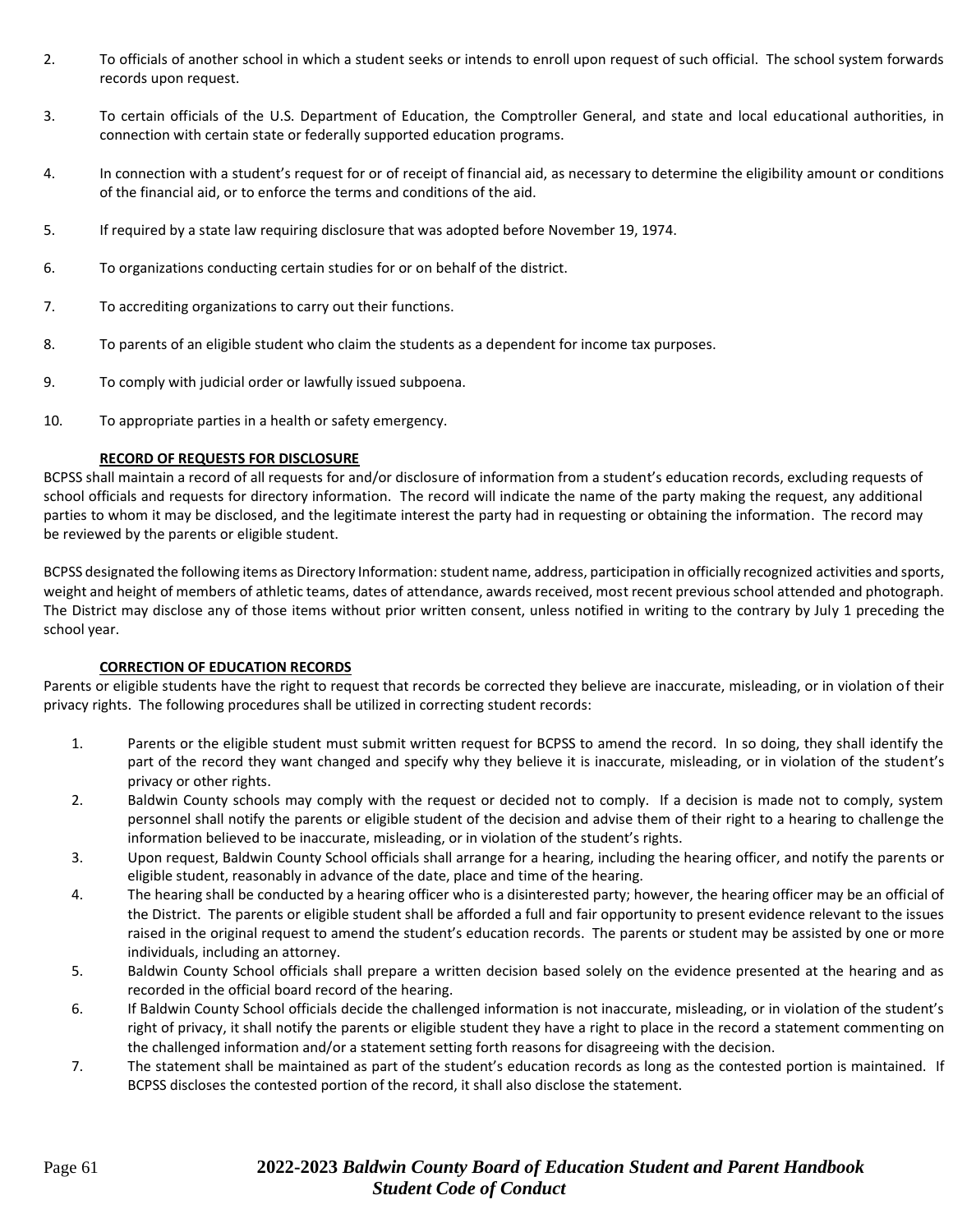8. If BCPSS decides the information is inaccurate, misleading, or in violation of the student's right of privacy, it shall amend the record and notify the parents or eligible student, in writing, that the record has been amended.

### **CHILD NUTRITION AND WELLNESS** *(SEE BOE POLICY #3.18 & 7.13)*

#### **SCHOOL FOOD SERVICE MANAGEMENT POLICIES AND PROCEDURES**

School food services shall be provided in all schools where feasible. The management of said service shall be coordinated with the Supervisor of School Food Services and with the local principal responsible for the management in his/her school.

In accordance with Board Policy 7.13, Individual schools operating school food service programs under the National School Lunch Act shall follow all requirements of the State and Federal agencies regulating USDA programs.

#### **PURCHASING FOR SCHOOL FOOD SERVICE**

Purchasing of food, equipment, and other items for the school food service program shall be in conformity with current rules and regulations for the board.

#### **FREE AND REDUCED LUNCH POLICIES**

A guide for free and reduced price lunches for the local system shall be revised and updated in conformity with that of the current USDA and State Department of Education policies. Principals shall follow this guide in administering this program. Any exceptions shall have the approval of the superintendent or his designee.

#### **PRICE AND PAYMENT OF SCHOOL FOOD SERVICES**

The price of breakfast and lunch paid by students and adults in local system schools shall be recommended by the superintendent and approved by the board. Guests may be invited to have lunch on special occasions. Visitors not affiliated with school activities served in the school food service program shall have approval of the principal and shall be required to pay the current cost of the meal unless the cost of said meal is paid by the individual or group of individuals who extends invitations to eat in the school cafeteria.

#### **SANITATION INSPECTIONS**

The principal, lunchroom manager, and school food service supervisor shall cooperate in every way with local, state and federal health inspectors. Lunchrooms shall conform to standards as set forth by these agencies. The principal shall assume primary responsibility in seeing that the lunchroom meets applicable rules and regulations relative to sanitation. The principal shall request assistance as necessary from the Supervisor of School Food Services in assuming this responsibility.

#### **CARE OF SCHOOL FOOD SERVICE EQUIPMENT AND FACILITIES**

The principal and manager are responsible for the care of school food service equipment and facilities. Requests for maintenance work shall conform with procedures established by the board.

#### **CHILD NUTRITION PROGRAM CHARGE POLICY** *(BOE Policy # 3.18)*

Baldwin County Public Schools realizes that some students may either lose or forget their lunch/breakfast money. However, it is unlawful for the Child Nutrition Program to absorb unpaid, charged meals. Therefore, the following guidelines may be used by schools at the principal's discretion:

Grades Pre-K through 3 and All Special Needs Students: Federal law requires grades Pre-K through 3 and special needs children to receive a meal at breakfast and lunch, regardless of funds. Parents will be contacted for repayment of charged funds. Non-public funds will be used to covered charged meals if money cannot be collected from parents.

Grades 4-12: Two meals may be charged. The students and/or parents are responsible for repaying the funds for charged meals to the cafeteria. After a student has charged two meals, an alternative meal may be provided to the student at the principal's discretion.

No a la carte items can be purchased by any student until money for charged meals is collected. The cafeteria manager should continue to submit the child's name to a designated office employee daily or weekly until the charges are collected and submitted to the Child Nutrition Program. The CNP Manager and Assistant Manager should assist in contacting parents regarding money owed to the cafeteria. At the end of the school year, the school office will be responsible for remitting payment for the remaining charges to the Child Nutrition Program with non-public funds if parents have not resolved the matter within the proper time frame.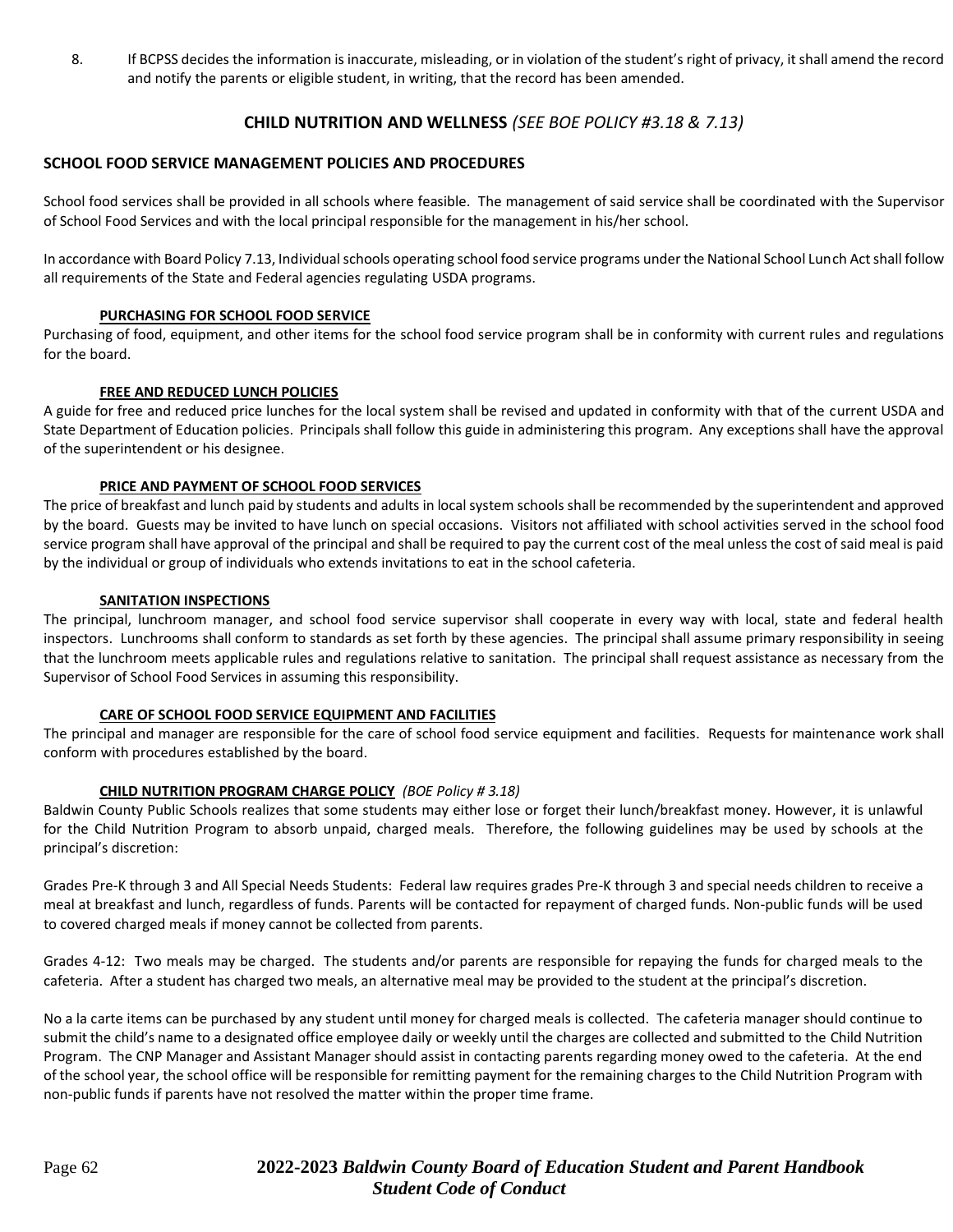#### **CHILD NUTRITION PROGRAM OFFER VS. SERVE**

The Child Nutrition Program offers lunch to all children in Baldwin County Public Schools and breakfast at select schools. Offer versus Serve (OVS) is system for reimbursable meals that allows students to decline a certain number of food items in the meal in order to reduce waste. Only senior high schools are federally required to have OVS for lunch and breakfast. To date, the practice for Baldwin County Public Schools has been to require Grades 4 – 12 to implement OVS. For lunch, students may decline 2 of the 5 food items offered and still be considered a reimbursable lunch. For breakfast, students may decline 1 of the 4 food items offered and still be considered a reimbursable breakfast. A reimbursable meal consists of 3 different food components and meets nutrient and portion size standards. Reimbursable meal prices are the same regardless if students decline items as long as a reimbursable meal is served. Students can choose to take all 5 meal components.

For lunch, the food items students choose from are:

- Meat or Meat Alternate
- Vegetable or fruit
- Fruit or vegetable
- Bread/Grain
- Milk

For breakfast, the food items students can choose from are:

- Meat or Meat Alternate
- Bread/Grain
- Fruit/Juice
- Milk

(The breakfast meal may consist of two meat/meat alternates or two bread grains.)

Offer vs. Serve will apply to all grades, Pre-K through 12 for breakfast and lunch. This will allow children to leave unwanted food items off the tray and will significantly reduce waste. Under this policy, children in all grades can decline milk as one of the food items. If children do not choose enough food items to comprise a reimbursable meal, a la carte prices will be charged. School staff cannot make exceptions to the policy, such as requiring that every child take milk. CNP managers and staff will be trained on OVS by CNP Central Office Staff prior to the beginning of each school year.

#### **CHILD NUTRITION PROGRAM DIET PRESCRIPTION POLICY FOR STUDENTS WITH SPECIAL DIETARY NEEDS**

USDA regulations 7 CFR 15b require substitutions or modifications in school meals for children whose disabilities restrict their diets. A child with a disability is only provided substitutions in foods when that need is supported by a statement signed by a licensed physician (Diet Prescription Form). Baldwin County Public Schools Child Nutrition Program will work with these children to provide the best accommodations possible.

When in the licensed physician's assessment, food allergies may result in severe, life-threatening (anaphylactic) reactions, the child's condition would meet the definition of a "disability," and the substitutions prescribed by the physician must be made.

Each special dietary request must be supported by a Diet Prescription Form. This form explains the food substitution that is requested. It must be signed by a licensed and recognized medical authority. Diet Prescription Forms for Baldwin County Schools can be obtained at each school, from the Child Nutrition central office, or online at [www.bcbe.org.](http://www.bcbe.org/)

The diet prescription should include:

- An identification of the medical or other special dietary condition which restricts the child's diet
- The food or foods to be omitted from the child's diet
- The food or choice of foods to be substituted

Diet Prescriptions should be as specific as possible. For example: If a child cannot have fluid milk, it should be noted if the child can have cheese or food products made with milk. If milk is marked to be avoided and no other notations are made, all foods made with milk will not be given to the child. Specific foods that the child can or cannot have should be noted. If a child is prescribed a "rotation diet," specific guidelines must be given with the diet prescription.

Under no circumstances is school food service staff to revise or change a diet prescription. If any changes need to be made, the parent is responsible for obtaining a new diet prescription from the medical doctor.

### Page 63 **2022-2023** *Baldwin County Board of Education Student and Parent Handbook Student Code of Conduct*